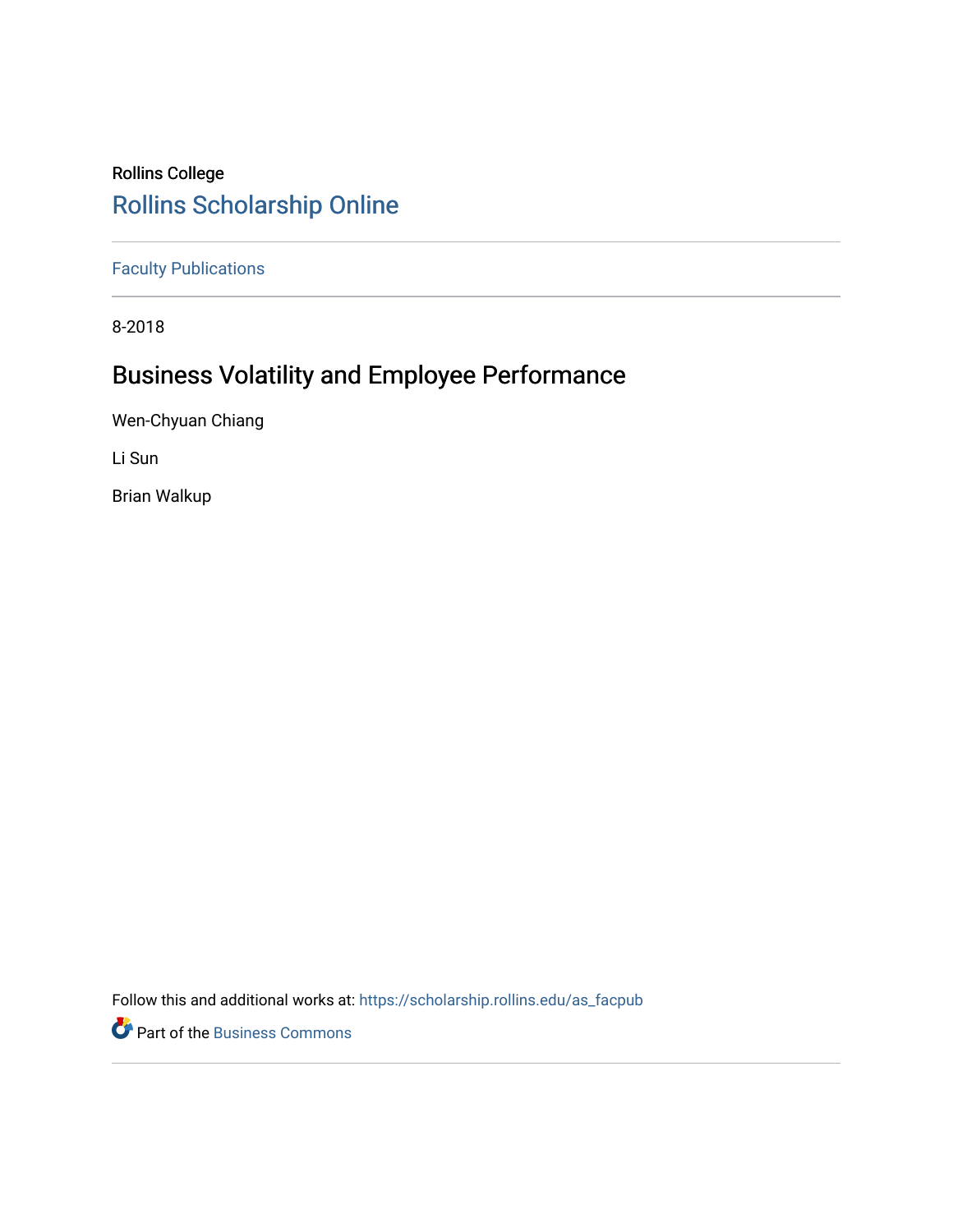## **Business Volatility and Employee Performance**

**Wen-Chyuan Chiang** Collins College of Business University of Tulsa [wen-chyuan-chiang@utulsa.edu](mailto:wen-chyuan-chiang@utulsa.edu)

# **Li Sun** Collins College of Business University of Tulsa [li-sun@utulsa.edu](mailto:li-sun@utulsa.edu)

**Brian R. Walkup** Crummer Graduate School of Business Rollins College [bwalkup@rollins.edu](mailto:bwalkup@rollins.edu)

## *Abstract*

This study examines the impact of business volatility on employee performance. We posit that employees work harder in a more volatile business environment as prior research links business volatility to increased use of performance-based compensation systems, which may result in better employee performance. Our results suggest that business volatility has a significant and positive impact on employee performance. Furthermore, we find that the relationship between business volatility and employee performance is stronger for larger firms and firms with higher labor intensity.

*Keywords*: business volatility; employee performance; employee productivity; employee efficiency; employee cost. *Data availability*: Data are available from sources identified in this paper.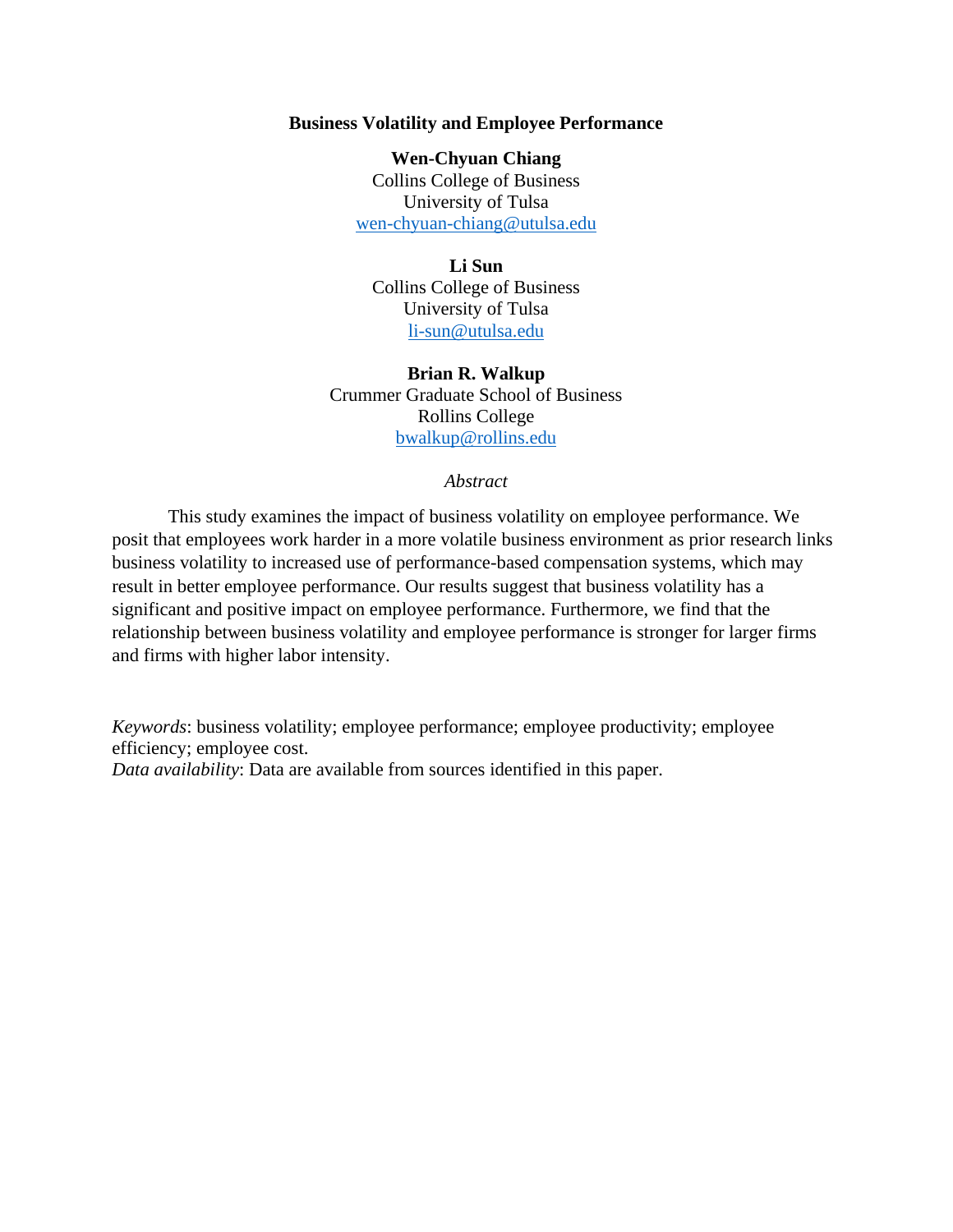## **Business Volatility and Employee Performance**

# **1. Introduction**

Business volatility is defined as "the variability of change that characterizes environmental activities relevant to an organization's operations" (e.g., Child 1972). Business volatility has been of interest to organizations for many decades as the global economy is becoming increasingly uncertain due to rapid technological advances, constantly changing customer demands, increased deregulations, and the disappearing of trade barriers (Mia and Clarke 1999; Leifer, O'Connor, and Rice 2001; Puranam, Singh, and Zollo 2006). Much of the prior research on business volatility has focused on how organizations (i.e., managers) respond to a changing business environment in order to reduce the level of volatility. For example, Ghosh and Olsen (2009) document that managers are likely to use more accounting discretion when the external business environment becomes more volatile. Despite the obvious impact of business volatility on managers, there is limited empirical evidence on whether and how a volatile environment affects employees, an important stakeholder group.

The purpose of this study is to examine the impact of business volatility on employee performance. Following anecdotal evidence<sup>1</sup>, we posit a positive relationship between business volatility and employee performance. Using a 53-year panel sample with 3,306 unique U.S. firms and 29,065 firm-year observations, we find a significant and positive relationship between business volatility and employee performance, suggesting that employees work harder when the external business environment becomes more volatile. Consistent with prior research (e.g., Stuebs and Sun 2010), we follow the DuPont technique to decompose the employee performance ratio into two components: the employee efficiency component and the employee cost

 $<sup>1</sup>$  Schulz, Wu, and Chow (2010) find survey evidence to suggest that employees tend to work harder in a more</sup> volatile environment.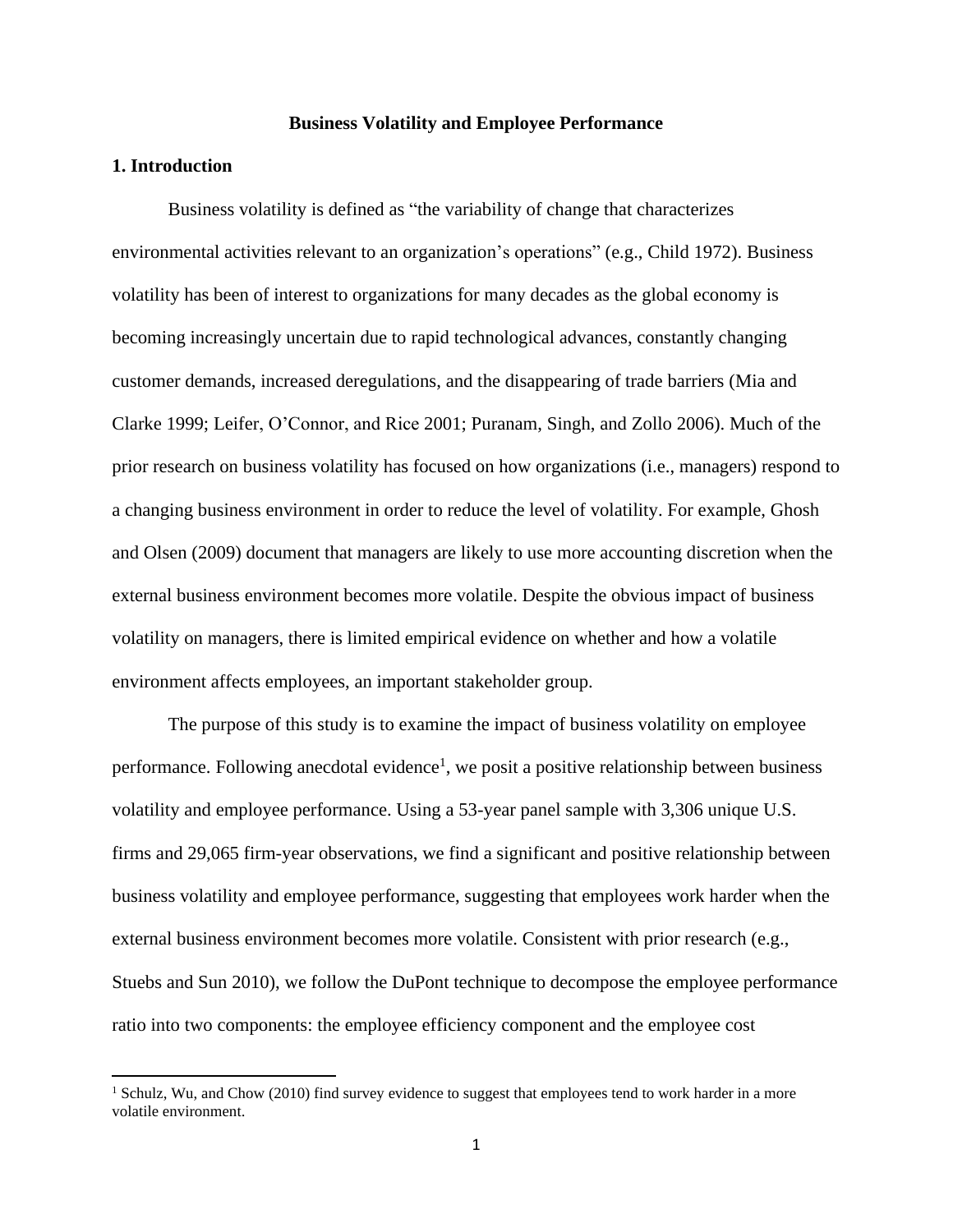component. The employee efficiency component measures how efficiently a firm uses total employee costs to generate sales. The employee cost component measures how well a firm controls employee costs to generate sales. The regression analysis reveals a significantly positive relationship between business volatility and the two components, suggesting that employee efficiency increases with the level of volatility and that firms tend to pay their employees more in such environment. In other words, firms with higher levels of business volatility tend to have employees that are more productive due to higher levels of efficiency, despite higher costs per employee. We also perform various additional tests including using alternative business volatility measures, changes analysis, fixed effects regression, two-stage OLS regression (2SLS), and additional control variable. Our results remain qualitatively unchanged across all tests. Overall, our evidence suggests that business volatility has a positive impact on employee performance. Furthermore, we find that our results are stronger for larger firms and firms with higher labor intensity.

This study makes the following important contributions. First, our study links and contributes to two streams of literature: employee/labor cost management from the accounting literature and business volatility (i.e., environmental uncertainty) from the management literature. Whether business volatility affects employee performance remains an interesting question that has not been definitively answered empirically. To the best of our knowledge, this is the first empirical study that directly examines the relationship between business volatility and employee performance at the firm level. Further, our study provides insight into the motivation for, and objectives of, employee performance management given the firm-specific context of business volatility.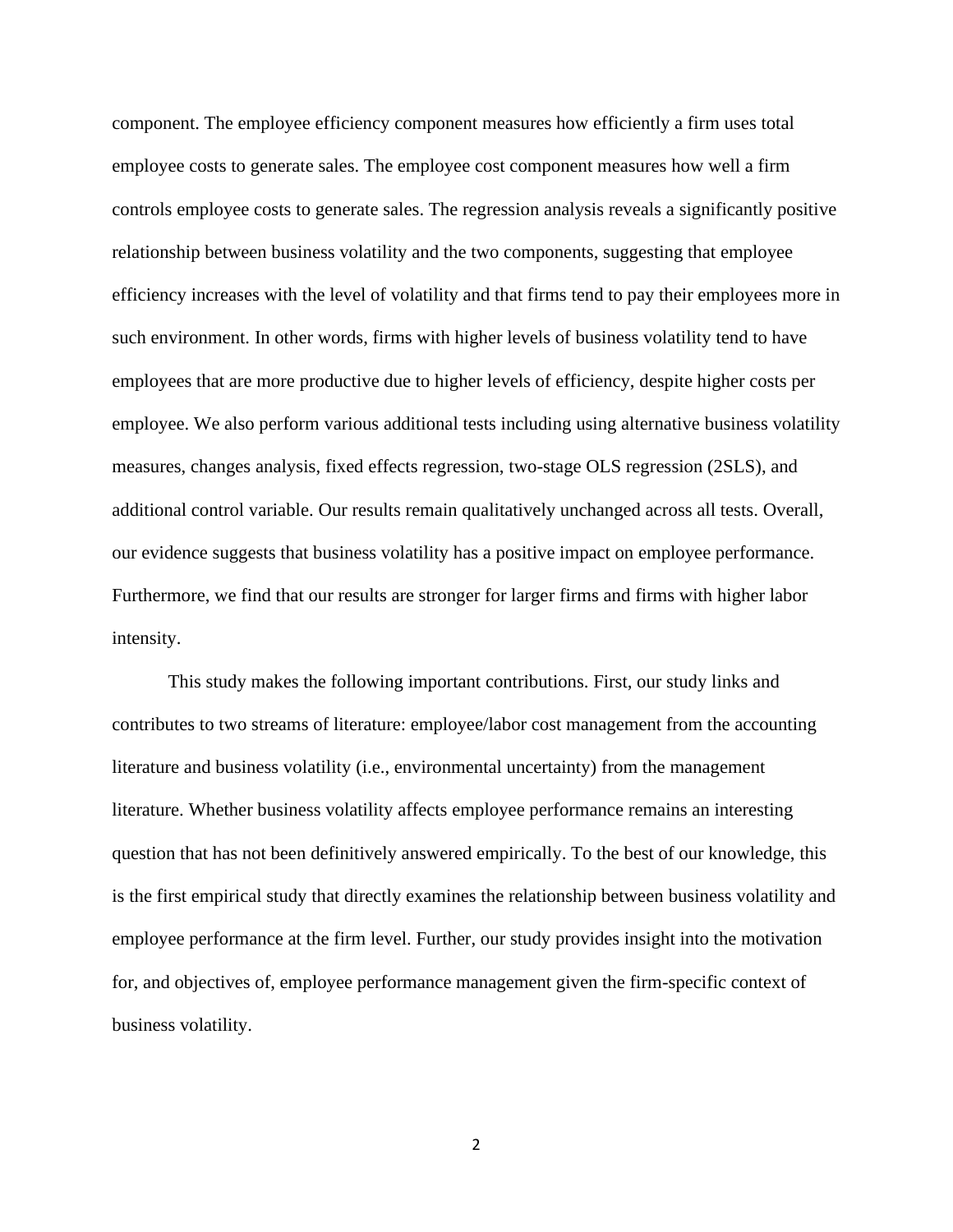Second, anecdotal evidence from Schulz et al. (2010) suggests that employees tend to work harder when the external business environment becomes more volatile. We document a significant positive relationship between business volatility and employee performance. Thus, our study extends Schulz et al. (2010) by providing empirical evidence to support the validity of their prediction. Moreover, other studies (e.g., Tang, Hull, and Rothenberg 2012; Sun and Yu 2015) also indirectly imply that external environmental volatility may induce employees to work harder. Taken together, our findings strengthen the prediction in prior research by documenting employee performance increases in business volatility.

Third, our study also has several practical implications to different stakeholder groups, by providing evidence that yields a richer understanding of how volatile operating environments affect firms' employees. Our results should interest policymakers who design and implement guidelines on employee performance. For example, when companies evaluate their employees' performance, they may use more challenging performance benchmarks in a volatile environment. Our findings should also interest shareholders (i.e., investors) by providing them with evidence that a volatile business environment may have a positive impact on their employees' performance. Hence, shareholders should continue to invest in their companies even in a more volatile environment. In the context of managerial implications, our results can help managers better understand the impact of business volatility on employee performance. More importantly, managers may need to improve their abilities to better cope with a more volatile environment, in order to match their employees' performance. Further, our results show a positive relationship between business volatility and employee costs, suggesting that employee costs (e.g., salaries) increase in business volatility. Thus, managers should be more willing to pay their employees more in a more volatile environment.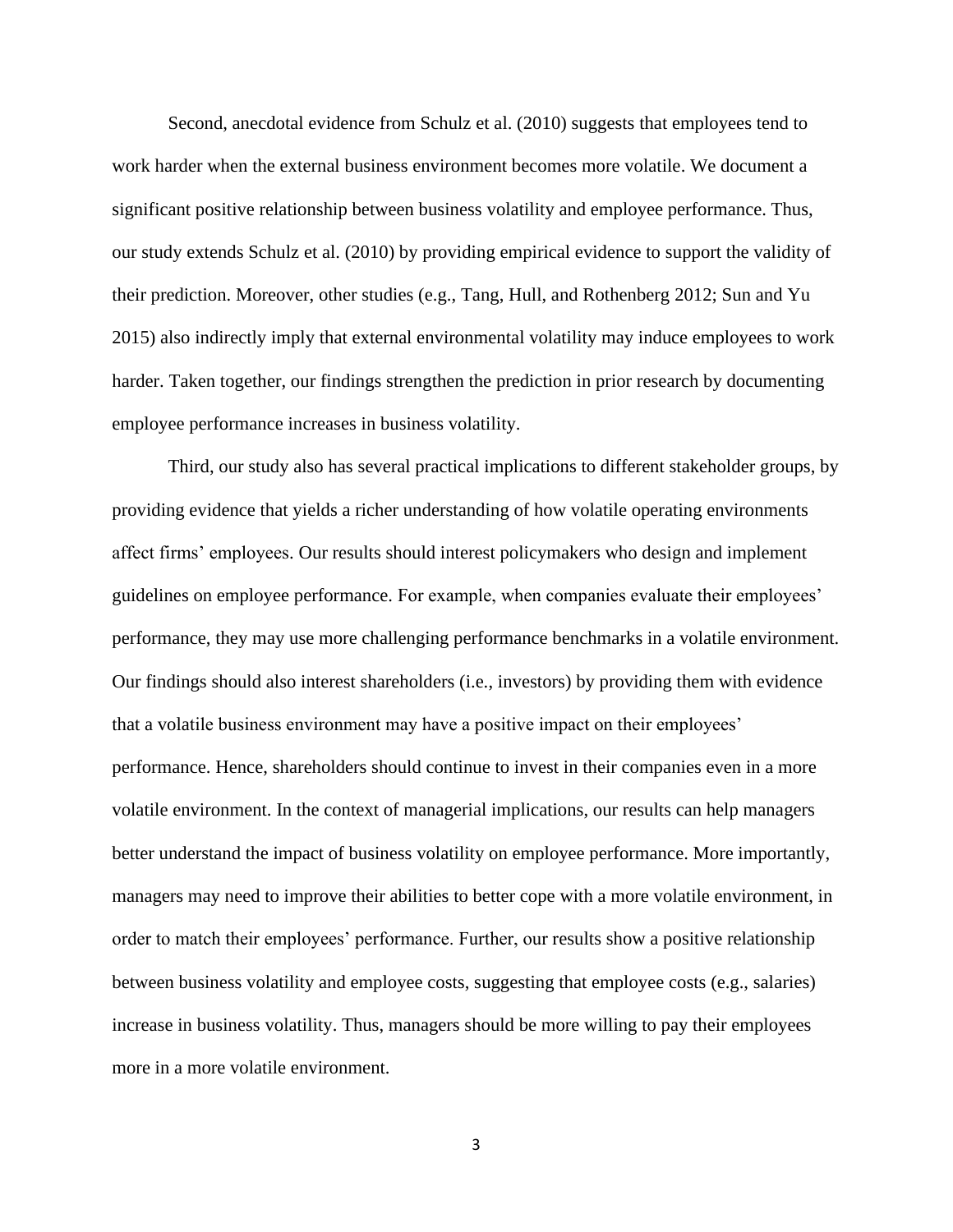The remainder of this paper is organized as follows. Section 2 presents literature review and hypothesis development. Section 3 describes the research design and Section 4 presents the main results. Section 5 presents the results of additional analyses and Section 6 concludes this study.

## **2. Literature Review and Hypothesis Development**

Prior research (e.g., Child 1972; Tung 1979; Dess and Beard 1984; Drago 1998; Ghosh and Olsen 2009) defines business volatility as "the variability of change that characterizes environmental activities relevant to a firm's operations". Business volatility is stochastic and unpredictable in nature. Milliken (1987) states that business volatility represents (1) an inability to predict as to the likelihood of future events (Duncan 1972; Pfeffer and Salancik 1978); (2) a lack of information to predict cause-effect relationships (Lawrence and Lorsch 1967; Duncan 1972); and (3) an inability to predict the outcomes of a decision (Hickson, Hinings, Lee, Schneck, and Pennings 1971; Duncan 1972; Downey and Slocum 1975; Schmidt and Cummings 1976).

Business volatility is a core concept in operations management and organizational theory (Dill 1958; Lawrence and Lorsch 1967; Thompson 1967; Duncan 1972; Ghosh and Olsen 2009). Because the external environment is always changing, it is critical for managers to cope with changes in order to succeed. Hence, Snyder and Glueck (1982) argue that a firm's response to business volatility has a significant impact on its performance. Ghosh and Olsen (2009) suggest that, although the external business environment places considerable constraints on firms, managers should still be able to identify opportunities to respond strategically to cope with volatility. In other words, when facing business volatility, managers may still have discretion and flexibility to develop different strategies to survive and then achieve maximum returns for their shareholders and themselves.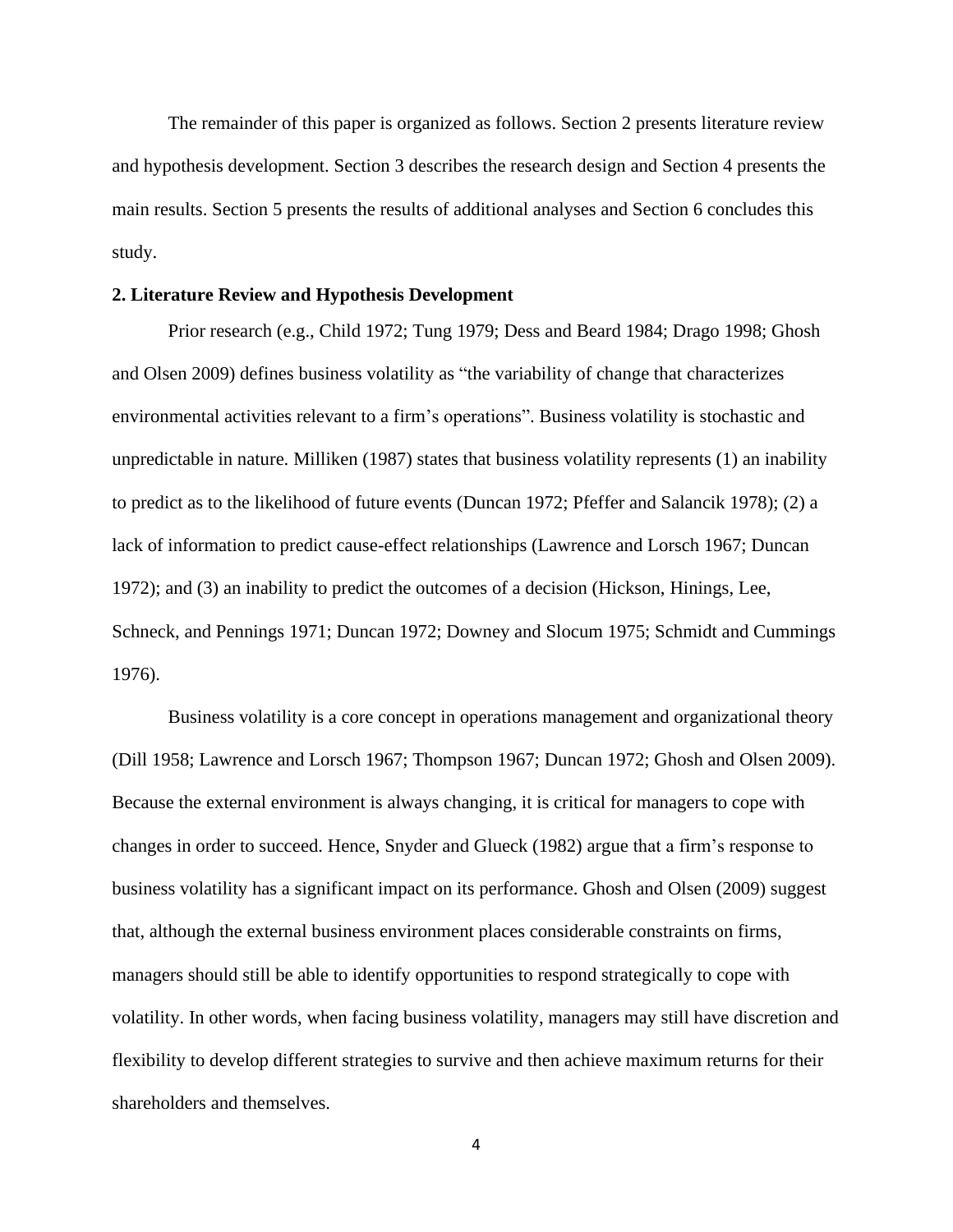Prior research (e.g., Mia 1993; Mangaliso 1995; Chong and Chong 1997; Schulz et al. 2010; Hammad, Jusoh, and Ghozali 2013) finds that business volatility increases the need for more useful information in managers' decision-making process. Therefore, managers, when faced with more volatile environments, must attempt to gather more useful information in order to make better decisions for their companies. Some studies (e.g., Gordon and Miller 1976; Gordon and Narayannan 1984) find that the need for external and non-financial information also increases dramatically as the business environment becomes more volatile. Additional studies suggest that managers who fail to gather useful financial and non-financial information make inaccurate decisions for their firms. For example, Hill (2000) argues that, in a volatile business environment, organizations without adequate detailed information make uninformed decisions that reduce the net income and the quality of products. Similarly, Goodman, Neamtiu, Shroff, and White (2014) find that a volatile business environment increases management forecast inaccuracy, leading to poor investment decisions, due to the lack of sufficient information. Overall, the above studies suggest a positive relationship between business volatility and information asymmetry at the firm level. That is, information asymmetry increases in business volatility.

Other studies look at how companies respond to changes in the level of business volatility by shifting the structure of the company. Alexander (1991) finds increased levels of decentralization as a response by managers to business volatility, such that top-level managers tend to delegate a greater amount of responsibility to low-level managers. Cheng and Kesner (1997) show that more resources are allocated towards activities enhancing external market effectiveness in a volatile business environment. Dunk and Nouri (1998) find that volatile business environments tend to cause managers to increase budgetary slack. Davila and Wouters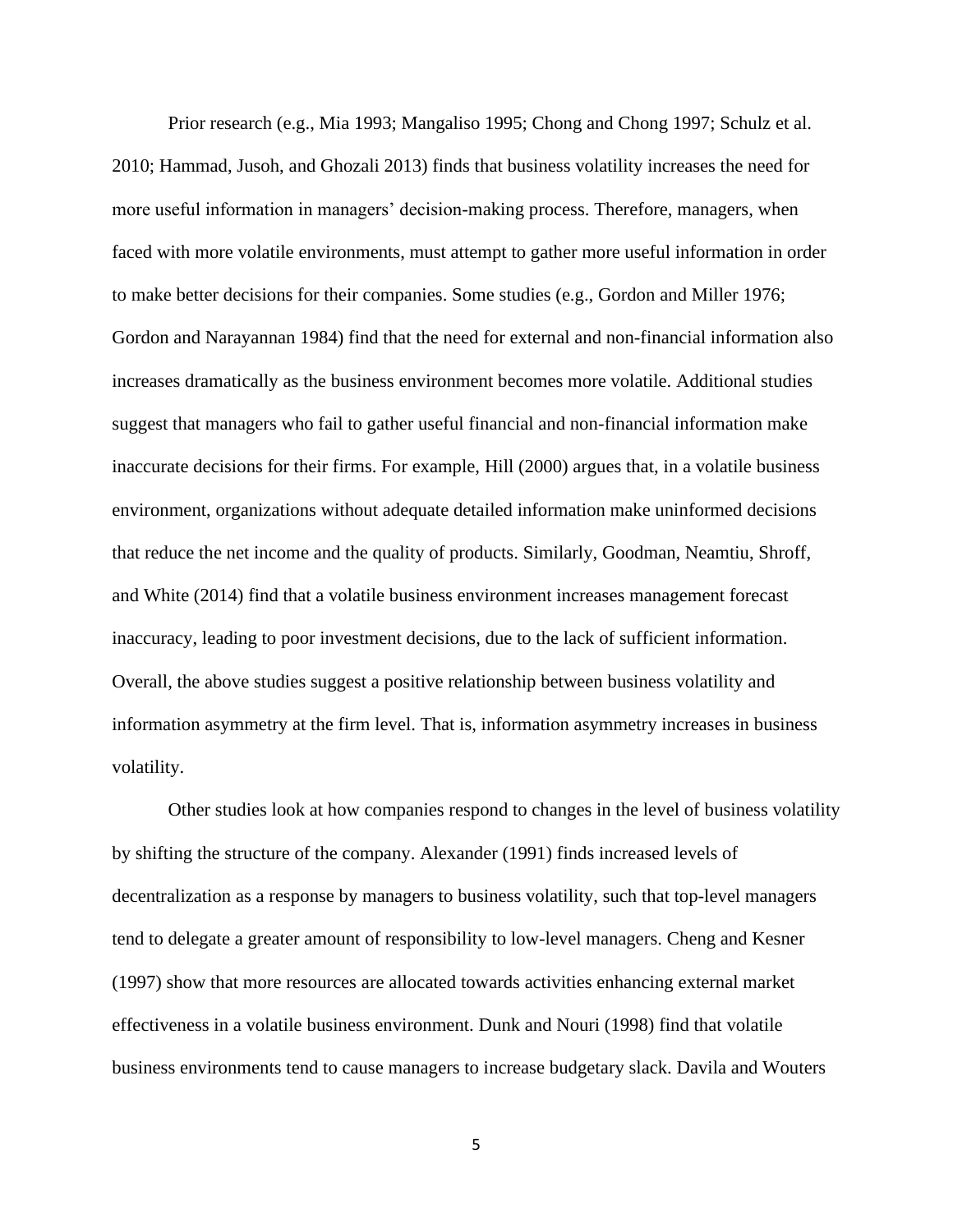(2005) suggest that a firm's budgeting process is impacted by its business volatility, and companies tend to increase slack more as the demand on business processes increases. With respect to earnings management, Ghosh and Olsen (2009) find that managers respond to a more volatile business environment by using more discretionary accruals as a means to mitigate the variability in reported earnings. Schulz et al. (2010) uses survey data to argue that firms with high levels of business volatility may be more likely to adopt and implement performance-based compensation systems. Furthermore, Schulz et al. (2010) predict that employee performance may be positively related to business volatility. However, there is scarce empirical evidence.

Taken together, the above literature review suggests that firms need to make more necessary adjustments in order to succeed when the external business environment becomes more volatile. Much of the prior research on business volatility focuses on the role of managers in a volatile business environment. Surprisingly, very few studies have ever investigated the response of employees in such an environment. Employees are the most important stakeholder group, and the success of a company largely depends on its employees' performance (Rajan and Zingales, 1998; Carlin and Gervais, 2009; Sun and Yu 2015). Ittner and Larcker (2001) suggest that employees are important value drivers in the organizational strategy implementation process. In addition, Stuebs and Sun (2010) argue that employee costs are a significant cost component to a firm. Edmans (2011) documents empirical evidence to support the notion that companies should focus on their employees as the key assets. Given the importance of employees and employee costs, it is interesting to investigate the impact of business volatility on employee performance.

If managers are more likely to adopt and implement performance-based compensation systems in a volatile business environment, then we predict that employees tend to work harder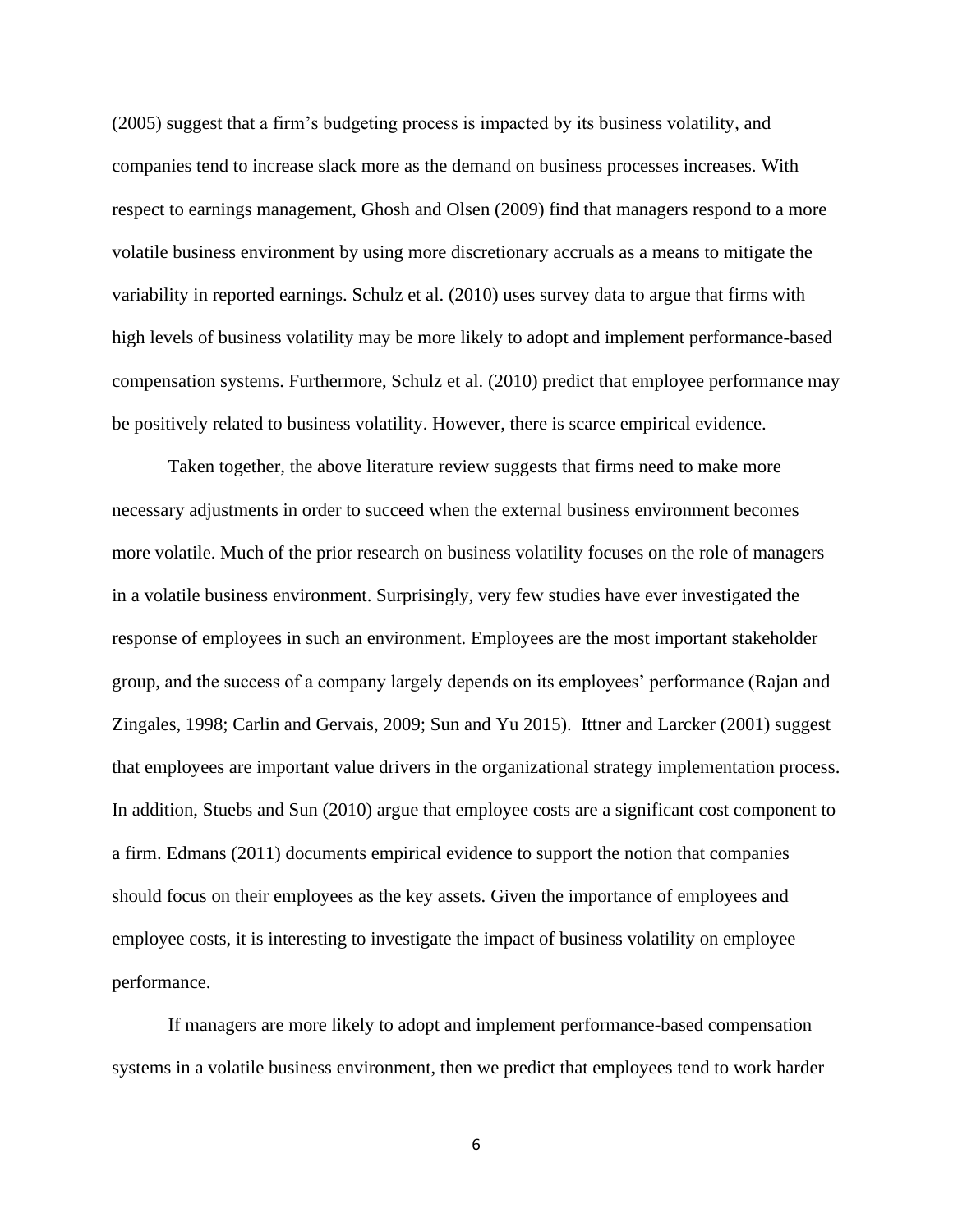in such environment because prior studies (e.g., Schulz et al. 2010) link the use of performancebased compensation systems to enhanced employee performance. In addition, Tang et al. (2012) suggest that environmental uncertainty (i.e., business volatility) may have a positive impact on a firm's corporate social responsibility activities, and Sun and Yu (2015) find that sociallyresponsible firms demonstrate stronger employee performance. Taken together, both studies indirectly imply that environmental uncertainty and employee performance are positively associated. Therefore, we expect a positive relationship between business volatility and employee performance.<sup>2</sup> We propose the following hypothesis:

H1: Business volatility is positively related to employee performance.

# **3. Research Design**

3.1 Measuring Business volatility

Three business volatility measures are studies by Tosi, Aldag, and Storey (1973): sales volatility, earnings volatility, and technological volatility. Tosi, et al. (1973) find that the correlations among the three measures vary significantly by industry type. For example, while the business volatility measures are negatively correlated in marketing firms, they are positively correlated in manufacturing firms. Snyder and Glueck (1982) examine the sales volatility and technological volatility measures from Tosi et al. (1973) and find that both objectively capture external business volatility. However, Ghosh and Olsen (2009) suggest that sales volatility is a better measure of business volatility than technological volatility as there is more management discretion when it comes to the technological components (such as R&D expenditures and capital expenditures). As an example, when volatility is high in the external environment,

<sup>&</sup>lt;sup>2</sup> It is possible that a negative relationship may exist between business volatility and employee performance. For example, when the business volatility is long-term or/and chronic, better employees may choose to leave their companies. Additionally, it is more difficult for these companies to attract and retain employees with better performance.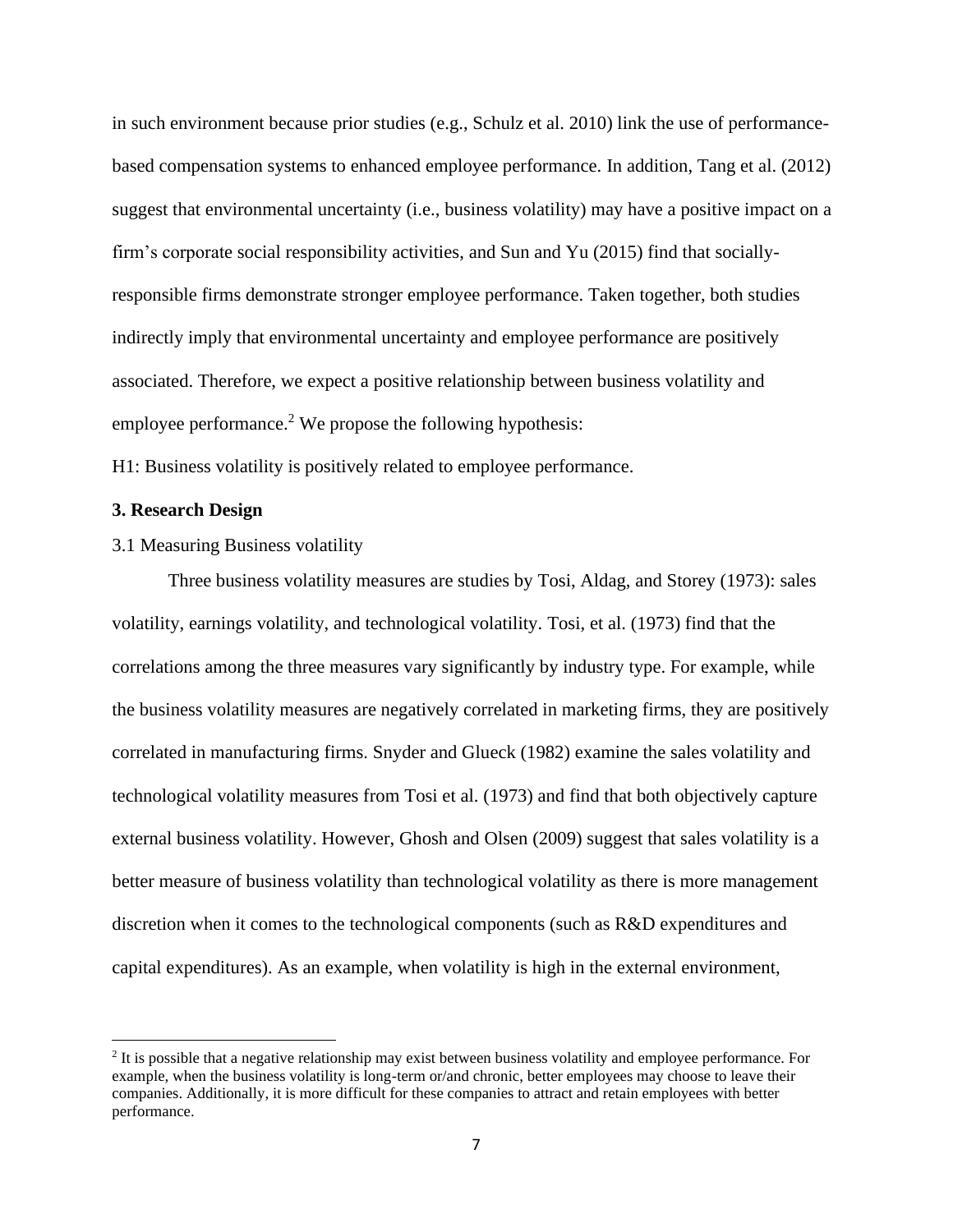managers may be more likely to cut back R&D. Therefore, Ghosh and Olsen (2009) suggest that technological volatility, unlike sales volatility, is "more of a response by management to the external environment as opposed to a direct measure of business volatility" (pg. 193). It has also been suggested in both the accounting and management literature (e.g., Milliken 1987; Kren 1992; Ghosh and Olsen 2009; Huang, Sun and Zhang 2017) that sales volatility is an appropriate proxy for the firm's environment.

Following the above studies, we use the coefficient of variation of sales (BV) as the primary business volatility or business uncertainty measure in our study. The formula to calculate the raw sales volatility is expressed as below:

$$
COV (Salesi) = \frac{\sqrt{\sum_{i=1}^{5} (Salesi - Salesmean)2}}{Salesmean}
$$

where,  $Sales_i$  is a firm's sales in year *i*, and  $Sales_{mean}$  is the mean of sales over a rolling fiveyear period. Following prior studies (e.g., Tosi et al. 1973; Ghosh and Olsen 2009), we calculate *COV* of sales by year and industry (based on the first 2-digit of SIC code), and then normalize the raw firm-specific business volatility by dividing it by the average business volatility for that firm's industry for the same fiscal year to mitigate time and industry effects<sup>3</sup>. A higher (lower) value of *COV* (sales) indicates a higher (lower) level of business volatility.

#### 3.2 Measuring Employee Performance

Consistent with Stuebs and Sun (2010) and Sanchez and Benito-Hernandez (2015), we use employee productivity as the main measure of employee performance in our study.

 $3$  For example, in order to calculate the business volatility score for firm X in year 2006, we first calculate the coefficient of variation of sales of firm X for the prior 5 years, namely 2001, 2002, 2003, 2004, and 2005, then we normalize the coefficient of variation of sales of firm X by dividing it by the mean business volatility score in the same industry (i.e., the same first 2 digits of SIC code) and the same year (i.e., 2006).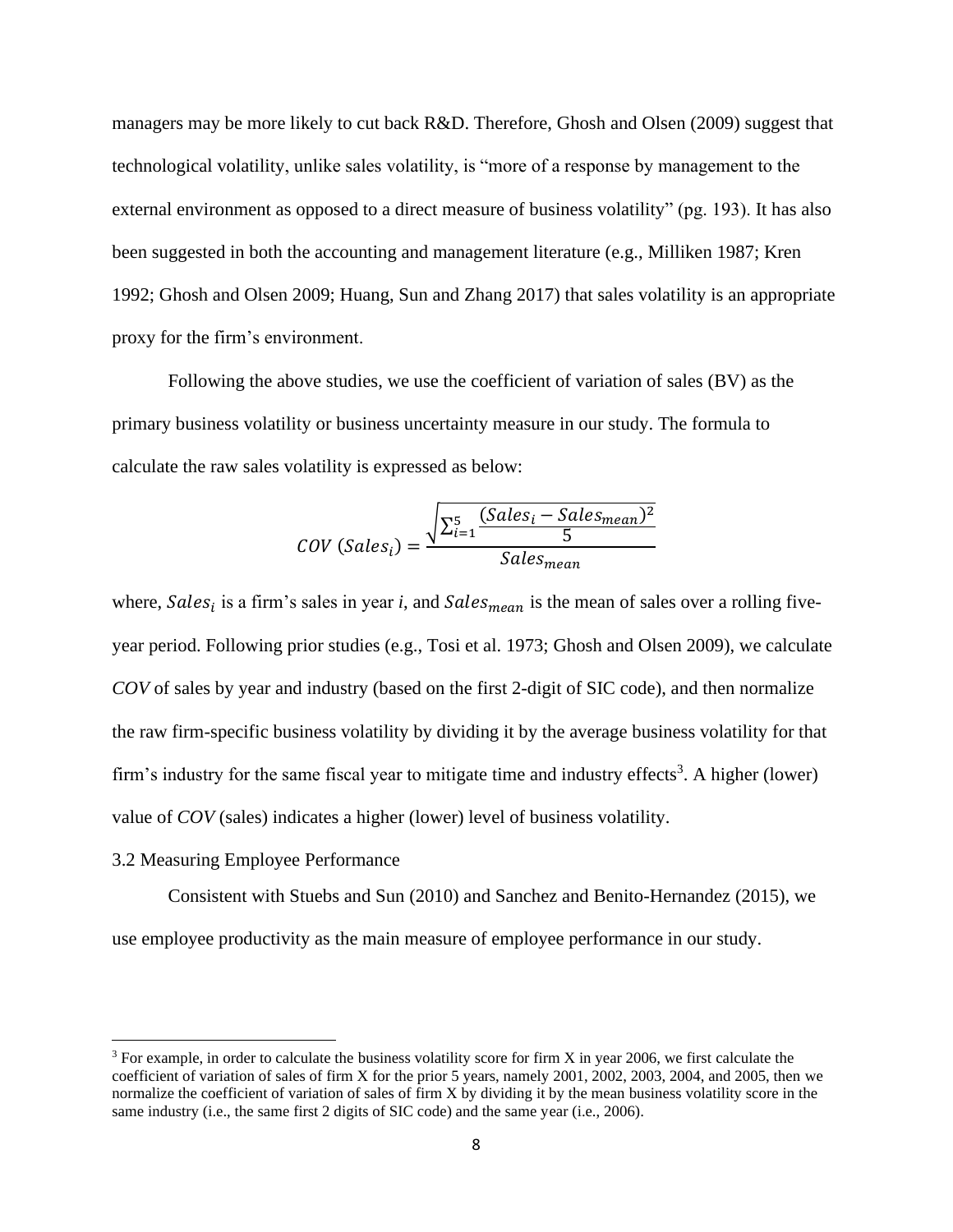Employee productivity is computed by dividing total net sales by the number of employees. The formula is as follows:

*Employee Performance (EMPPRO)* = 
$$
\frac{Sales (SALE, #12)}{Number of Employes (EMP, #29)}
$$

We follow the DuPont technique to decompose the employee productivity ratio into two components:

Employee Performance (EMPPRO)

\n
$$
= Employee Efficiency Component (EMPEFF)
$$

\n
$$
\times Employee Cost Component (EMPCOST)
$$

Where,

*Employee Efficiency Component (EMPEFF)* = 
$$
\frac{Sales (SALE, #12)}{Total Employee Cost (XLR, #42)}
$$
*Employee Cost Component (EMPCOST)* = 
$$
\frac{Total Employee Cost (XLR, #42)}{Number of Employee Cost (KRR, #42)}
$$

Employee efficiency component (*EMPEFF*) captures how efficiently a firm uses total labor costs to generate sales revenue. Employee cost component (*EMPCOST*) measures how well a firm controls labor costs to generate sales revenue.

3.3 Empirical Specification

We use the following regression model to test the association between business volatility and employee performance:

*EMPLOYE PERFORMANCE*<sub>i,t</sub> = 
$$
\beta_0 + \beta_1 BV_{i,t} + \beta_2 SIZE_{i,t} + \beta_3 ROA_{i,t} + \beta_4 LEV_{i,t} + \beta_5 MTB_{i,t} + \beta_6 ADV_{i,t} + \beta_7 RD_{i,t} + Industry & Year Indicators + \varepsilon_{i,t}
$$
 [Equation 1]  
In Equation (1), the dependent variable (*EMPLOYE PERFORMANCE*) represents one of the  
three employee performance variables, namely employee productivity, employee efficiency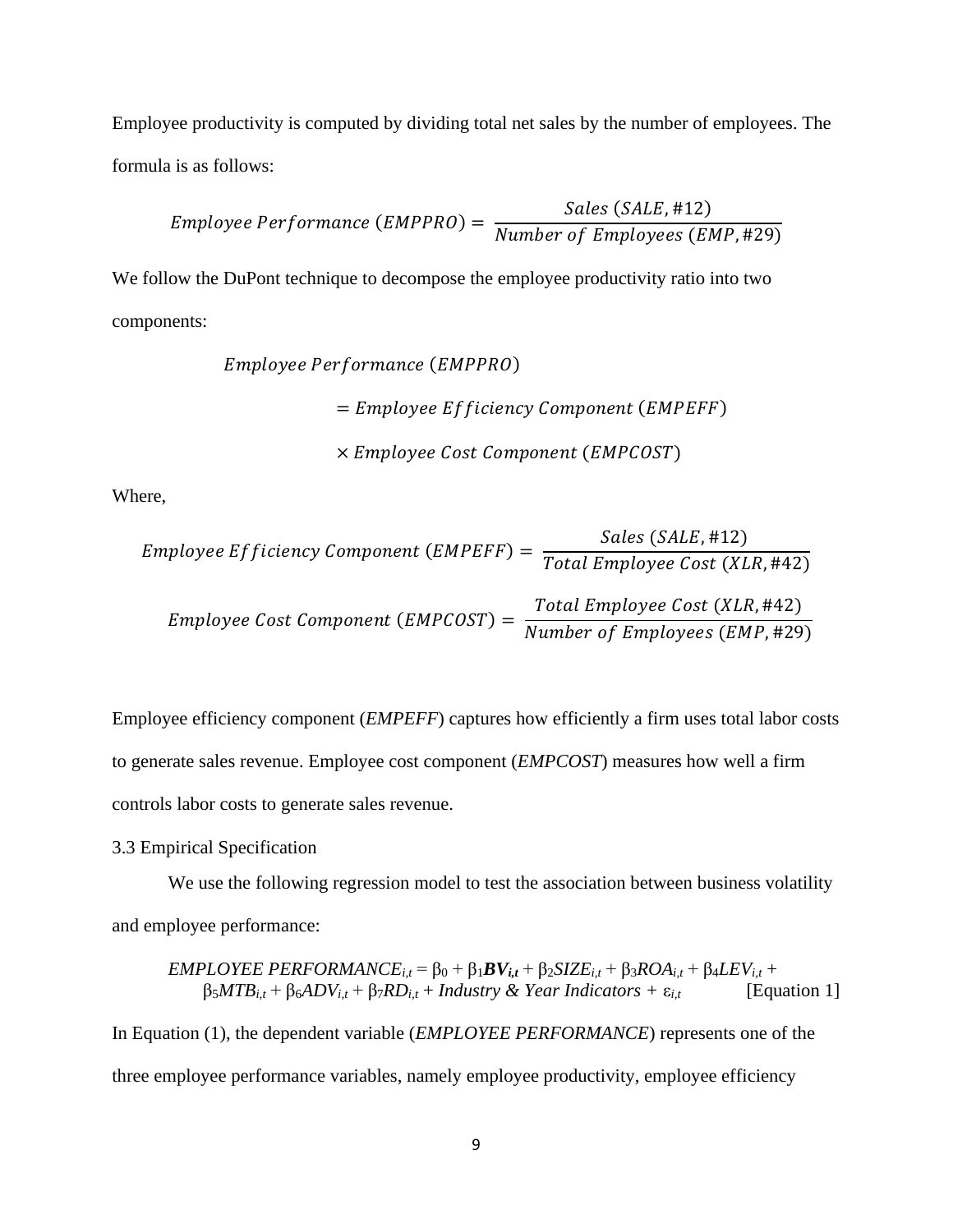component, and employee cost component. The independent variable of interest (*BV*) captures the level of business volatility. In testing our hypothesis (H1), we expect a positive relationship  $(i.e.,  $\beta_l > 0$ ) between business volatility and the employee performance variables. We use$ clustered standard errors regression as our primary analysis to better control for the firm and time effects (Petersen 2009). All variables are defined in Appendix 1.

In addition to variables of interest, we control for factors associated with employee performance/productivity established in prior literature. Specifically, following Stuebs and Sun (2010), Sanchez and Benito-Hernandez (2015), and Sun and Yu (2015), we control for the size of total assets (*SIZE*), return on assets (*ROA*), leverage ratios (*LEV*), market to book ratios (*MTB*), advertising expenditures (*ADV*), and research and development expenditures (*RD*). We winsorize the variables at the level 1% and 99% and include year- and industry-dummies (by the first 2-digit of SIC industry classification) in the regression analysis.

#### 3.4 Sample Selection and Descriptive Statistics

From Compustat, we obtain financial statement data, including total assets (*AT*, #6), book value of equity (*CEQ, #60*), common stock shares (*CSHO, #25*), long-term debt (*DLTT, #9*), number of employees (*EMP, #29*), income before extraordinary items (*IB, #18*), net income (*NI*, #18), stock price at fiscal-year end (*PRCC\_F, #24*), sales (*SALE, #12*), advertising expenses (*XAD, #45*), employee costs (*XLR, #42*), and research and development expenses (*XRD, #46*) from 1957 to 2015. Because the calculation of business volatility requires prior 5-year data on sales, the starting year of our sample is 1962. We remove firm-year observations with missing data. The final sample with complete data consists of 29,065 firm-year observations from 1962 to 2015, representing 3,306 individual firms. Our sample size is relatively small because only a small proportion of firms in Compustat report employee costs (*XLR, #42*).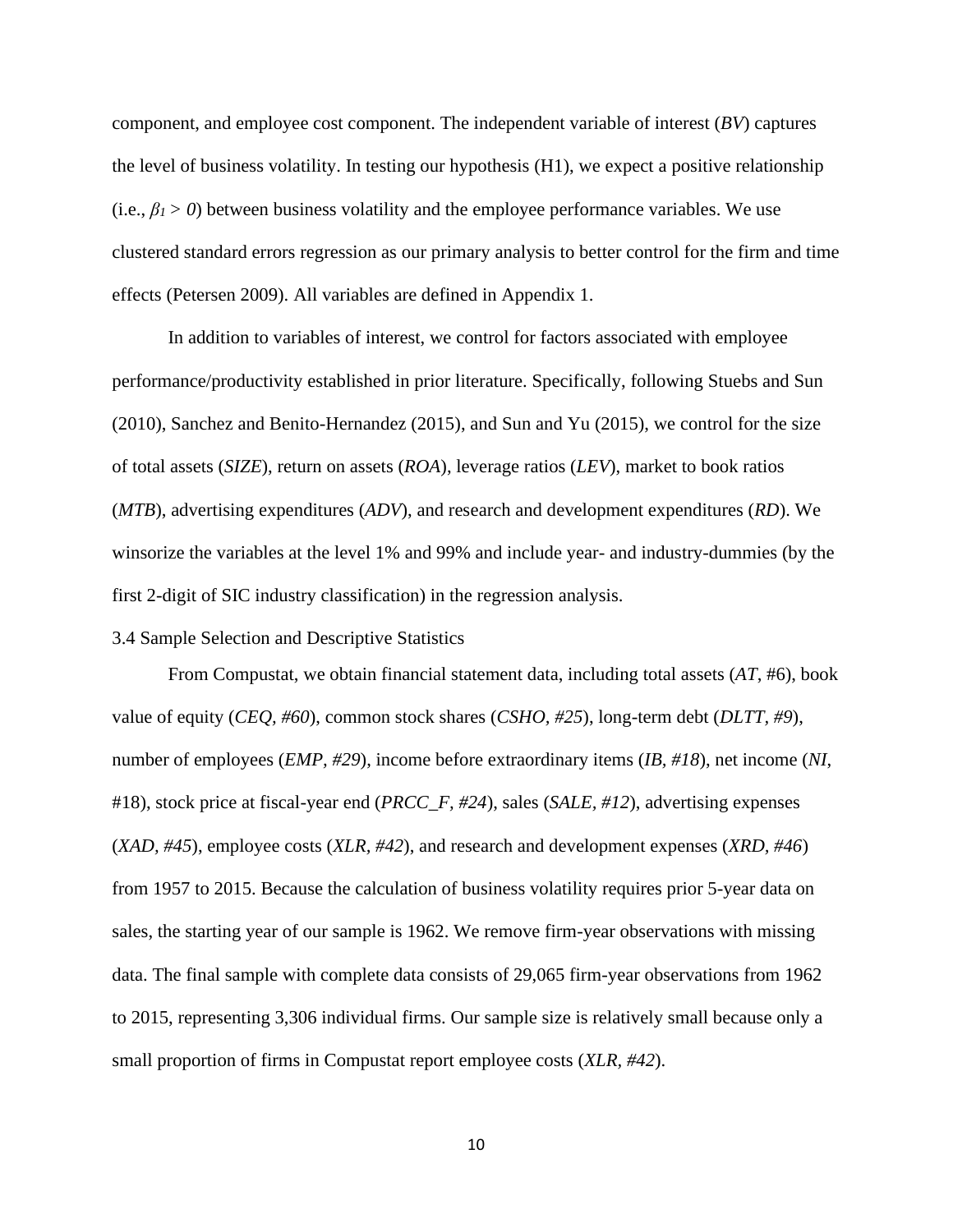Panel A of Table 1 reports the distribution of firm-year observations by fiscal year for the sample firms. For example, there are 233 firm-year observations in 1962 and 726 observations in 2015. The year of 2013 has the largest number of observations (868). Panel B of Table 1 reports the distribution of firm-year observations by industry (first 2 digits of SIC code). For instance, there are 880 firm-year observations in oil and gas extraction industries and 1,690 observations in chemical industries. The most heavily represented industry is utilities services (17.51%, SIC 49), followed by chemicals (5.81%, SIC 28), and business services (4.83%, SIC 73).

# [Insert Table 1 about here]

Table 2 presents sample descriptive statistics. Specifically, Table 2 reports the mean, standard deviation,  $25<sup>th</sup>$  percentile, median, and  $75<sup>th</sup>$  percentile of the following variables: employee productivity (*EMPPRO*), employee efficiency component (*EMPEFF*), employee cost component (*EMPCOST*), business volatility (*BV*), natural log of total assets (*SIZE*), return on assets (*ROA*), leverage ratio (*LEV*), market to book ratio (*MTB*), advertising expenses (*ADV*), and research and development expenses (*RD*). For example, the mean (median) values of *EMPPRO* and *BV* are 0.240 (0.114) and 0.843 (0.714), respectively. The mean (median) values of *EMPEFF* and *EMPCOST* are 5.787 (4.088) and 0.042 (0.028), respectively. The median value of *ROA* is 0.044, suggesting that our sample firms demonstrate normal financial performance. Overall, the descriptive statistics of the variables are in line with those in prior studies (e.g., Sun and Stuebs 2010; Sun and Yu 2015).

#### [Insert Table 2 about here]

Table 3 provides the correlation matrices for selected variables for our sample firms. For each pair of variables, the Pearson correlation coefficients and related (two-tailed) p-values are provided. Table 3 reports a significant and positive relationship between business volatility (*BV*)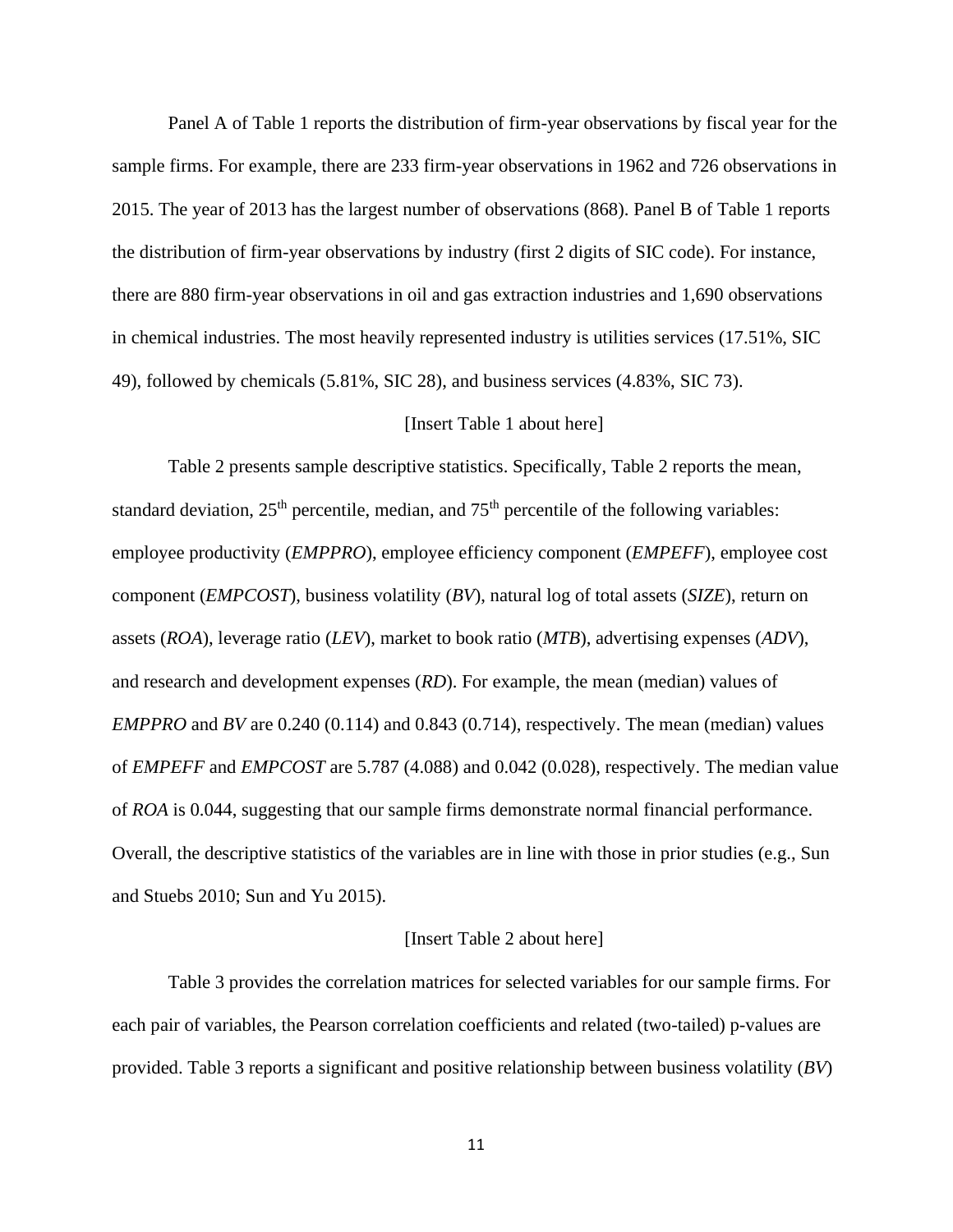and employee performance (*EMPPRO*) and its two components (*EMPEFF* and *EMPCOST*). This positive association suggests that employees demonstrate better performance when their firms are faced with more volatile environments, consistent with our hypothesis. Overall, results in Table 3 lend support to the hypothesis.

# [Insert Table 3 about here]

# **4. Main Results**

Table 4 reports the clustered standard errors regression results examining the impact of business volatility on employee performance. Regression (1) examines the impact of business volatility on the employee performance/productivity measure (*EMPPRO*). The impact of the variable *BV*, which represents the level of business volatility, is positive (coefficient of 0.065) and statistically significant at the 99% confidence level (p-value < 0.0001). This suggests that employee productivity improves under increased levels of business volatility, supporting H1.

## [Insert Table 4 about here]

Regressions (2) and (3) study the decomposed measures of employee cost efficiency (*EMPEFF)* and employee cost per employee (*EMPCOST*). In regression (2), *EMPEFF* is positive (coefficient of 1.096) and statistically significant at the 99% confidence level (p-value < 0.0001). This finding implies that the improved employee performance/productivity is due, at least in part, to improved efficiency per employee in firms with high business volatility. However, in regression (3) the variable *EMPCOST* is also statistically significant (at the 99% confidence level, p-value  $= 0.002$ ) and positive (coefficient of 0.002). Combining the effects from regressions (1), (2), and (3) indicates that higher levels of business volatility result in employees that are more efficient, but require higher compensation. As the net effect is a positive impact on performance/productivity, the positive effect on efficiency significantly offsets the increased compensation, resulting in a positive overall effect on the firm. Our findings are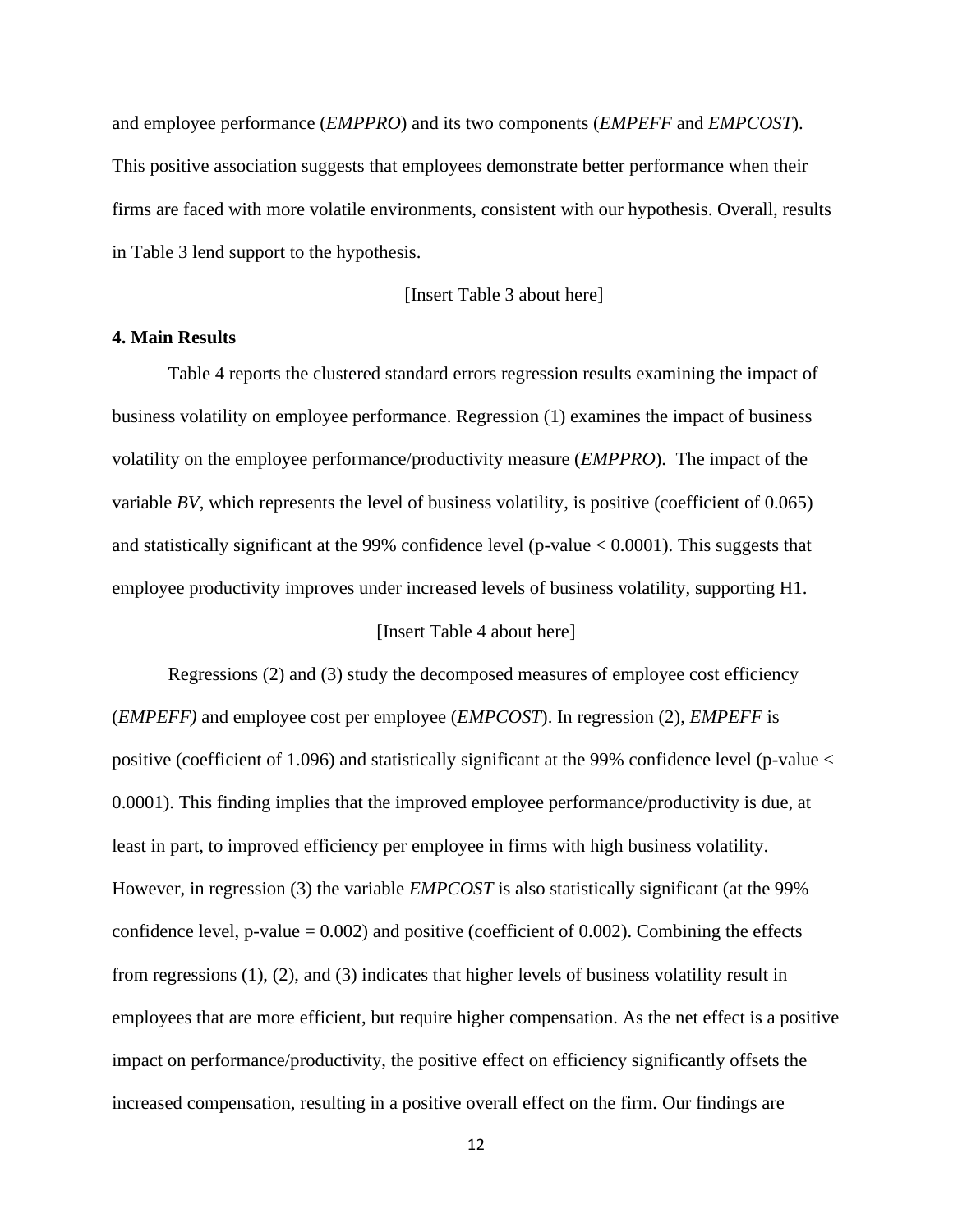economically meaningful. Given that the average *EMPPRO* of the sample firms is 0.240, a one standard deviation increase of *BV* (approximately 0.622) is associated with an increase of *EMPPRO* of about 0.97%.

The above evidence suggests that employees work harder and firms have to pay them more in a more volatile environment. In the context of managerial implications, managers should improve their abilities to better cope with a more volatile environment and be more willing to pay their employees more in such environment.

Regressions (1), (2), and (3) include a number of pertinent control variables from prior literature, as well as year and industry fixed effects. Larger firms are found to have stronger employee performance/productivity as the result of more efficient employees, despite higher employee cost per person. Firms with higher returns on asset generally consist of employees that are both more efficient and receive lower compensation. Firms with higher leverage, advertising expenses, and research and development expenses tend to have employees with lower measures of employee performance.

We also examine the robustness of our primary findings across different sample periods. Specifically, we separately estimate Equation (1) in the following periods: 1962-1971, 1972- 1981, 1982-1991, 1992-2001, and 2002-2015. We still obtain consistent results in each of the five sample periods. Therefore, our primary findings hold across different periods.

#### **5. Additional Tests**

# 5.1 Alternative Measure of Business Volatility – *BVTECH*

To ensure that the results found in Table 4 are not due to the definition of business volatility utilized, we re-test our regressions with alternative definitions. The first alternative definition utilized is *BVTECH,* which measures business volatility via the coefficient of variation of the ratio of research and development expenditures and capital expenditures to total assets.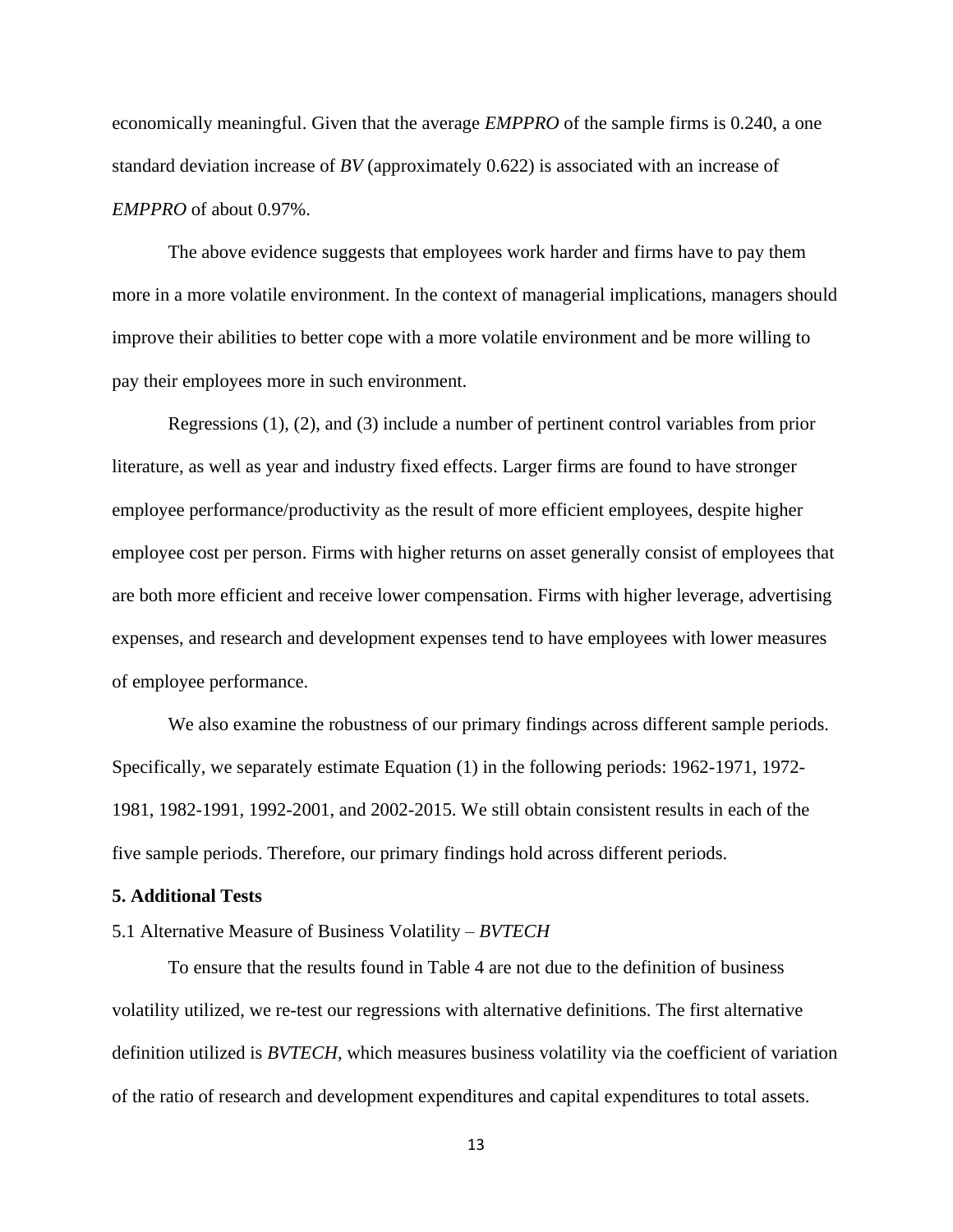Prior studies (e.g., Tosi et al. 1973; Synder and Glueck 1986) suggest that technology volatility can be useful as an alternative measure of business volatility. Technology input is measured as the ratio of the sum of research and development expenditures and capital expenditures to total assets at the firm level. Thus, we use the coefficient of variation of technology input to capture technology volatility (*BVTECH*). The formula to calculate *CV* of technology is expressed below:

$$
CV(Tech) = \frac{\sqrt{\sum_{i=1}^{5} \frac{(Tech_i - Tech_{mean})^2}{5}}}{Tech_{mean}}
$$

Where  $Tech_i$  is a firm's technology input in year *i*, and  $Tech_{mean}$  is the mean of technology input over a rolling five-year period. Similar to *CV* of sales, a higher value of *CV* of technology indicates a higher level of business volatility. We collect additional data on research and development expenditures<sup>4</sup> (*XRD, #46*) and capital expenditures (*CAPX, #128*) to calculate the alternative *BV* measure (*BV\_TECH*).

Table 5 presents the results of clustered standard errors regressions similar to those in Table 4, except it replaces the previous measure *BV* with *BVTECH*. The findings remain mostly unchanged. As in Table 5, the coefficients on the variable of interest are positive and statistically significant for all three regressions. However, the impact of business volatility on employee cost drops statistical significance to just below the 99% confidence level (p-value  $= 0.012$ ), while employee productivity and employee efficiency maintain statistical significance at the 99% confidence level (p-values  $< 0.001$ ). The implication remains that firms with higher levels of volatility tend to have employees that are more productive due to higher levels of efficiency, despite higher costs per employee. These findings are, once again, consistent with H1.

[Insert Table 5 about here]

<sup>&</sup>lt;sup>4</sup> To keep as many observations as possible, we set missing R&D expenditures to be zero.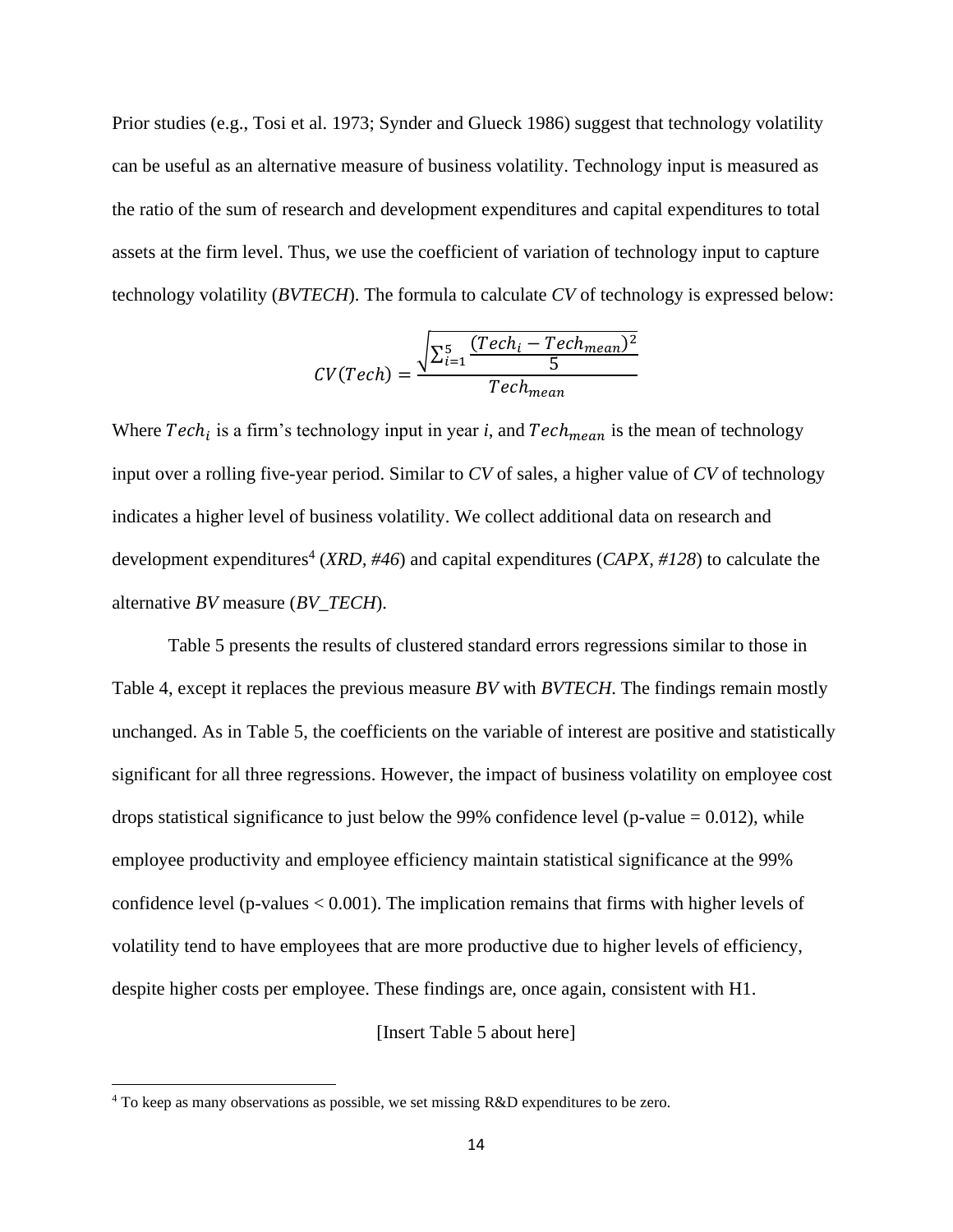#### 5.2 Alternative BV measure – *HIGHBV*

A second alternative measure of business volatility is the measure *HIGHBV*, which is a dummy variable set to equal one if the *BV* variable is above the median, and zero otherwise. This measure allows examination of whether high values of business volatility have the same results when ignoring scaling. By using a dummy variable rather than the continuous measure, the impact of outliers potentially carrying the results would be nullified.

Table 6 presents the results of the clustered standard errors regression using the *HIGHBV* variable in place of *BV*. The results once again remain mostly unchanged. The impact of business volatility maintains the same sign and similar magnitude across all three dependent variables. However, as in Table 5, the statistical significance of employee cost is weakened using the alternative measure as the statistical significance falls to the 90% confidence level (p-value  $=$ 0.064). Regardless, the general finding holds that firms with higher business volatility tend to have greater employee performance due to increased efficiency, more than offsetting an increase in cost per employee. The net result is an increase in employee productivity.

# [Insert Table 6 about here]

# 5.3 Changes Analysis

The above analyses rely on a level specification that regresses employee performance variables on the variable of interest and various control variables. To mitigate the concern that correlated omitted variables may influence employee performance we employ a changes analysis to provide additional evidence that differences in business volatility can be attributed to differences in employee performance. Specifically, in addition to the above regressions, a regression is conducted based on the change in each variable relative to the prior fiscal year to examine the impact of shifts across time on the employee performance variable and its components. The dependent variables in regressions (1), (2), and (3) are altered from *EMPPRO*,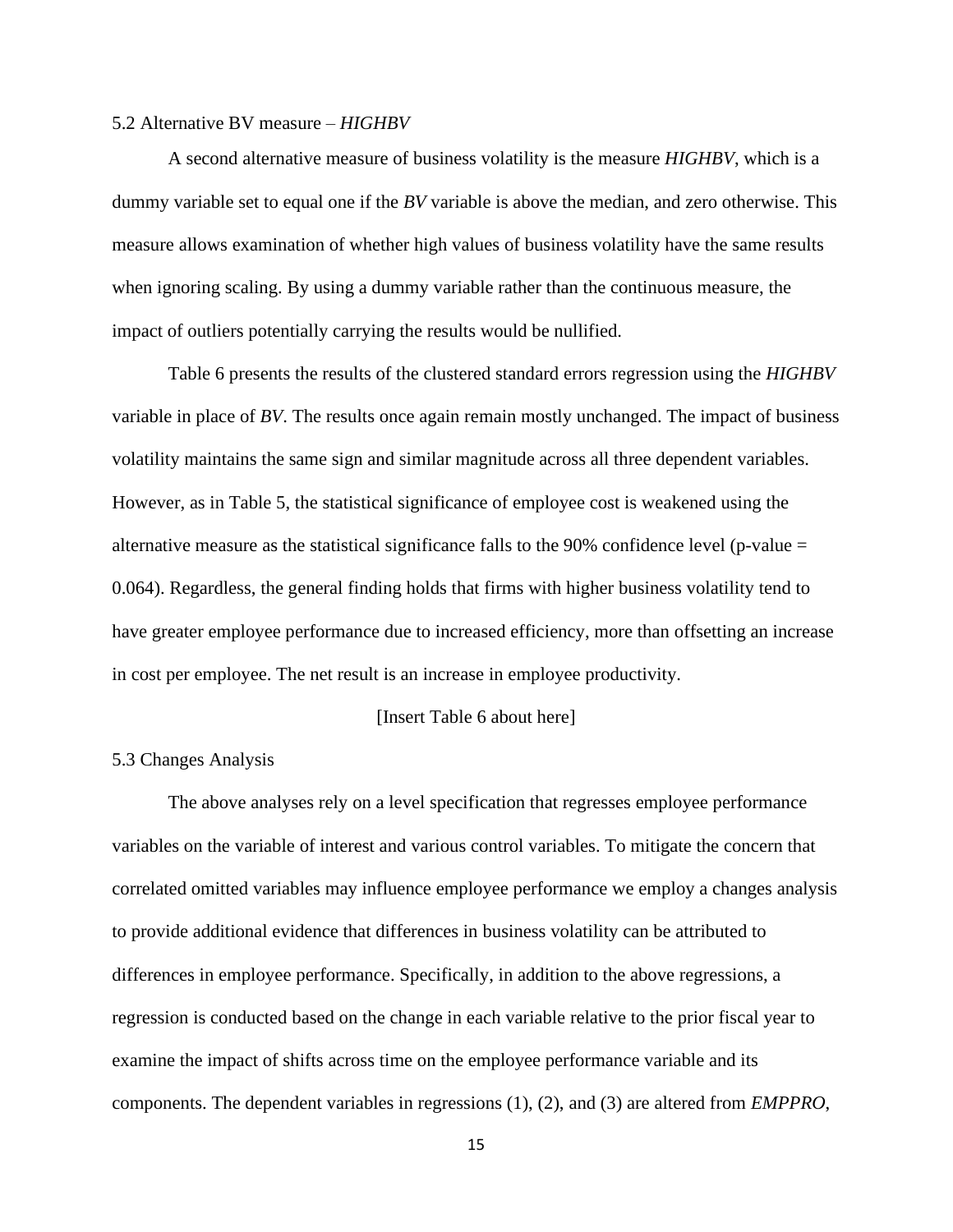*EMPEFF*, and *EMPCOST* to *∆EMPPRO*, *∆EMPEFF*, and *∆EMPCOST*, respectively. Each of these new dependent variables represents the change in the measure from the prior year. Likewise, all independent variables, including the measure of business volatility, have been replaced with the change relative to the prior fiscal year of the variable. This bivariate changes analysis allows examination of whether or not variation in business volatility causes changes to the dependent variable. Year and industry fixed effects are maintained in the regression analysis.

The results are presented in Table 7. The findings in Table 7 reveal similar trends to Table 4, Table 5, and Table 6. The impact of increasing levels of business volatility is consistent with the impact of high raw levels. Firms experiencing an increase in business volatility tend to also have an increase in productivity of their employees. This result is statistically significant at the 99% confidence level (p-value  $= 0.001$ ). As in the raw analysis, this increase can be attributed to an increase in employee efficiency (statistically significant at the 95% confidence level, p-value = 0.035), despite an increase in cost per employee (statistically significant at the 90% confidence level, p-value  $= 0.056$ . This finding provides further evidence that business volatility is indeed a "root cause" of the increased employee performance.

#### [Insert Table 7 about here]

## 5.4 Fixed Effects Regression

We perform a fixed-effects regression, in order to mitigate potential concern of bias due to the possibility of omitted variables that may affect business volatility and employee performance (or employee efficiency/cost). In the fixed-effects regression, cross-sectional variation is removed. Therefore, the regression examines only the within firm variation over time. As the industry dummies do not vary with time, industry fixed effects are removed from the regression. Table 8 presents the results of the fixed-effects regression for all three of the dependent variables. Once again, the results are consistent in the direction of impact for business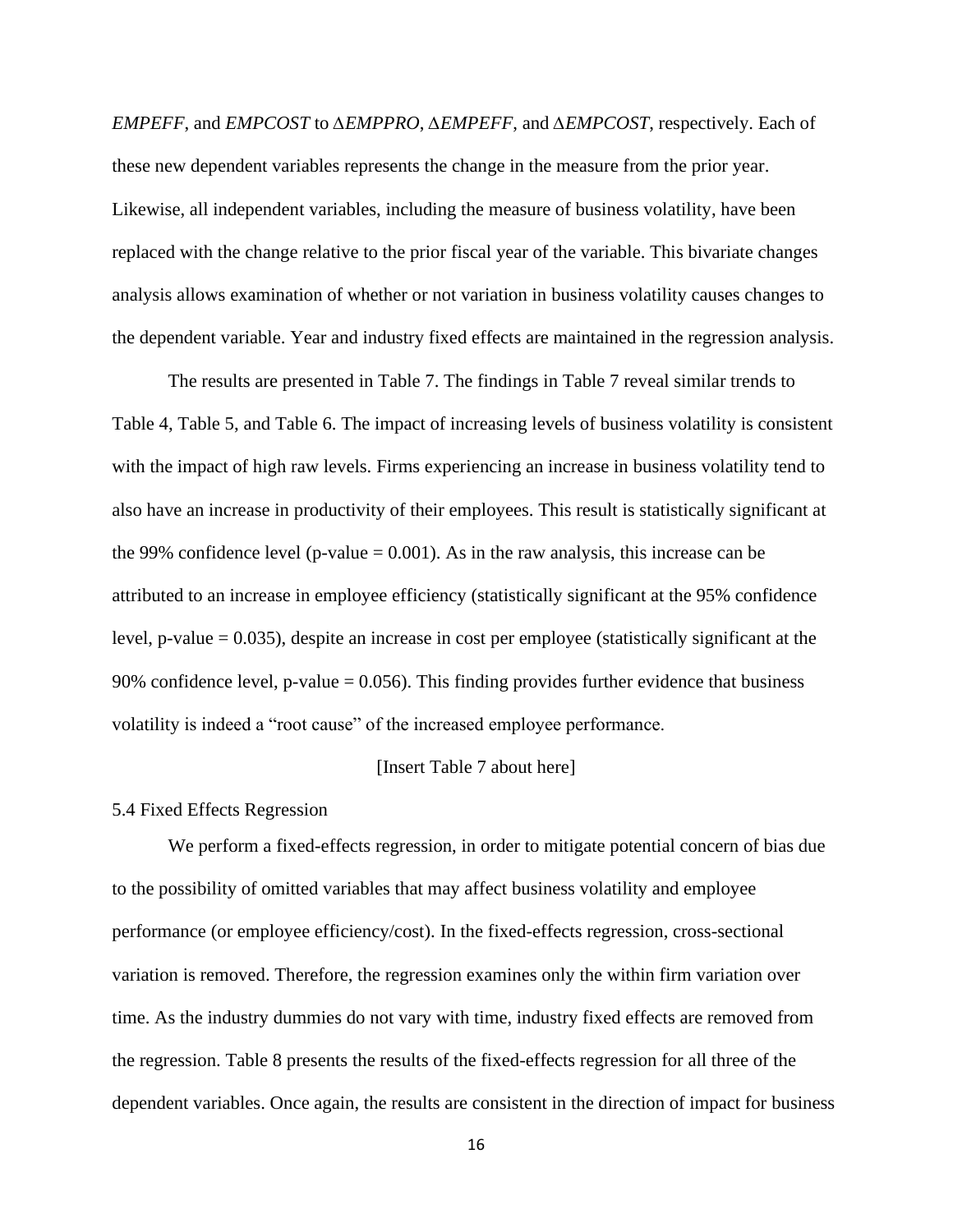volatility on each of the three dependent variables. The variable *BV* has a positive coefficient with statistical significance at the 99% confidence level for both *EMPPRO* and *EMPEFF* (pvalues < 0.001). The coefficient is positive and statistically significant at the 95% confidence level for *EMPCOST* (p-value = 0.034). This confirms that the findings from previous tables are not likely to be driven by bias caused by omitted control variables.

## [Insert Table 8 about here]

# 5.5 Two-Stage OLS Regression Analysis (2SLS)

To ensure that our results are not driven by other endogeneity issues such as reverse causality or self-selection bias, we conduct two-stage least squares regression (2SLS) analysis. As 2SLS requires the use of an instrumental variable for the variable of interest, we use the average business volatility score (*BV\_Mean*) for firms in the same industry (industries defined by the first 2-digit SIC code). In the first stage of the two-stage analysis, *BV\_Mean* is used to calculate the instrumented estimate of business volatility (*BV\_Instrumented*). All control variables, as well as year and industry fixed effects, are included. The second stage of the analysis uses the instrumented estimate of business volatility as the independent variable of interest. Once again, all control variables and year and industry fixed effects are maintained in the regression analysis.

Table 9 reports the results from the two-stage least squares analysis. In Stage 2, regressions (1), (2), and (3) remain consistent in sign and each are statistically significant at the 99% confidence level (p-values < 0.001). As in each of the regressions utilized throughout the study, the findings remain constant. For example, in stage 2, the coefficient on *BV\_Instrumented* is 0.065 (p-value < 0.0001) where the dependent variable is *EMPPRO*. Increased levels of business volatility result in improved employee performance/productivity as the result of increased efficiency. The increased efficiency has a positive net effect on overall performance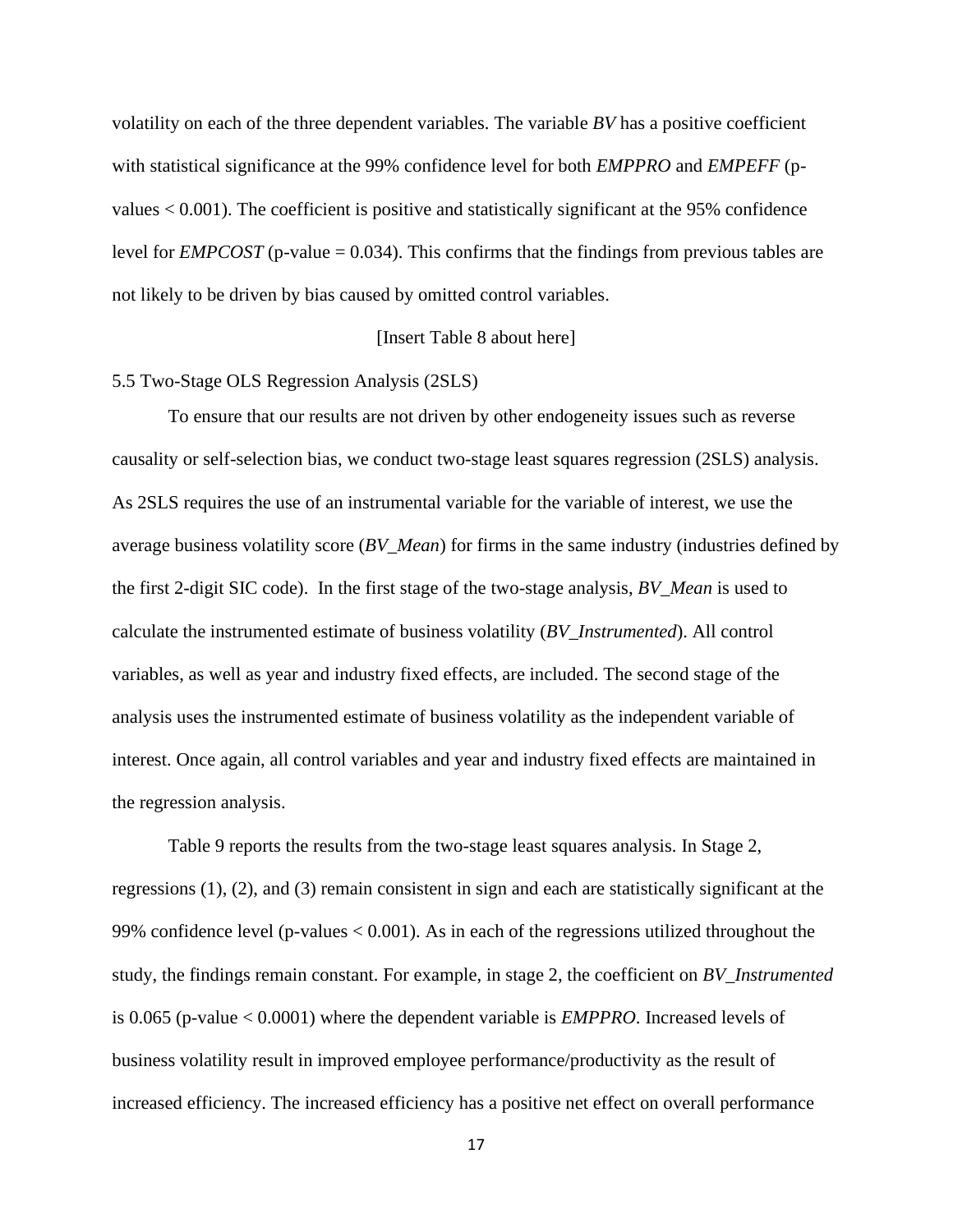despite being paired with an increase in cost per employee. The findings of Table 9 suggest that these findings are not likely to suffer from endogeneity issues.

#### [Insert Table 9 about here]

## 5.6 Large Firms vs. Small Firms

The primary results suggest that firm size is an important factor in our study. We argue that our results may be stronger for larger firms because larger firms tend to have more employees, relative to smaller firms. Furthermore, larger firms may have more resources to hire and retain employees with greater ability. We decompose our sample into two subsamples: large firms vs. small firms, based on the median value of total assets (*SIZE*), and perform the same regression analysis to both subsamples. Panel A of Table 10 shows that the coefficient on *BV* is 0.130 (p-value  $< 0.0001$ ) for large firms and 0.033 (p-value  $< 0.0001$ ) for small firms. Coefficient comparison test indicates that the coefficient on *BV* of large firms is significantly higher than that of small firms ( $p$ -value  $< 0.0001$ ). Thus, evidence from Table 10 suggests that the relationship between business volatility and employee productivity is stronger for larger firms than for smaller firms.

#### [Insert Table 10 about here]

We further examine the relationship between *BV* and the two employee productivity components (*EMPEFF* and *EMPCOST*) for both subsamples. Panel B of Table 10 reports that, where the dependent variable is *EMPEFF*, the coefficient on *BV* is 2.030 (p-value < 0.001) for large firms and 0.630 (p-value < 0.0001) for small firms. The coefficient comparison test indicates that the coefficient on *BV* of large firms is significantly higher than that of small firms (p-value < 0.0001). Thus, evidence from Table 10 suggests that the relationship between the business volatility and employee efficiency components is stronger for larger firms than for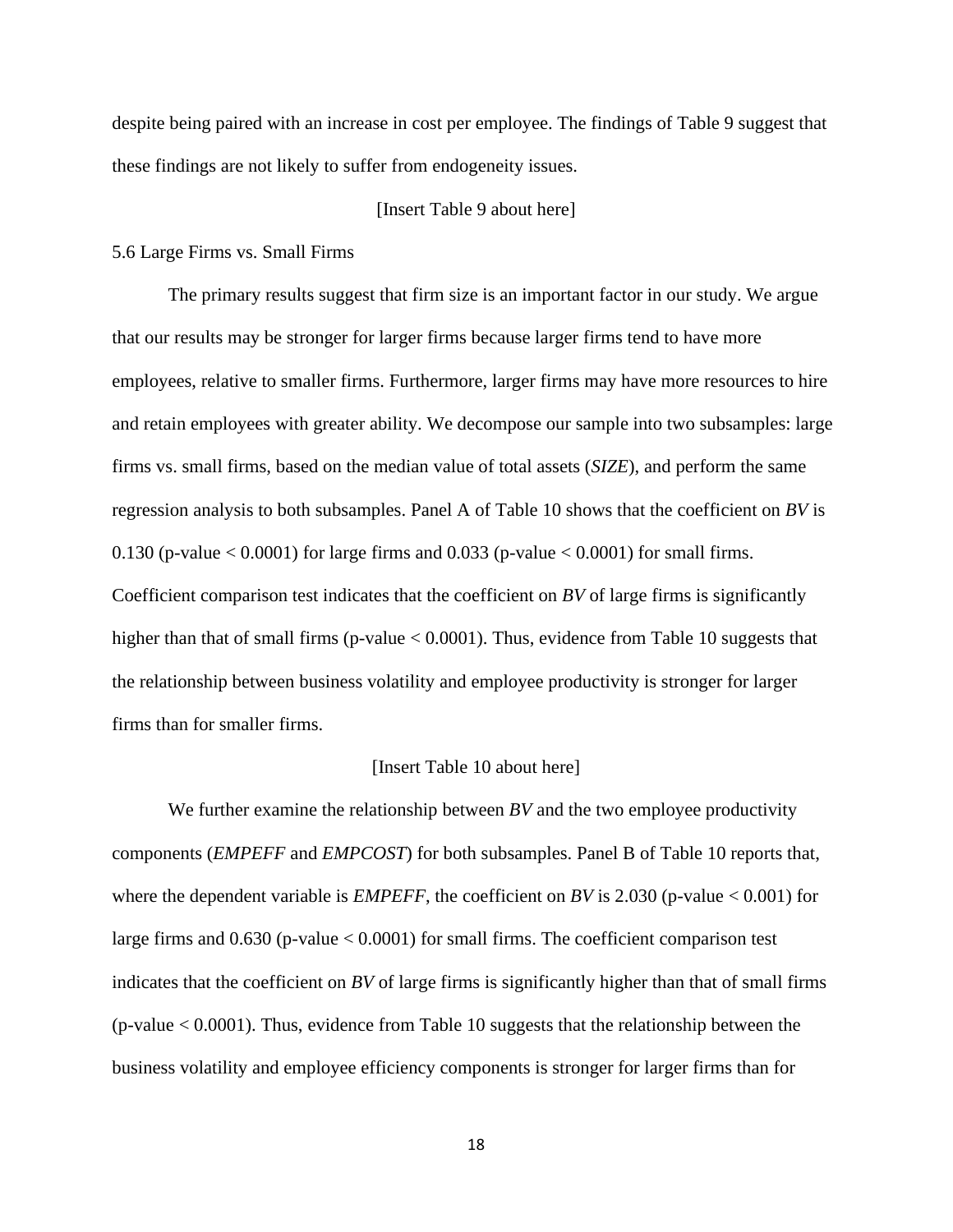smaller firms. Where the dependent variable is *EMPCOST*, the coefficient on *BV* is -0.000 (pvalue  $= 0.835$ ) for large firms and 0.003 (p-value  $< 0.001$ ) for small firms, suggesting that the significant and positive relationship between *BV* and *EMPCOST* in our study is largely driven by smaller firms. In other words, smaller firms tend to pay their employees more in response to business volatility than larger firms.

## 5.7 High Labor Intensity Firms vs. Low Labor Intensity Firms

Sun and Yu (2015) suggest that employee performance in high labor intensity industries (i.e., restaurants and hotels) is different from that in low labor intensity industries (i.e., high tech firms). High (low) labor intensity firms tend to have more (less) employees. We posit that our results are stronger in labor-intensive firms. We decompose our sample into two subsamples: high labor intensity firms vs. low labor intensity firms, based on the median value of labor intensity (*XLR/SALE*), and perform the same regression analysis to both subsamples. Panel A of Table 11 shows that the coefficient on *BV* is 0.110 (p-value  $< 0.0001$ ) for high labor intensity firms and  $0.004$  (p-value  $= 0.054$ ) for low labor intensity firms. The coefficient comparison test indicates that the coefficient on *BV* of high labor intensity firms is significantly higher than that of low labor intensity firms (p-value  $< 0.0001$ ). Thus, evidence from Table 11 suggests that the relationship between business volatility and employee productivity is stronger for high labor intensity firms than for low labor intensity firms.

#### [Insert Table 11 about here]

We further examine the relationship between *BV* and the two employee productivity components (*EMPEFF* and *EMPCOST*) for both subsamples. Panel B of Table 11 reports that, where the dependent variable is *EMPEFF*, the coefficient on *BV* is 1.646 (p-value < 0.0001) for high labor intensity firms and  $0.037$  (p-value = 0.003) for low labor intensity firms. Coefficient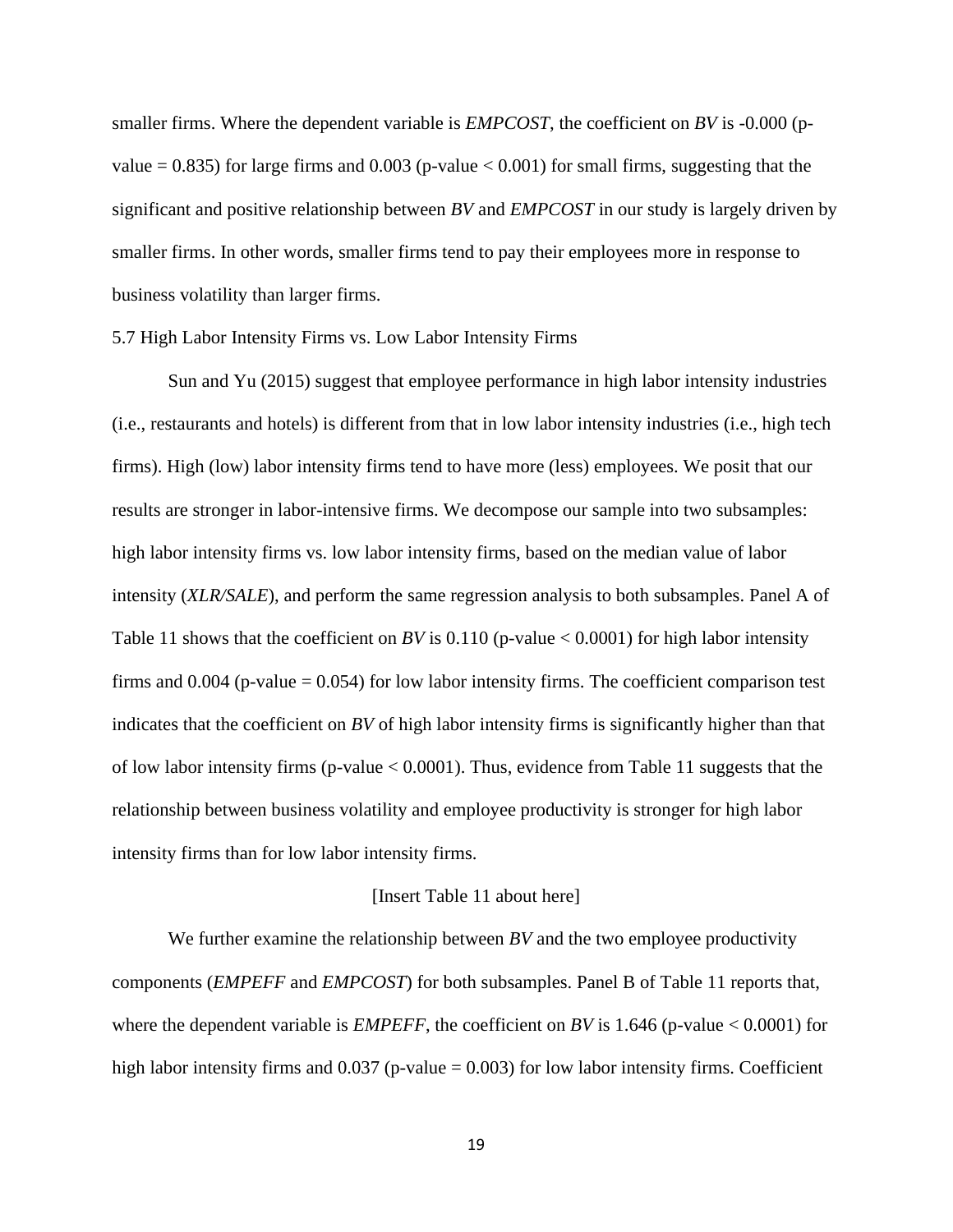comparison test indicates that the coefficient on *BV* of high labor intensity firms is significantly higher than that of low labor intensity firms (p-value < 0.0001). Thus, evidence from Table 11 suggests that the relationship between business volatility and employee efficiency component is stronger for high labor intensity firms than for low labor intensity firms. Where the dependent variable is *EMPCOST*, the coefficient on *BV* is 0.004 (p-value  $< 0.0001$ ) for high labor intensity firms and  $0.002$  (p-value = 0.053) for low labor intensity firms, suggesting that the relationship between business volatility and employee cost component is stronger for high labor intensity firms than for low labor intensity firms.

# 5.8 Alternative Measure of Employee Productivity

Following Stuebs and Sun (2010), we use the ratio (net income divided by the number of employees) as an alternative measure of employee productivity, and re-run the regression analysis. We still obtain similar results, indicating a significantly positive relationship between business volatility and employee productivity. Results are not tabulated for brevity. 5.9 Additional Control Variable – Managerial Ability

Demerjian, Lev, and McVay (2012) suggest that more-able managers can better manage firm resources including human resources, implying that managerial ability may have a positive impact on employee performance. To control for this effect, we re-estimate Equation 1 by including managerial ability<sup>5</sup> and report results in Table 12. As shown in Table 12, the coefficients on *BV* are significantly positive, consistent with our primary findings. Table 12 also shows that managerial ability is significantly and positively related to our employee performance variables, suggesting that more-able managers can improve employee performance and also pay them more.

<sup>&</sup>lt;sup>5</sup> We obtain managerial ability data from Dr. Demerjian's website - <http://faculty.washington.edu/pdemerj/data.html>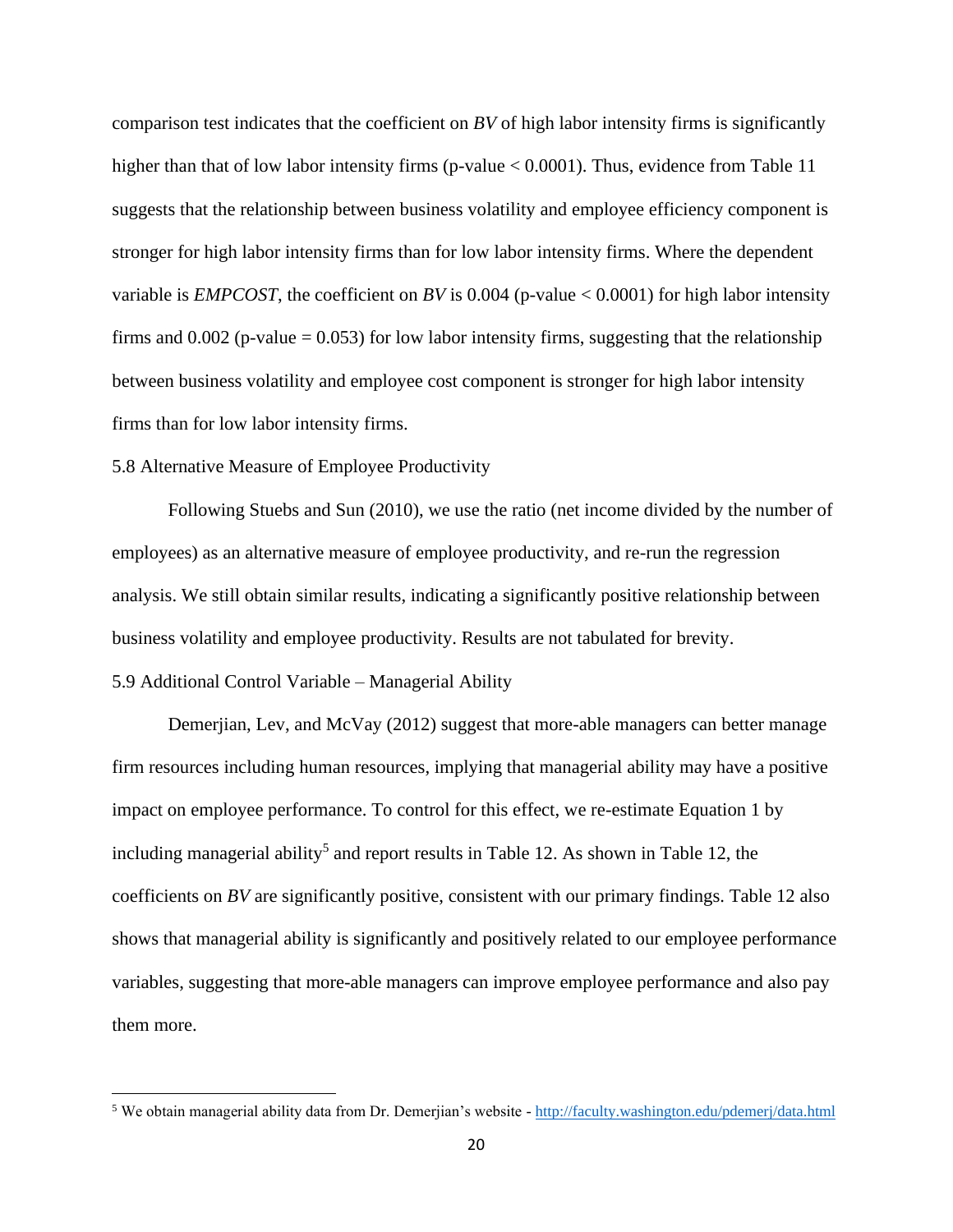# **6. Conclusion**

In this study, we investigate the impact of business volatility on employee performance. Consistent with anecdotal evidence, we document a positive relationship between business volatility and employee performance at a significant level, suggesting that employees work harder when the external business environment becomes more volatile. We further decompose the employee performance measure (i.e., employee productivity) into two components: employee efficiency and employee cost components, and find a significant and positive relationship between business volatility and both components. Overall, our results suggest that firms with higher levels of volatility tend to have employees that are more productive due to higher levels of efficiency, despite higher costs per employee. These findings are consistent with the hypothesis posited in the study. Our findings have practical implications. We provides evidence that firm risk (i.e., business volatility) is an important factor related to employee performance. The results should not only provide practitioners with useful insights into what influences employee performance, but also interest shareholders by providing them with evidence that a volatile business environment may have a positive impact on their employees' performance.

To managers, our results can help managers better understand the impact of business volatility on employee performance. In particular, managers may need to improve their abilities to better cope with a more volatile environment. In other words, managers may need to improve their productivities to match their employees' productivities especially in a more volatile environment. Our findings also suggest that companies need to pay employees more when the external business environment becomes more volatile. Thus, managers should be more willing to pay their employees more in a more volatile environment in order to retain or/and attract employees with strong performance.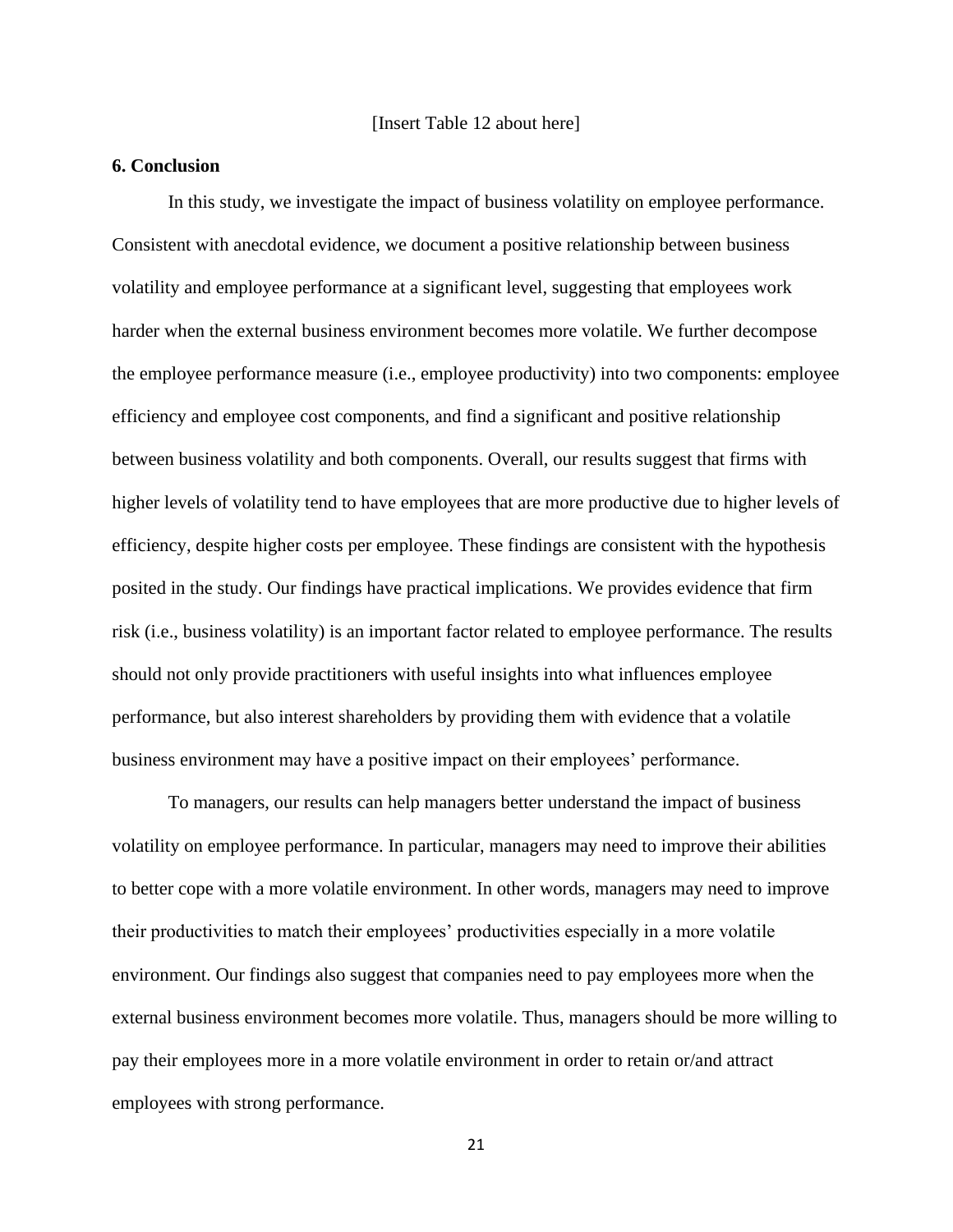This study has several limitations. First, the business volatility measure is an approximate measure. Many prior studies use survey data to capture the level of business volatility. Better volatility measures may yield stronger results. Second, our sample is relatively small due to the limited data availability on employee costs (*XLR*, #42) in the Compustat database. Third, our sample firms are primarily large firms since firms that report labor costs tend to be large firms. Lastly, managers may develop market-sensing skills to adapt to a volatile environment, which may mitigate the impact of business volatility on employee performance. Additionally, it is unclear whether the business volatility leads to the adaption or a lack of such adaption causes the business volatility. Further, our study does not differentiate short-term volatility from long-term volatility. It is possible that the above volatilities may yields different outcomes. Taken together, readers need to exercise caution when generalizing our findings. The above issues can be investigated in future research.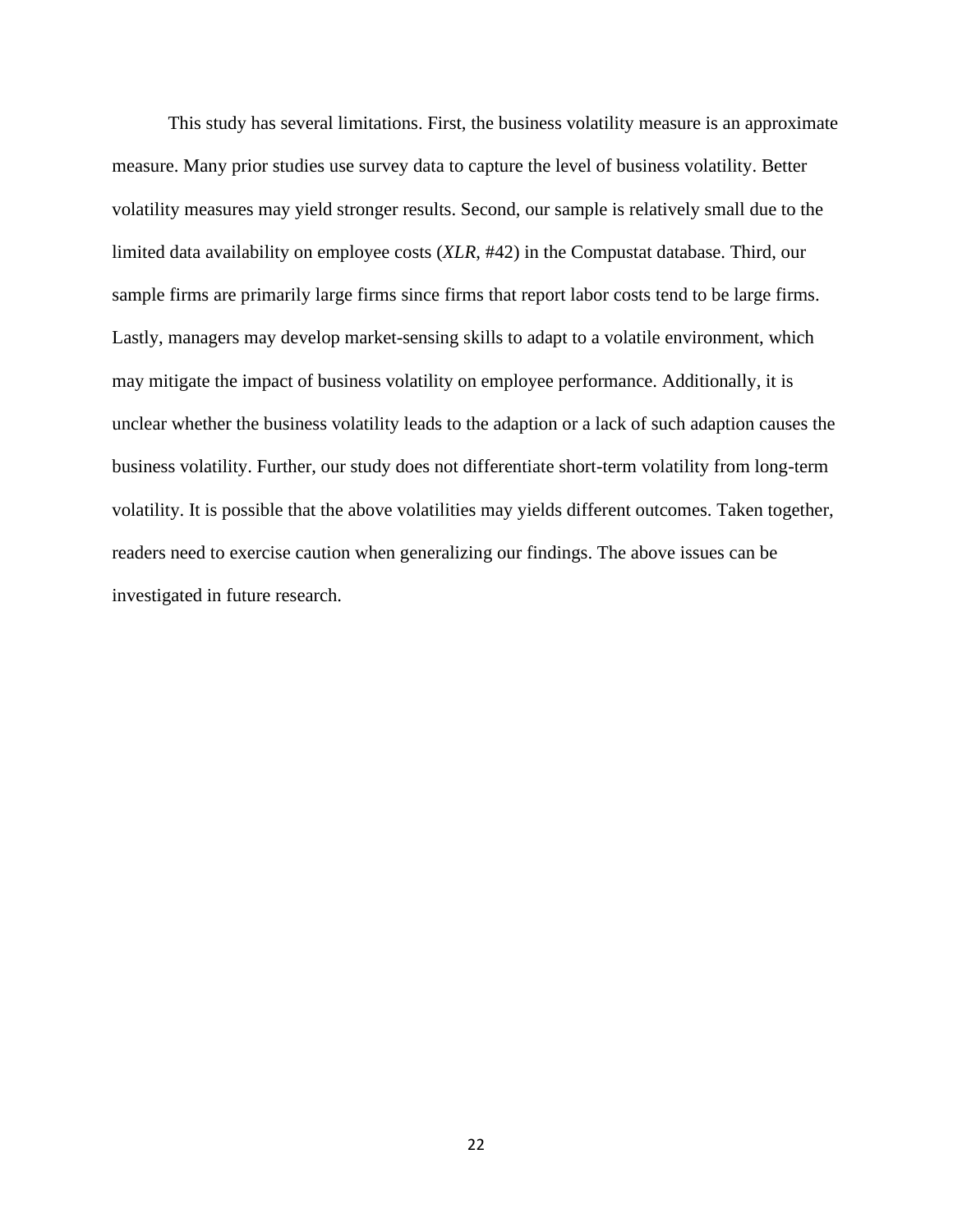#### **References**

- Alexander, J. A. 1991. Adaptive change in corporate control practices. *Academy of Management Journal* 34: 162-193.
- Carlin, B., and S. Gervais. 2009. Work ethics, employment contracts, and firm value. *Journal of Finance* 64: 785-821.
- Chenhall, R. H., and D. Morris. 1986. The impact of structure, environment, and interdependence on the perceived usefulness of management accounting systems. *The Accounting Review* 61 (1): 16-35.
- Cheng, J., and I. Kesner. 1997. Organizational slack and response to environmental shifts: The impact of resource allocation patterns. *Journal of Management* 23 (1): 68-86.
- Child, J. 1972. Organizational structure, environment, and performance: the role of strategic choice. *Sociology* 6: 1-22.
- Chong, V. K., and K. M. Chong. 1997. Strategic choices, business volatility and SBU performance: a note on the intervening role of management accounting systems. *Accounting and Business Research* 27 (4): 268-276.
- Daft, R. L., J. Sormunen, and D. Parks. 1988. Chief executive scanning environmental characteristics and company performance: an empirical study. *Strategic Management Journal* 9 (2): 123-139.
- Davila, T., and M. Wouters. 2005. Managing budget emphasis through the explicit design of conditional budgetary slack. *Accounting, Organizations and Society* 30 (7/8): 587-608.
- Demerjian, P., B. Lev, and S. McVay. 2012. Quantifying managerial ability: A new measure and validity tests. *Managerial Science* 58 (7): 122-1248.
- Dess, G., and D. Beard. 1984. Dimensions of organizational environments. *Administrative Science Quarterly* 29: 313-327.
- Dill, W. R. 1958. Environment as an influence on managerial autonomy. *Administrative Science Quarterly* 2: 409-443.
- Downey, H. K., and J. W. Slocum. 1975. Volatility: measures, research and sources of variation. *Administrative Science Quarterly* 18: 562-577.
- Drago, W. A. 1998. Predicting organizational objectives: role of stakeholder influence and volatility of environmental sectors. *Management Research News* 21 (9): 16-28.
- Duncan, R. B. 1972. Characteristics of organizational environments and perceived business volatility. *Administrative Science Quarterly* 17: 313-327.
- Dunk, A. S., and H. Nouri. 1998. Antecedents of budgetary slack: A literature review and synthesis. *Journal of Accounting Literature* 17: 72-96.
- Edmans, A. 2011. Does the stock market fully value intangibles? Employee satisfaction and equity prices. *Journal of Financial Economics* 101 (3): 621-640.
- Ghosh, D., and L. Olsen. 2009. Business volatility and managers' use of discretionary accruals. *Accounting, Organizations and Society* 34 (2): 188-205.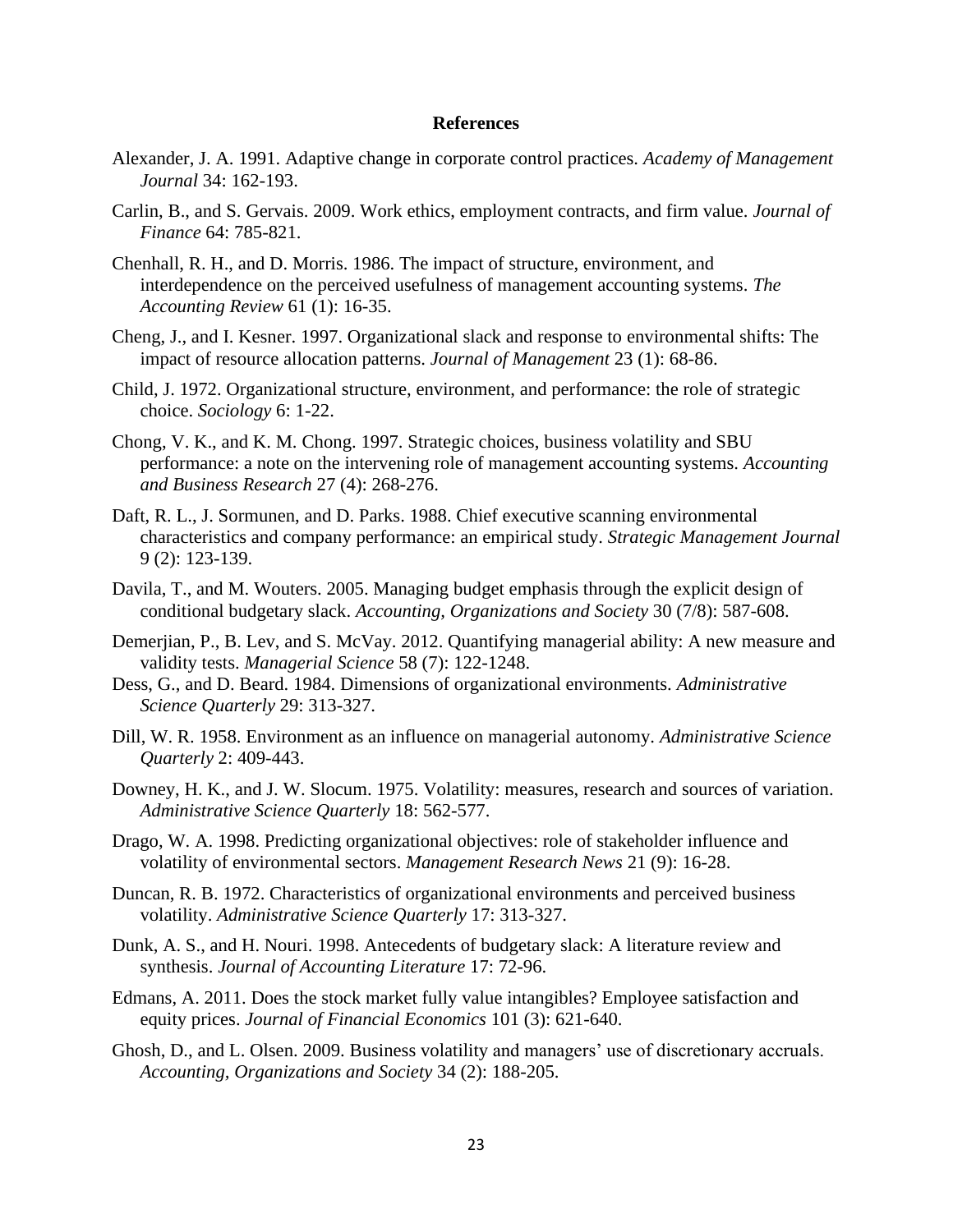- Goodman, T. H., M. Neamtiu, N. Shroff, and H. D. White. 2014. Management forecast quality and capital investment decisions. *The Accounting Review* 89 (1): 331-365.
- Gordon, L. A., and D. Miller. 1976. A contingency framework for design of accounting information systems. *Accounting, Organizations and Society* 9 (1): 33-47.
- Gordon, L. A., and V. K. Narayannan. 1984. Management accounting systems for hospitals: a research framework. *Industrial Management & Organizational Change* 1 (2): 125-140.
- Hammad, A. A., R. Jusoh, and I. Ghozali. 2013. Decentralization, perceived business volatility, managerial performance and management accounting system information in Egyptian hospitals. *International Journal of Accounting and Information Management* 21 (4): 314-33.
- Hickson, D. J., C. R. Hinings, C. A. Lee, R. E. Schneck, and J. M. Pennings. 1971. A strategic contingencies' theory of intraorganizational power. *Administrative Science Quarterly* 16: 216-220.
- Hill, N. T. 2000. Adoption of costing systems in US hospitals: an event history analysis 1980- 1990. *Journal of Accounting and Public Policy* 19 (1): 41-71.
- Huang, H. H., L. Sun, and J. Zhang. 2017. Environmental uncertainty and corporate tax avoidance. *Advances in Taxation* 24: 87-128.
- Ittner, C. D., and D. F. Larcker. 2001. Assessing empirical research in managerial accounting: a value-based management perspective. *Journal of Accounting and Economics* 32: 349-410.
- Jiraporn, P., N. Jiraporn, A. Boeprasert, and K. Chang. 2014. Does corporate social responsibility improve credit ratings? Evidence from geographic identification. *Financial Management* 43 (3): 505-531.
- Kren, L. 1992. Budgetary participation and managerial performance: The impact of information and business volatility. *The Accounting Review* 67 (3): 511-526.
- Lawrence, P. R., and J. W. Lorsch. 1967. Organization and environment: Managing differentiation and integration. Harvard Business School, MA.
- Leifer, R. G., C. O'Connor, and M. Rice. 2001. Implementing radical innovation in mature firms: the role of hubs. *Academy of Management Executive* 15 (3): 102-113.
- Mangaliso, M. P. 1995. The strategic usefulness of management information as perceived by middle managers. *Journal of Management* 21 (2): 231-250.
- Mia, L. 1993. The role of MAS information in organizations: an empirical study. *The British Accounting Review* 25 (3): 269-285.
- Mia, L., and B. Clarke. 1999. Market competition, management accounting systems and business unit performance. *Journal of Management Accounting Research* 6 (2): 47-52.
- Milliken, F. 1987. Three types of perceived volatility about the environment: State, effect, and response volatility. *Academy of Management Review* 12 (1): 133-143.
- Petersen, M. 2009. Estimating standard errors in finance panel data sets: Comparing approaches. *Review of Financial Studies* 22 (1): 435-480.
- Pfeffer, J., and G. R. Salancik. 1978. The external control of organizations: A resource dependence perspective. New York: Harper and Row.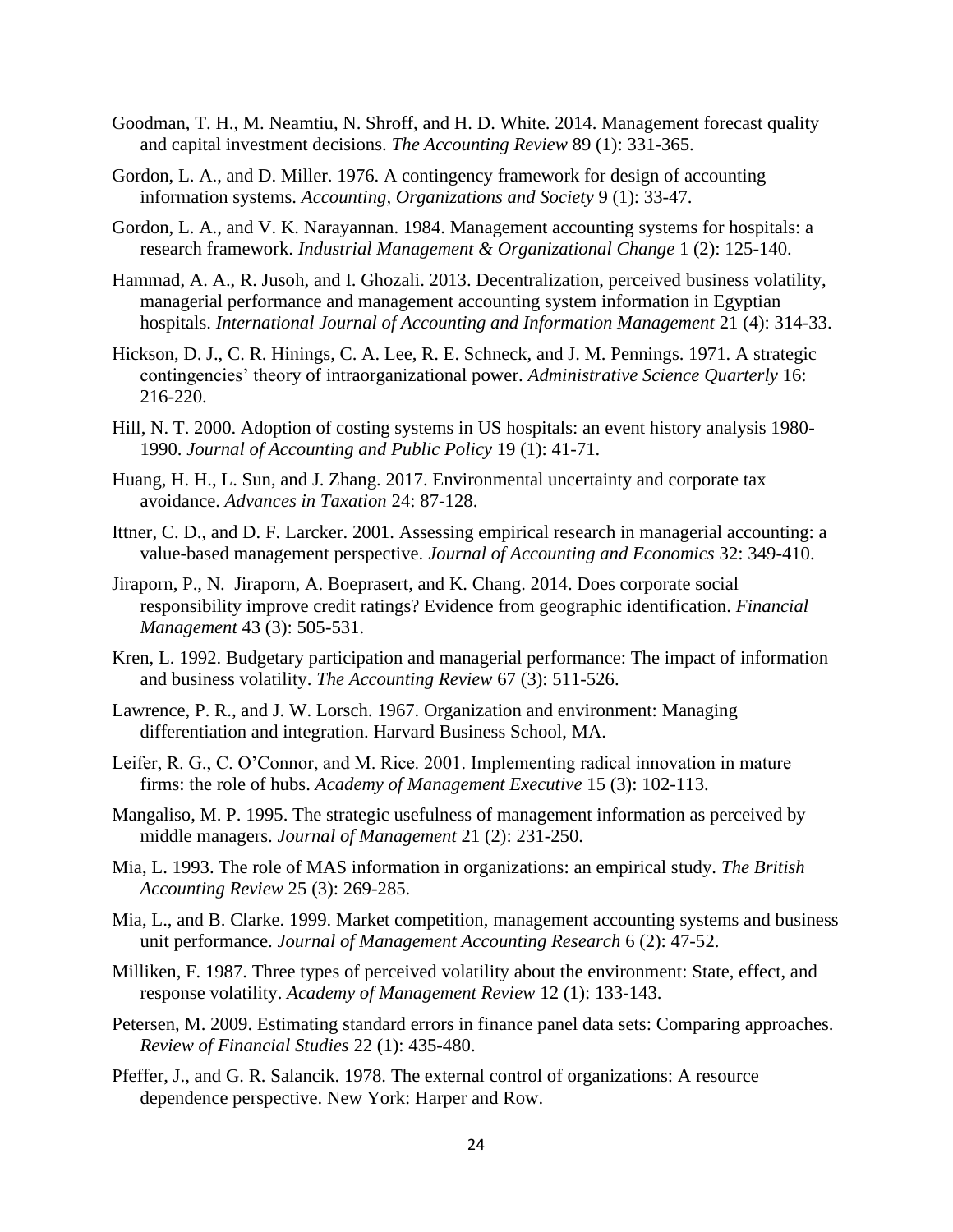- Puranam, P., H. Singh, and M. Zollo. 2006. Organizing for innovation: managing the coordination-autonomy dilemma in technology acquisitions. *Academy of Management Journal* 49 (2): 263-280.
- Rajan, R., and L. Zingales. 1998. Power in a theory of the firm. *Quarterly Journal of Economics* 113: 387-432.
- Sanchez, P.E., and S. Benito-Hernandez. 2015. CSR Policies: Effects on Labour Productivity in Spanish Micro and Small Manufacturing Companies. *Journal of Business Ethics* 128 (4): 705-724.
- Schmidt, S. M., and L. L. Cummings. 1976. Organizational environment, differentiation and perceived business volatility. *Decision Science* 7: 447-467.
- Schulz, A. K., A. Wu, and C. W. Chow. 2010. Business volatility, comprehensive performance measurement systems, performance-based compensation, and organizational performance. *Asia-Pacific Journal of Accounting & Economics* 17: 17-40.
- Snyder, N. H., and W. F. Glueck. 1982. Can environmental volatility be measured objectively? *Academy of Management Journal* 25 (1): 185-192.
- Stuebs, M., and L. Sun. 2010. Business reputation and labor efficiency, productivity, and cost. *Journal of Business Ethics* 96 (2): 265-283.
- Sun, L., and R. Yu. 2015. The impact of corporate social responsibility on employee performance. *Review of Accounting and Finance* 14 (3): 262-284.
- Tang, Z., C. E. Hull, and S. Rothenberg. 2012. How corporate social responsibility engagement strategy moderates the CSR-financial performance relationship. *Journal of Management Studies* 49 (7): 1274-1303.
- Tosi, H., R. Aldag, and R. Storey. 1973. On the measurement of the environment: an assessment of the Lawrence and Lorsch business volatility subscale. *Administrative Science Quarterly* 18: 27-36.
- Thompson, J. D. 1967. Organizations in action. New York: McGraw-Hill.
- Tung, R. L. 1979. Dimensions of organizational environments: An exploratory study of their impact on organizational structure: a test of competing models. *Management Science* 42 (6): 672-693.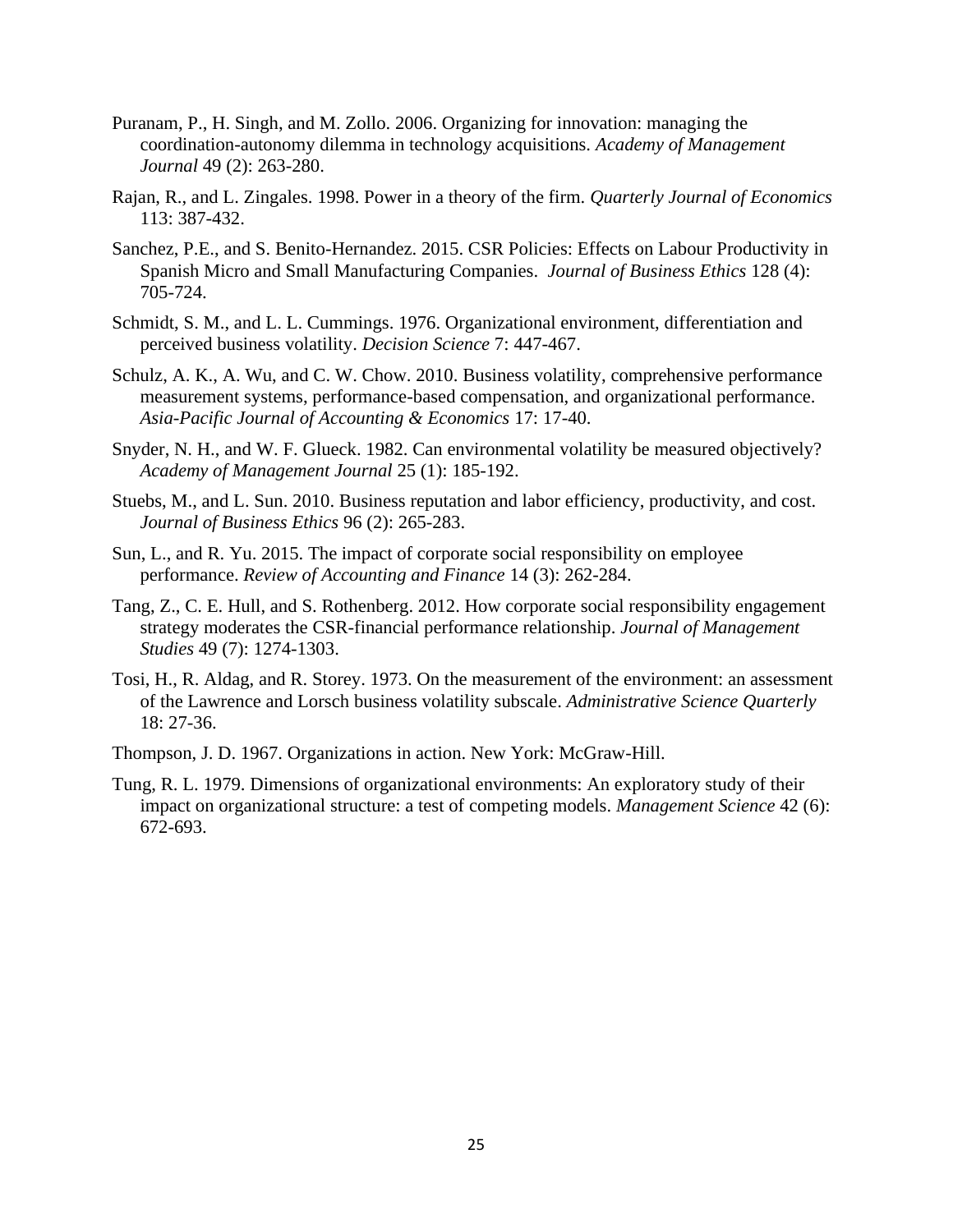# **Appendix 1 Variable Definition**

| Variable          |                   | Definition                                                                                                                                  |
|-------------------|-------------------|---------------------------------------------------------------------------------------------------------------------------------------------|
| <b>EMPPRO</b>     | $=$               | employee productivity, as total sales (SALE, #12) divided by total<br>number of employees (EMP, #29);                                       |
| <b>EMPEFF</b>     | $=$               | employee efficiency component, as total sales (SALE, #12) divided by<br>total employee costs (XLR, #42);                                    |
| <b>EMPCOST</b>    | $=$               | employee cost component, as total employee costs (XLR, #42) divided<br>by total number of employees (EMP, #29);                             |
| <b>BV</b>         | $=$               | business volatility, calculated as the coefficient of variation of sales to<br>capture business volatility. The formula is expressed below: |
|                   |                   | $COV (Salesi) = \frac{\sqrt{\sum_{i=1}^{5} (Salesi - Salesmean)^{2}}}{Salesmean}.$                                                          |
| <b>BVTECH</b>     | $=$               | an alternative measure of business volatility, calculated as the coefficient                                                                |
|                   |                   | of variation of the ratio of research and development expenditures (XRD,                                                                    |
|                   |                   | #46) and capital expenditures (CAPX, #128) to total assets (AT, #6). The<br>formula is expressed below:                                     |
|                   |                   | COV $(Tech_i) = \frac{\sqrt{\sum_{i=1}^{5} \frac{(Tech_i - Techmean)^2}{5}}}{Techmean}$ .                                                   |
| <b>HIGHBV</b>     | $=$               | an indicator variable, which equals 1 if the BV score is above the median                                                                   |
|                   |                   | value and 0 otherwise;                                                                                                                      |
| <b>SIZE</b>       | $=$               | the natural log of total assets $(AT, #6)$ ;                                                                                                |
| <b>ROA</b>        | $=$               | income before extraordinary items (IB, #18) scaled by total assets (AT,<br>#6);                                                             |
| <b>LEV</b>        | $=$               | long-term liabilities (DLTT, #9) scaled by total assets (AT, #6);                                                                           |
| <b>MTB</b>        | $\qquad \qquad =$ | market value of common shares (CSHO, $\#25$ ) $\times$ (PRCC_F, $\#24$ ) divided                                                            |
|                   |                   | by total book value of common shares (CEQ, #60);                                                                                            |
| <b>ADV</b>        | $=$               | advertising expenses (XAD, #45) scaled by total sales (SALE, #12);                                                                          |
| <b>RD</b>         | $=$               | research and development expenses (XRD, #46) scaled by total sales<br>(SALE, #12).                                                          |
| <b>MA ABILITY</b> | $=$               | managerial ability scores in Demerjian et al. (2012).                                                                                       |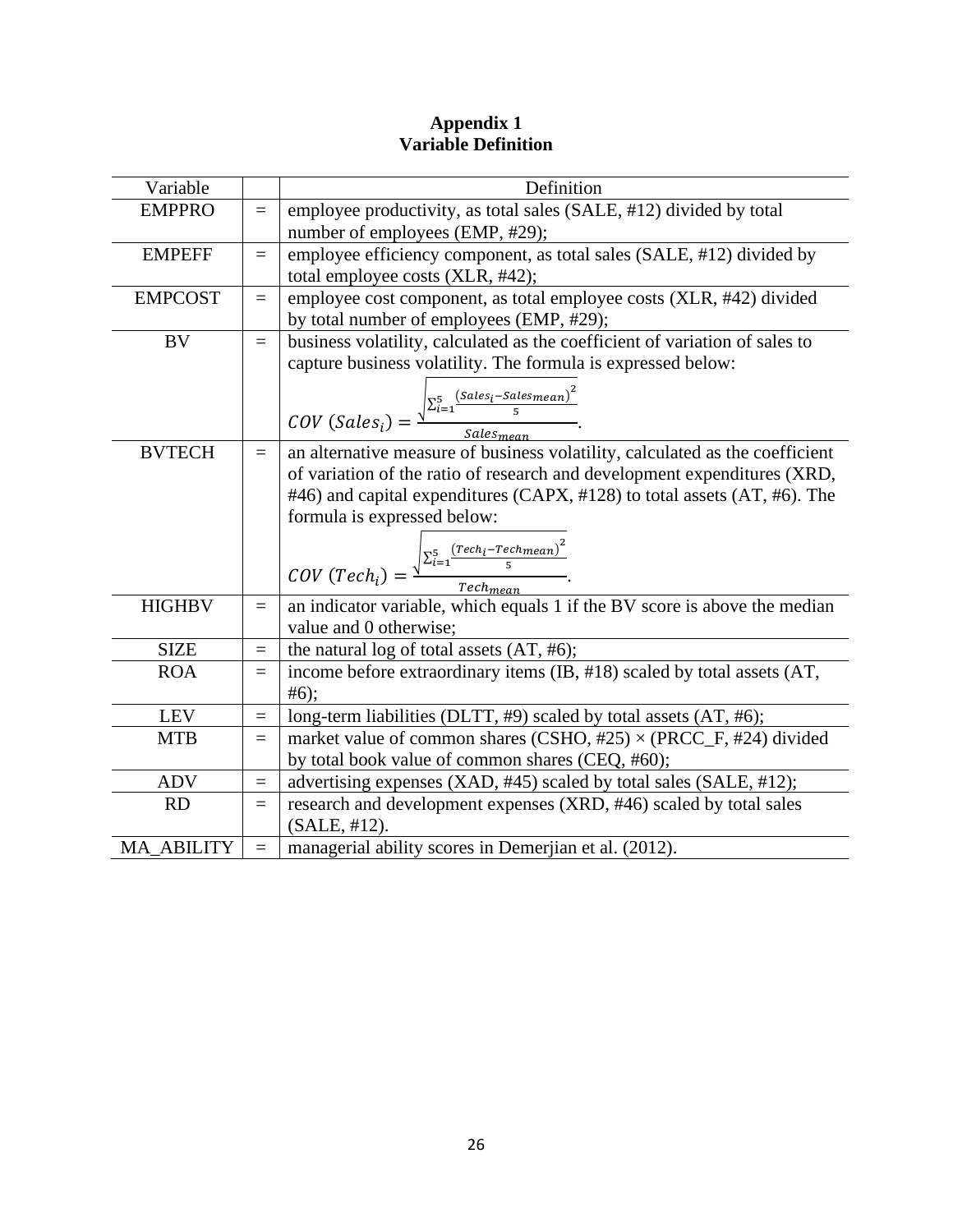# **Table 1 Sample Distribution**

| Year | Obs. | Percent | Year  | Obs.   | Percent |
|------|------|---------|-------|--------|---------|
| 1962 | 233  | 0.80%   | 1989  | 463    | 1.59%   |
| 1963 | 186  | 0.64%   | 1990  | 501    | 1.72%   |
| 1964 | 209  | 0.72%   | 1991  | 524    | 1.80%   |
| 1965 | 288  | 0.99%   | 1992  | 517    | 1.78%   |
| 1966 | 438  | 1.51%   | 1993  | 515    | 1.77%   |
| 1967 | 450  | 1.55%   | 1994  | 494    | 1.70%   |
| 1968 | 472  | 1.62%   | 1995  | 501    | 1.72%   |
| 1969 | 478  | 1.64%   | 1996  | 488    | 1.68%   |
| 1970 | 516  | 1.78%   | 1997  | 480    | 1.65%   |
| 1971 | 560  | 1.93%   | 1998  | 458    | 1.58%   |
| 1972 | 567  | 1.95%   | 1999  | 427    | 1.47%   |
| 1973 | 601  | 2.07%   | 2000  | 478    | 1.64%   |
| 1974 | 599  | 2.06%   | 2001  | 497    | 1.71%   |
| 1975 | 631  | 2.17%   | 2002  | 473    | 1.63%   |
| 1976 | 654  | 2.25%   | 2003  | 493    | 1.70%   |
| 1977 | 662  | 2.28%   | 2004  | 526    | 1.81%   |
| 1978 | 669  | 2.30%   | 2005  | 533    | 1.83%   |
| 1979 | 697  | 2.40%   | 2006  | 540    | 1.86%   |
| 1980 | 664  | 2.28%   | 2007  | 539    | 1.85%   |
| 1981 | 632  | 2.17%   | 2008  | 535    | 1.84%   |
| 1982 | 628  | 2.16%   | 2009  | 537    | 1.85%   |
| 1983 | 592  | 2.04%   | 2010  | 556    | 1.91%   |
| 1984 | 542  | 1.86%   | 2011  | 787    | 2.71%   |
| 1985 | 509  | 1.75%   | 2012  | 847    | 2.91%   |
| 1986 | 476  | 1.64%   | 2013  | 868    | 2.99%   |
| 1987 | 487  | 1.68%   | 2014  | 839    | 2.89%   |
| 1988 | 483  | 1.66%   | 2015  | 726    | 2.50%   |
|      |      |         | Total | 29,065 | 100.00% |

Panel A: Firm-year observations by fiscal year

This panel presents the firm-year observations by fiscal year. The sample consists of 29,065 firm-year observations from 1962 to 2015, representing 3,306 individual firms.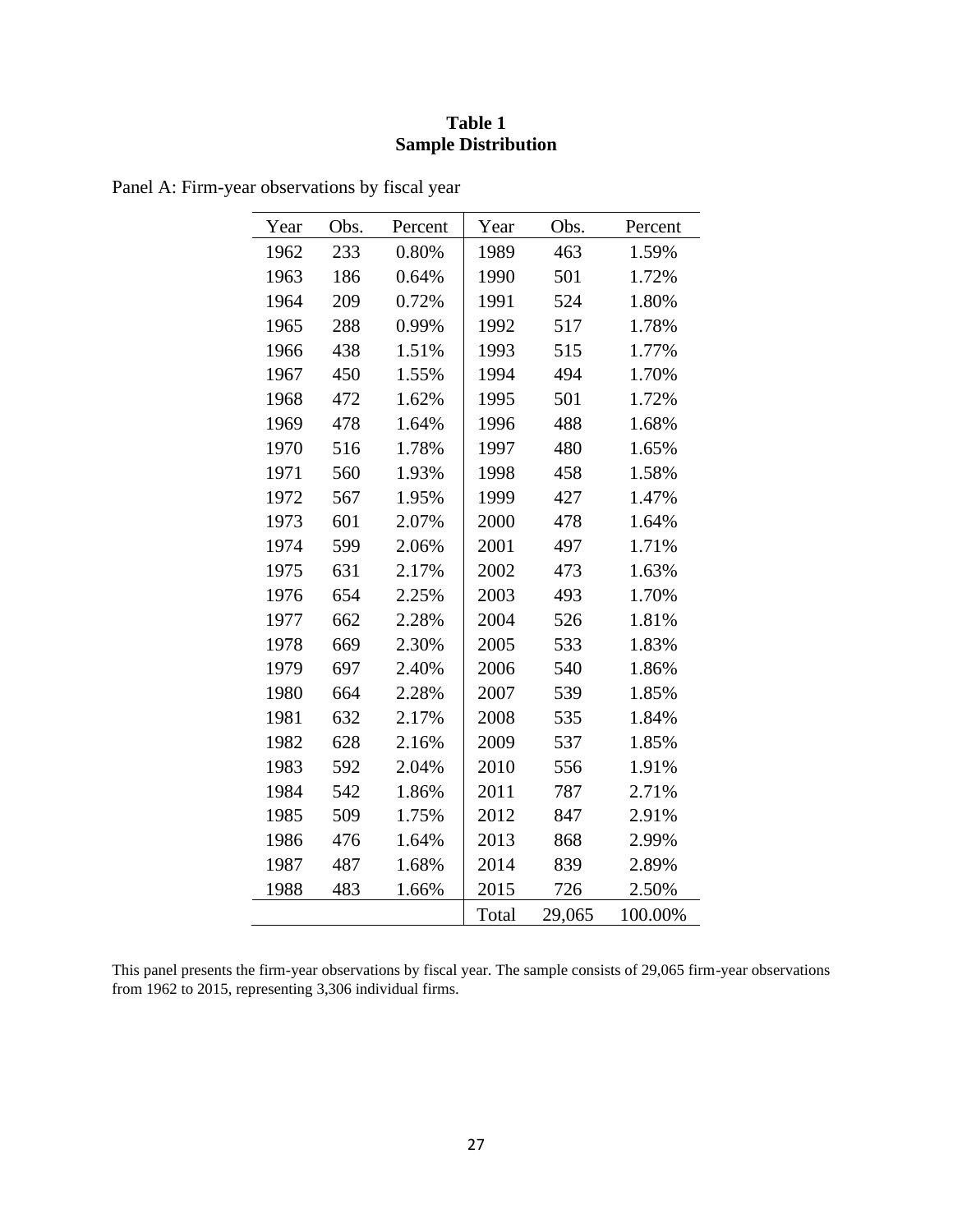| 2 SIC  | Description                     | Obs.   | Percent | 2 SIC | Description                    | Obs.   | Percent |
|--------|---------------------------------|--------|---------|-------|--------------------------------|--------|---------|
| 01     | <b>Agricultural Crops</b>       | 25     | 0.09%   | 45    | Air Transportation             | 962    | 3.31%   |
| 02     | <b>Agricultural Livestock</b>   | 7      | 0.02%   | 46    | Pipelines                      | 11     | 0.04%   |
| $07\,$ | <b>Agricultural Services</b>    | 7      | 0.02%   | 47    | <b>Transportation Services</b> | 127    | 0.44%   |
| $08\,$ | Forestry                        | 11     | 0.04%   | 48    | Communications                 | 1,310  | 4.51%   |
| 10     | <b>Metal Mining</b>             | 588    | 2.02%   | 49    | <b>Utilities Services</b>      | 5,089  | 17.51%  |
| 12     | Coal Mining                     | 69     | 0.24%   | 50    | <b>Wholesale Durable</b>       | 365    | 1.26%   |
| 13     | Oil & Gas Extraction            | 880    | 3.03%   | 51    | Wholesale Nondurable           | 188    | 0.65%   |
| 14     | Mining                          | 129    | 0.44%   | 52    | <b>Building Materials</b>      | 55     | 0.19%   |
| 15     | <b>Building Construction</b>    | $28\,$ | 0.10%   | 53    | <b>General Stores</b>          | 129    | 0.44%   |
| 16     | <b>Heavy Construction</b>       | 60     | 0.21%   | 54    | Food Stores                    | 200    | 0.69%   |
| 17     | Special Construction            | 5      | 0.02%   | 55    | <b>Automotive Service</b>      | 40     | 0.14%   |
| 20     | Food                            | 935    | 3.22%   | 56    | <b>Apparel Stores</b>          | 47     | 0.16%   |
| 21     | Tobacco                         | 62     | 0.21%   | 57    | <b>Furniture Stores</b>        | 88     | 0.30%   |
| 22     | Textile                         | 204    | 0.70%   | 58    | Eating & Drinking              | 1,019  | 3.51%   |
| 23     | Apparel                         | 133    | 0.46%   | 59    | Miscellaneous Retail           | 200    | 0.69%   |
| 24     | Lumber                          | 144    | 0.50%   | 60    | Depository Institutions        | 52     | 0.18%   |
| 25     | Furniture                       | 103    | 0.35%   | 61    | Nondepository Institutions     | 492    | 1.69%   |
| 26     | Paper                           | 795    | 2.74%   | 62    | <b>Brokers</b>                 | 711    | 2.45%   |
| 27     | Printing                        | 508    | 1.75%   | 63    | <b>Insurance Carriers</b>      | 293    | 1.01%   |
| 28     | Chemicals                       | 1,690  | 5.81%   | 64    | Insurance                      | 267    | 0.92%   |
| 29     | Petroleum                       | 674    | 2.32%   | 65    | Real Estate                    | 236    | 0.81%   |
| 30     | Rubber                          | 335    | 1.15%   | 67    | <b>Investment Offices</b>      | 312    | 1.07%   |
| 31     | Leather                         | 5      | 0.02%   | 70    | Hotels                         | 85     | 0.29%   |
| 32     | <b>Stone Clay Glass</b>         | 340    | 1.17%   | 72    | Personal Services              | 92     | 0.32%   |
| 33     | Primary Metal                   | 670    | 2.31%   | 73    | <b>Business Services</b>       | 1,404  | 4.83%   |
| 34     | <b>Fabricated Metal</b>         | 390    | 1.34%   | 75    | Auto Repair                    | 35     | 0.12%   |
| 35     | <b>Industrial Machinery</b>     | 945    | 3.25%   | 78    | <b>Motion Pictures</b>         | 61     | 0.21%   |
| 36     | <b>Electronic Equipment</b>     | 907    | 3.12%   | 79    | Amusement                      | 287    | 0.99%   |
| 37     | <b>Transportation Equipment</b> | 892    | 3.07%   | 80    | <b>Health Services</b>         | 677    | 2.33%   |
| 38     | Measuring Instruments           | 613    | 2.11%   | 81    | <b>Legal Services</b>          | 3      | 0.01%   |
| 39     | Other Manufacturing             | 99     | 0.34%   | 82    | <b>Educational Services</b>    | 68     | 0.23%   |
| 40     | Railroad                        | 378    | 1.30%   | 83    | Social Services                | 30     | 0.10%   |
| 41     | Local/Suburban Transit          | 30     | 0.10%   | 87    | Engineering & Accounting       | 228    | 0.78%   |
| 42     | Motor Freight                   | 912    | 3.14%   | 99    | Nonclassified                  | 256    | 0.88%   |
| 44     | <b>Water Transportation</b>     | 73     | 0.25%   |       | Total                          | 29,065 | 100.00% |

Panel B: Firm-year observations by industry

This panel presents the firm-year observations by industry. The sample consists of 29,065 firm-year observations from 1962 to 2015, representing 3,306 individual firms.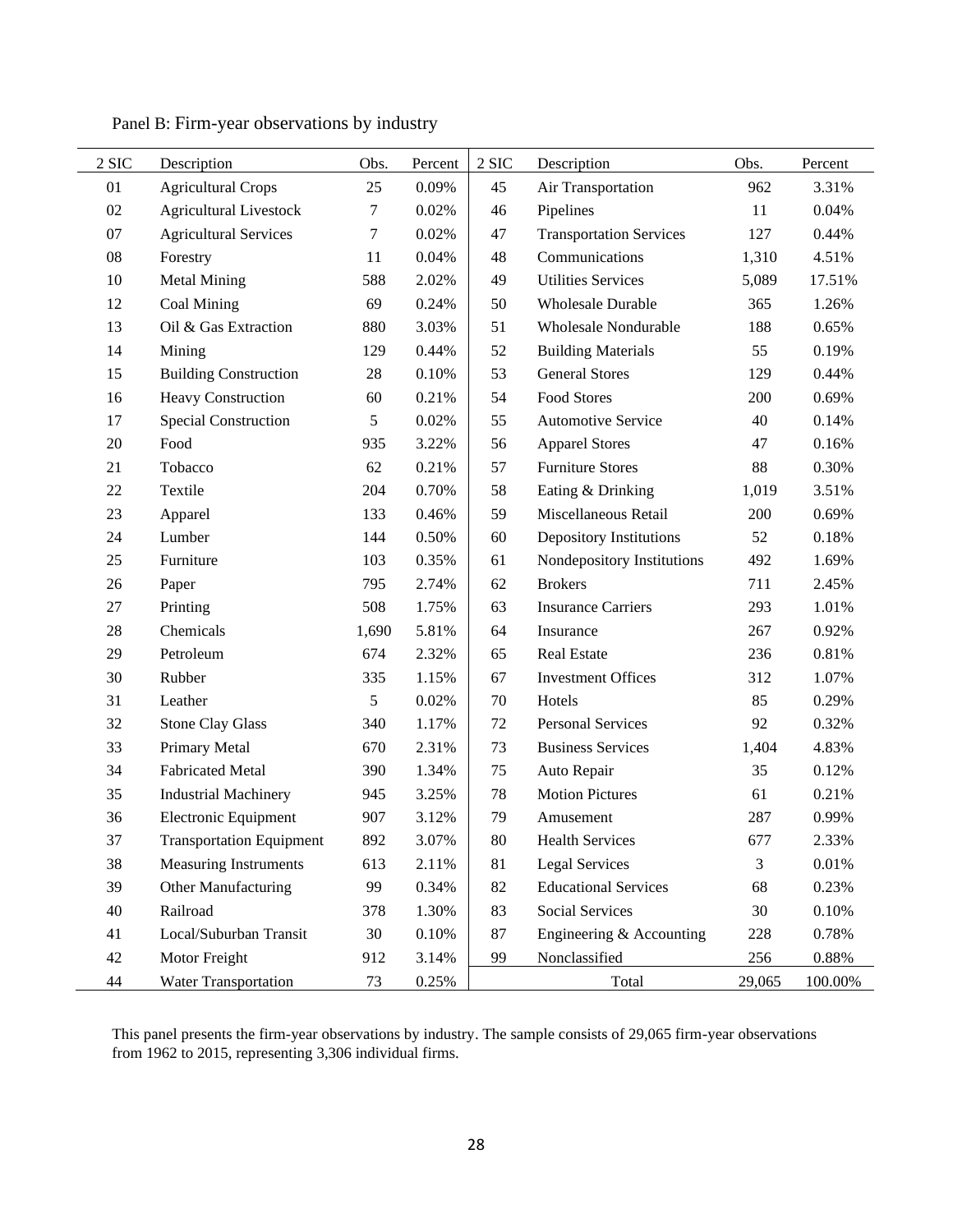| Variable       | Observations | Mean  | <b>Std Dev</b> | P <sub>1</sub> | Median | P <sub>3</sub> |
|----------------|--------------|-------|----------------|----------------|--------|----------------|
| <b>EMPPRO</b>  | 29,065       | 0.240 | 0.507          | 0.050          | 0.114  | 0.245          |
| <b>EMPEFF</b>  | 29,065       | 5.787 | 6.408          | 2.827          | 4.088  | 6.387          |
| <b>EMPCOST</b> | 29,065       | 0.042 | 0.050          | 0.013          | 0.028  | 0.052          |
| <b>BV</b>      | 29,065       | 0.843 | 0.622          | 0.453          | 0.714  | 1.030          |
| <b>SIZE</b>    | 29,065       | 6.375 | 2.401          | 4.800          | 6.388  | 7.979          |
| <b>ROA</b>     | 29,065       | 0.005 | 0.288          | 0.020          | 0.044  | 0.071          |
| <b>LEV</b>     | 29,065       | 0.224 | 0.178          | 0.074          | 0.205  | 0.348          |
| <b>MTB</b>     | 29,065       | 2.000 | 3.563          | 0.863          | 1.378  | 2.326          |
| <b>ADV</b>     | 29,065       | 0.006 | 0.017          | 0.000          | 0.000  | 0.000          |
| <b>RD</b>      | 29,065       | 0.052 | 0.687          | 0.000          | 0.000  | 0.005          |

# **Table 2 Sample Descriptive Statistics**

This table reports the descriptive statistics of the variables. Specifically, this tables reports pooled means, standard deviations, 25<sup>th</sup> percentile, median, and 75<sup>th</sup> percentiles of all dependent variables, independent variable of interest, and control variables. The sample consists of 29,065 firm-year observations from 1962 to 2015, representing 3,306 individual firms. All continuous variables are winsorized at 1% and 99% percentiles. See Appendix 1 for variable definitions.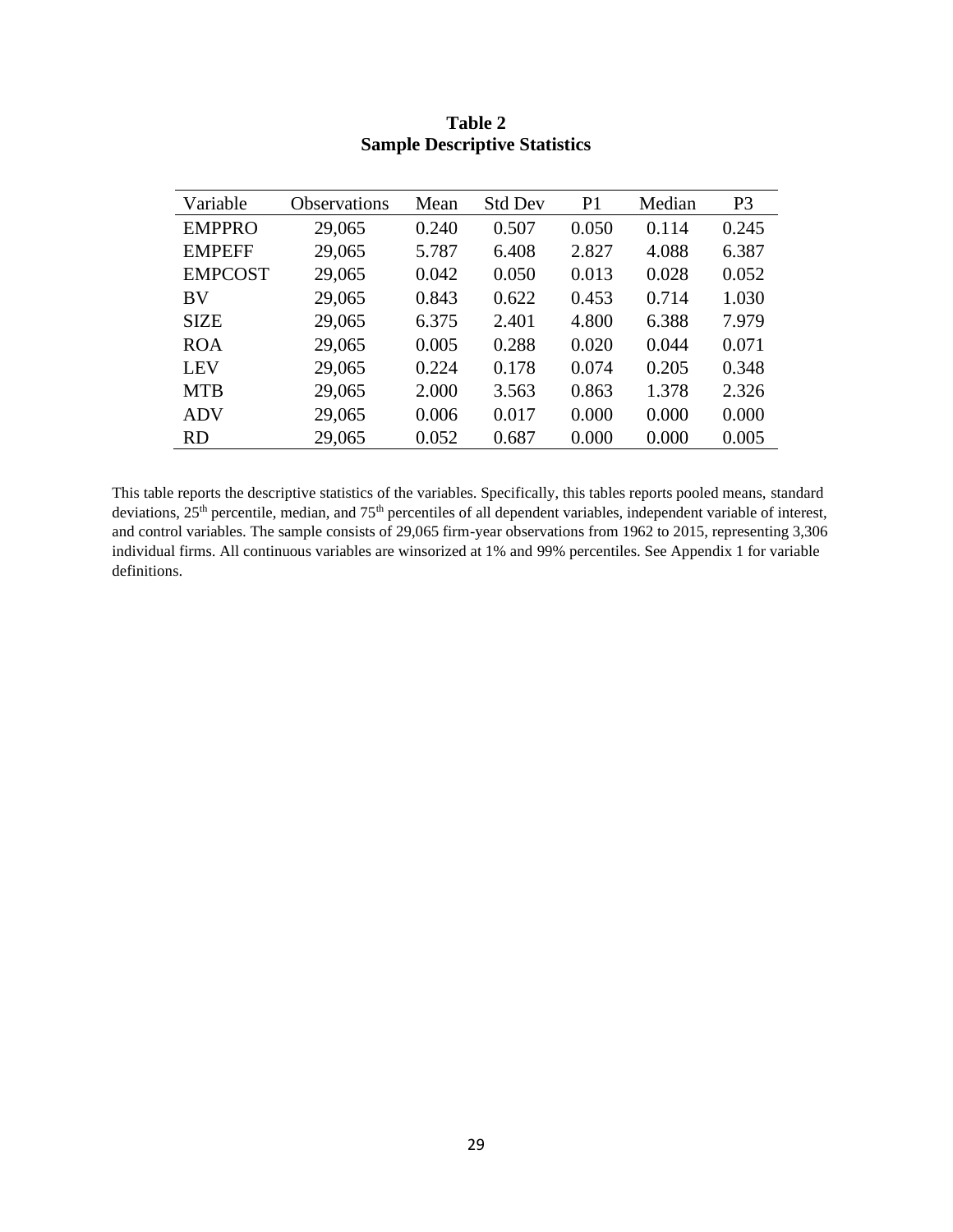| Table 3                   |  |
|---------------------------|--|
| <b>Correlation Matrix</b> |  |

|                 | <b>EMPPRO</b> | <b>EMPEFF</b> | <b>EMPCOST</b> | BV       | <b>SIZE</b> | <b>ROA</b> | LEV      | <b>MTB</b> | ADV   |
|-----------------|---------------|---------------|----------------|----------|-------------|------------|----------|------------|-------|
| <b>EMPEFF</b>   | 0.556         |               |                |          |             |            |          |            |       |
| p-value         | < .0001       |               |                |          |             |            |          |            |       |
| <b>EMPCOST</b>  | 0.536         | 0.014         |                |          |             |            |          |            |       |
| <i>p</i> -value | < .0001       | 0.020         |                |          |             |            |          |            |       |
| BV              | 0.050         | 0.061         | 0.079          |          |             |            |          |            |       |
| p-value         | < .0001       | < .0001       | < .0001        |          |             |            |          |            |       |
| <b>SIZE</b>     | 0.213         | 0.191         | 0.088          | $-0.248$ |             |            |          |            |       |
| p-value         | < .0001       | < .0001       | < .0001        | < .0001  |             |            |          |            |       |
| <b>ROA</b>      | 0.012         | 0.068         | $-0.234$       | $-0.271$ | 0.285       |            |          |            |       |
| $p$ -value      | 0.047         | < .0001       | < .0001        | < .0001  | < .0001     |            |          |            |       |
| <b>LEV</b>      | $-0.046$      | $-0.022$      | $-0.081$       | 0.018    | 0.126       | $-0.053$   |          |            |       |
| p-value         | < .0001       | 0.000         | < .0001        | 0.003    | < .0001     | < .0001    |          |            |       |
| <b>MTB</b>      | 0.019         | 0.014         | 0.031          | 0.034    | 0.030       | 0.080      | $-0.075$ |            |       |
| p-value         | 0.001         | 0.019         | < .0001        | < .0001  | < .0001     | < .0001    | < .0001  |            |       |
| <b>ADV</b>      | $-0.070$      | $-0.044$      | $-0.057$       | 0.016    | $-0.060$    | $-0.029$   | $-0.083$ | 0.075      |       |
| p-value         | < .0001       | < .0001       | < .0001        | 0.008    | < .0001     | < .0001    | < .0001  | < .0001    |       |
| RD              | $-0.022$      | $-0.049$      | 0.167          | 0.087    | $-0.081$    | $-0.212$   | $-0.038$ | 0.037      | 0.020 |
| p-value         | 0.000         | < .0001       | < .0001        | < .0001  | < .0001     | < .0001    | < .0001  | < .0001    | 0.001 |

This table reports the Pearson correlations based on the sample of 29,065 firm-year observations over the period of 1962-2015, representing 3,306 individual firms. For each pair of variables, the Pearson correlation coefficients and related (two-tailed) p-values are provided. All continuous variables are winsorized at the 1% and 99% percentiles before the correlation analysis. Refer to Appendix 1 for variable definitions.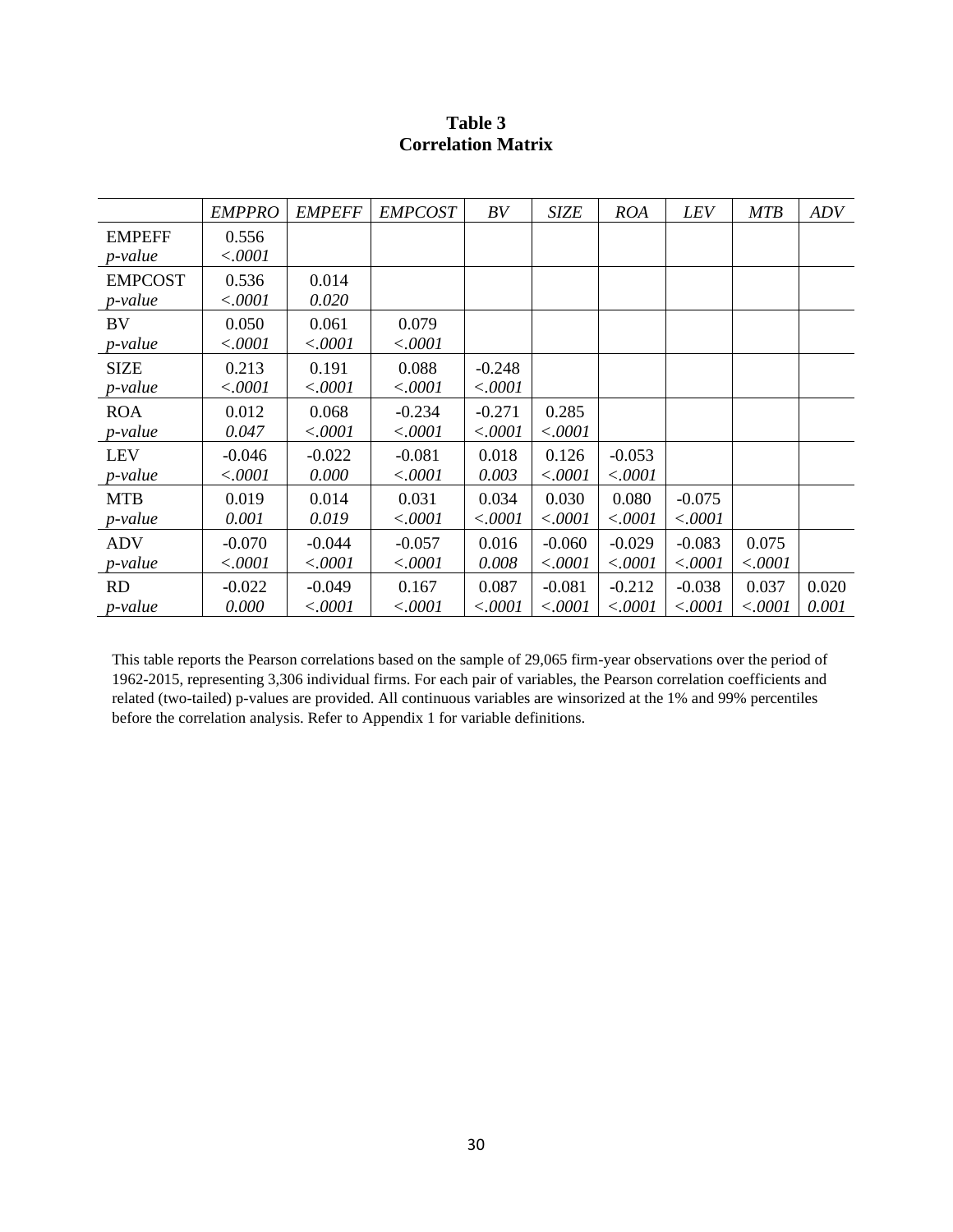|                     | Dependent Variable $=$ |          |               | Dependent Variable $=$ |                | Dependent Variable $=$ |  |
|---------------------|------------------------|----------|---------------|------------------------|----------------|------------------------|--|
|                     | <b>EMPPRO</b>          |          | <b>EMPEFF</b> |                        | <b>EMPCOST</b> |                        |  |
| Variables           | Estimate               | Pr >  t  | Estimate      | Pr >  t                | Estimate       | Pr >  t                |  |
| Intercept           | $0.384***$             | < 0.001  | $5.005***$    | < .0001                | $0.087***$     | < .0001                |  |
| <b>BV</b>           | $0.065***$             | $-.0001$ | $1.096***$    | < .0001                | $0.002***$     | 0.002                  |  |
| <b>SIZE</b>         | $0.022***$             | < .0001  | $0.225***$    | < .0001                | $0.001***$     | < .0001                |  |
| <b>ROA</b>          | $0.092***$             | < .0001  | $2.136***$    | < .0001                | $-0.022***$    | < .0001                |  |
| <b>LEV</b>          | $-0.082***$            | < .0001  | $-1.677***$   | < .0001                | $-0.002$       | 0.520                  |  |
| <b>MTB</b>          | $-0.001$               | 0.290    | 0.009         | 0.454                  | $0.000**$      | 0.014                  |  |
| ADV                 | $-0.662***$            | < 0.001  | $-0.482$      | 0.843                  | $-0.128***$    | < .0001                |  |
| <b>RD</b>           | $-0.030***$            | < .0001  | $-0.300***$   | < .0001                | $0.005***$     | < .0001                |  |
| <b>YEAR</b>         | <b>Yes</b>             |          | Yes           |                        | Yes            |                        |  |
| <b>INDUSTRY</b>     | Yes                    |          | Yes           |                        | Yes            |                        |  |
| <b>Observations</b> | 29,065                 |          | 29,065        |                        | 29,065         |                        |  |
| Adj. $R^2$          | 0.2636                 |          | 0.2114        |                        | 0.4247         |                        |  |

# **Table 4 Business Volatility and Employee Performance Main Results**

This table reports the results from the clustered standard errors regression of regressing employee performance variables on business volatility over the period of 1962-2015 based on the following model equation:

*EMPPRO (EMPEFF, EMPCOST)* =  $\beta_0 + \beta_1 \times BV + \beta_2 \times Control$  *Variables* + *Year&Industry Dummies* +  $\varepsilon$ 

The dependent variable *EMPPRO* measures the employee performance/productivity. We also use the two components of *EMPPRO*: employee cost efficiency (*EMPEFF*) and employee cost per employee (*EMPCOST*), as our dependent variables. The independent variable of interest (*BV*) captures the level of business volatility. The industry-specific and year-specific intercepts are omitted for brevity. Continuous control variables are winsorized at 1% and 99% percentiles each year before entering the regression tests. \*, \*\*, and \*\*\* represent significance at the 10, 5 and 1 percent (two-tailed) confidence levels, respectively. Refer to Appendix 1 for variable definitions.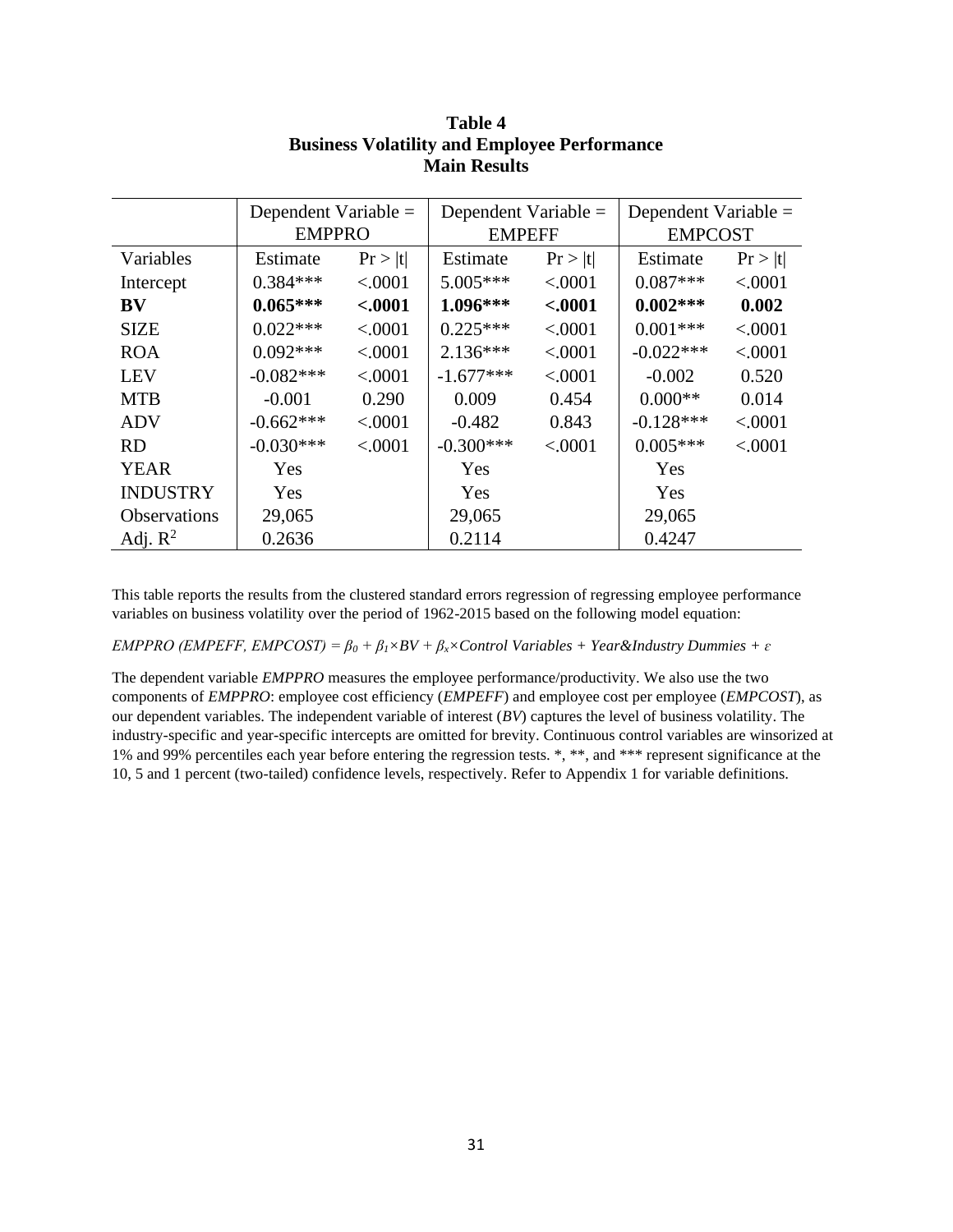|                     | Dependent Variable $=$ |          | Dependent Variable $=$ |          | Dependent Variable $=$ |         |  |
|---------------------|------------------------|----------|------------------------|----------|------------------------|---------|--|
|                     | <b>EMPPRO</b>          |          | <b>EMPEFF</b>          |          | <b>EMPCOST</b>         |         |  |
| Variables           | Estimate               | Pr >  t  | Estimate               | Pr >  t  | Estimate               | Pr >  t |  |
| Intercept           | $0.242***$             | < .0001  | $5.350***$             | < .0001  | $0.083***$             | < .0001 |  |
| <b>BVTECH</b>       | $0.024***$             | $-.0001$ | $1.273***$             | $-.0001$ | $0.003**$              | 0.012   |  |
| <b>SIZE</b>         | $0.029***$             | < .0001  | $0.236***$             | < .0001  | 0.000                  | 0.584   |  |
| <b>ROA</b>          | $0.033***$             | < .0001  | $1.697***$             | < .0001  | $-0.024***$            | < .0001 |  |
| <b>LEV</b>          | $-0.041$               | 0.157    | $-2.732***$            | < .0001  | 0.009                  | 0.157   |  |
| <b>MTB</b>          | $-0.001*$              | 0.068    | $-0.027*$              | 0.085    | 0.000                  | 0.987   |  |
| ADV                 | $-0.230$               | 0.103    | $10.610**$             | 0.035    | $-0.126***$            | 0.000   |  |
| <b>RD</b>           | $-0.020***$            | < .0001  | $-0.252$               | < .0001  | $0.005***$             | < .0001 |  |
| <b>YEAR</b>         | Yes                    |          | <b>Yes</b>             |          | Yes                    |         |  |
| <b>INDUSTRY</b>     | Yes                    |          | Yes                    |          | Yes                    |         |  |
| <b>Observations</b> | 7,096                  |          | 7,096                  |          | 7,096                  |         |  |
| Adj. $R^2$          | 0.4250                 |          | 0.2670                 |          | 0.5238                 |         |  |

# **Table 5 Business Volatility and Employee Performance Using Alternative BV Measure (BVTECH)**

This table reports the results from the clustered standard errors regression of regressing employee performance variables on business volatility over the period of 1962-2015 based on the following model equation:

*EMPPRO (EMPEFF, EMPCOST) = β<sup>0</sup> + β1×BVTECH + βx×Control Variables + Year&Industry Dummies + ɛ*

The dependent variable *EMPPRO* measures the employee performance/productivity. We also use the two components of *EMPPRO*: employee cost efficiency (*EMPEFF*) and employee cost per employee (*EMPCOST*), as our dependent variables. The independent variable of interest (*BVTECH*) captures the level of business volatility using research and development expenses and capital expenditures. The industry-specific and year-specific intercepts are omitted for brevity. Continuous control variables are winsorized at 1% and 99% percentiles each year before entering the regression tests. \*, \*\*, and \*\*\* represent significance at the 10, 5 and 1 percent (two-tailed) confidence levels, respectively. Refer to Appendix 1 for variable definitions.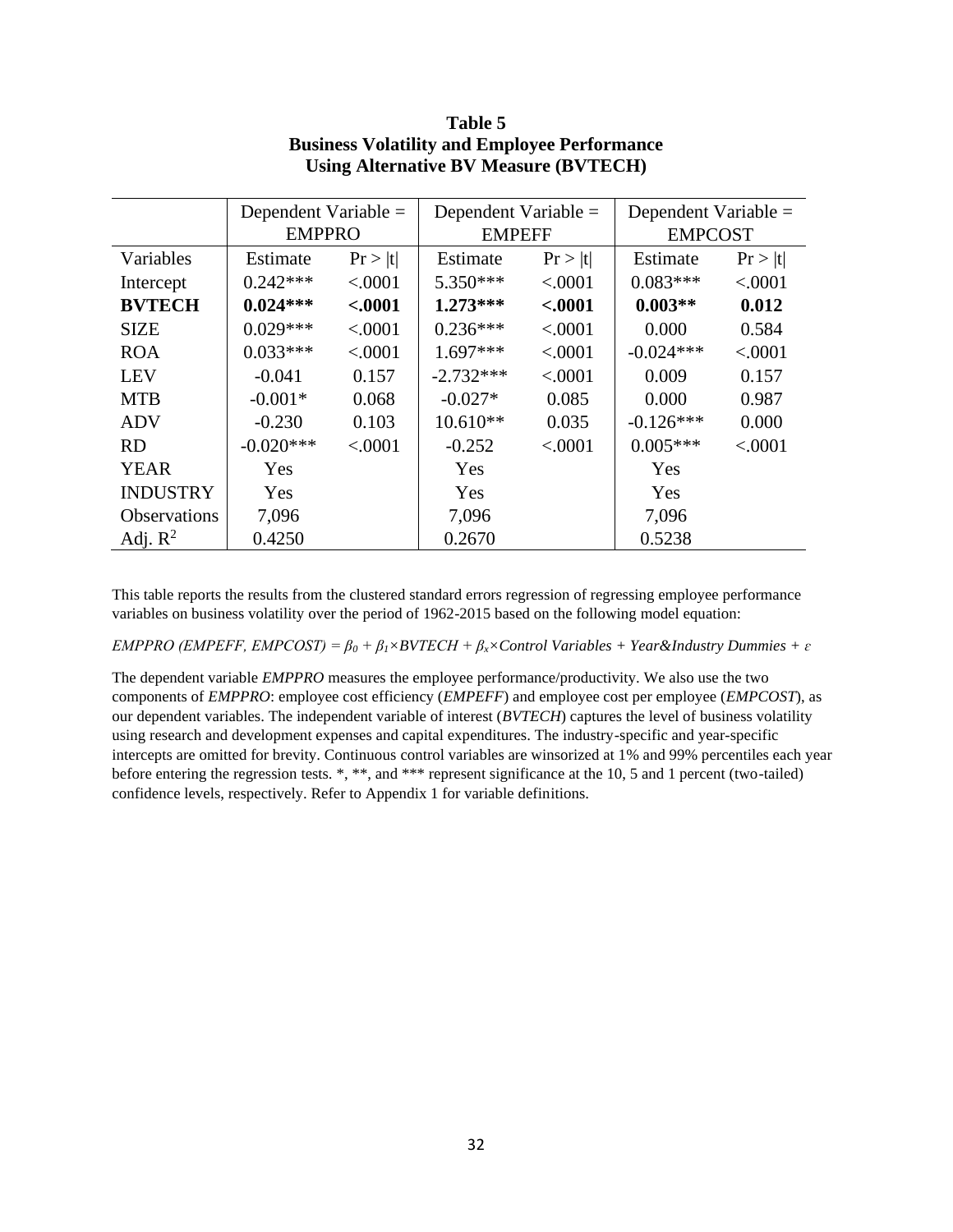|                     | Dependent Variable $=$<br><b>EMPPRO</b> |          | Dependent Variable $=$<br><b>EMPEFF</b> |          | Dependent Variable =<br><b>EMPCOST</b> |         |  |
|---------------------|-----------------------------------------|----------|-----------------------------------------|----------|----------------------------------------|---------|--|
|                     |                                         |          |                                         |          |                                        |         |  |
| Variables           | Estimate                                | Pr >  t  | Estimate                                | Pr >  t  | Estimate                               | Pr >  t |  |
| Intercept           | $0.437***$                              | < .0001  | $5.774***$                              | < .0001  | $0.089***$                             | < .0001 |  |
| <b>HIGHBV</b>       | $0.062***$                              | $-.0001$ | $1.259***$                              | $-.0001$ | $0.001*$                               | 0.064   |  |
| <b>SIZE</b>         | $0.021***$                              | < .0001  | $0.205***$                              | < 0.001  | $0.001***$                             | < .0001 |  |
| <b>ROA</b>          | $0.070***$                              | < 0.001  | 1.799***                                | < .0001  | $-0.023***$                            | < .0001 |  |
| <b>LEV</b>          | $-0.081***$                             | < .0001  | $-1.689***$                             | < 0.001  | $-0.002$                               | 0.539   |  |
| <b>MTB</b>          | $-0.001$                                | 0.481    | 0.014                                   | 0.270    | $0.000**$                              | 0.021   |  |
| ADV                 | $-0.639***$                             | < 0.001  | $-0.005$                                | 0.998    | $-0.127***$                            | < .0001 |  |
| <b>RD</b>           | $-0.029***$                             | < .0001  | $-0.297***$                             | < .0001  | $0.005***$                             | < .0001 |  |
| <b>YEAR</b>         | Yes                                     |          | Yes                                     |          | Yes                                    |         |  |
| <b>INDUSTRY</b>     | Yes                                     |          | Yes                                     |          | Yes                                    |         |  |
| <b>Observations</b> | 29,065                                  |          | 29,065                                  |          | 29,065                                 |         |  |
| Adj. $R^2$          | 0.2316                                  |          | 0.2100                                  |          | 0.4242                                 |         |  |

# **Table 6 Business Volatility and Employee Performance Using Alternative BV Measure (HIGHBV)**

This table reports the results from the clustered standard errors regression of regressing employee performance variables on business volatility over the period of 1962-2015 based on the following model equation:

*EMPPRO (EMPEFF, EMPCOST) = β<sup>0</sup> + β1×HIGHBV + βx×Control Variables + Year&Industry Dummies + ɛ*

The dependent variable *EMPPRO* measures the employee performance/productivity. We also use the two components of *EMPPRO*: employee cost efficiency (*EMPEFF*) and employee cost per employee (*EMPCOST*), as our dependent variables. The independent variable of interest (*HIGHBV*) captures the level of business volatility. *HIGHBV* equals one if the business volatility score is above the median, and zero otherwise. The industry-specific and year-specific intercepts are omitted for brevity. Continuous control variables are winsorized at 1% and 99% percentiles each year before entering the regression tests. \*, \*\*, and \*\*\* represent significance at the 10, 5 and 1 percent (two-tailed) confidence levels, respectively. Refer to Appendix 1 for variable definitions.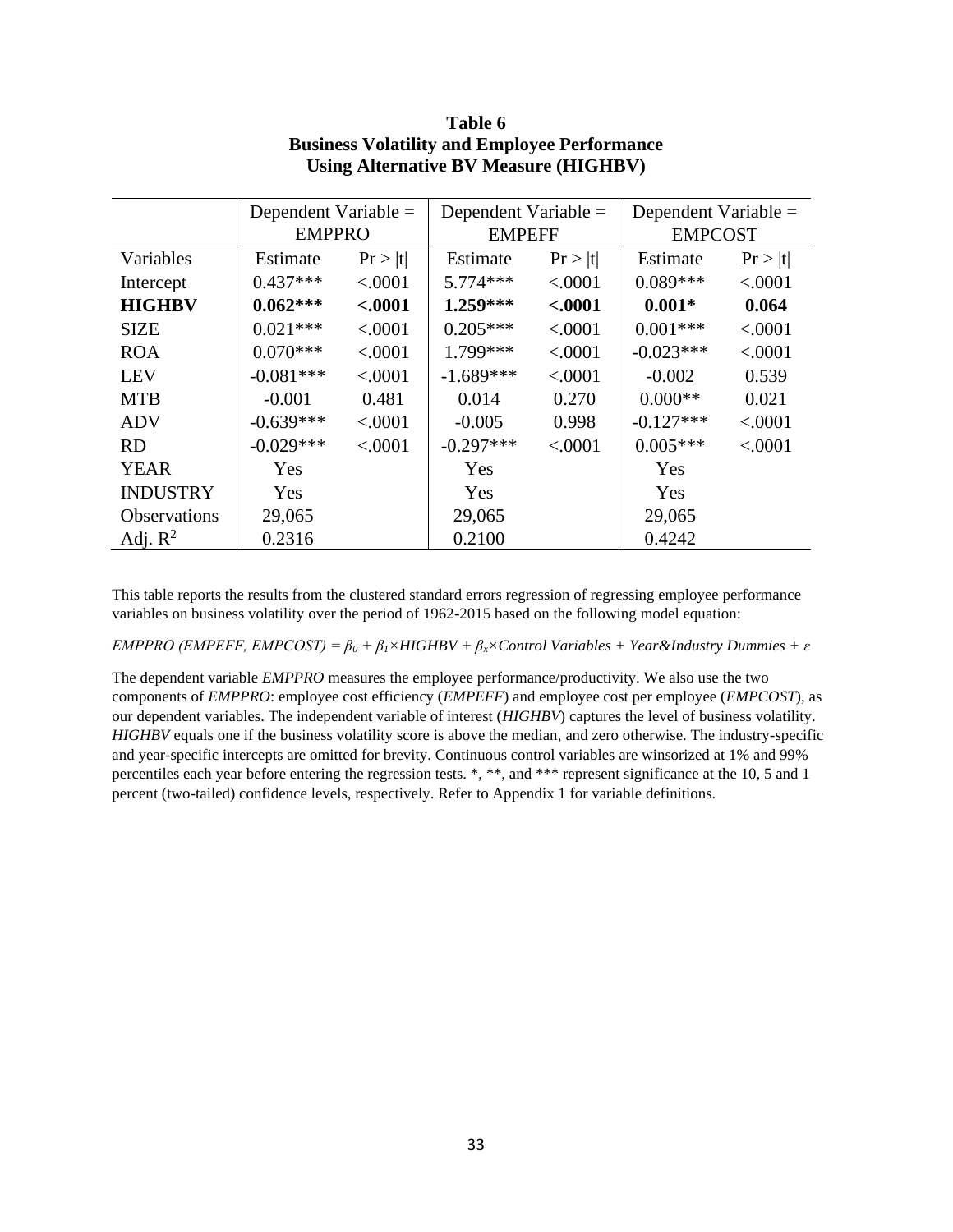|                     | Dependent Variable $=$<br><b><i>ΔEMPPRO</i></b> |         | Dependent Variable $=$<br><b>AEMPEFF</b> |         | Dependent Variable $=$<br><b>ΔEMPCOST</b> |         |  |
|---------------------|-------------------------------------------------|---------|------------------------------------------|---------|-------------------------------------------|---------|--|
| Variables           | Estimate                                        | Pr >  t | Estimate                                 | Pr >  t | Estimate                                  | Pr >  t |  |
| Intercept           | $-0.089***$                                     | < .0001 | $-0.837***$                              | < .0001 | $-0.001$                                  | 0.115   |  |
| $\Delta$ BV         | $0.015***$                                      | 0.001   | $0.123**$                                | 0.035   | $0.000*$                                  | 0.056   |  |
| $\triangle$ SIZE    | $0.026***$                                      | < .0001 | $0.160*$                                 | 0.074   | 0.001                                     | 0.186   |  |
| ∆ROA                | $0.054***$                                      | < .0001 | 1.088***                                 | < .0001 | 0.001                                     | 0.627   |  |
| <b>ALEV</b>         | $-0.054***$                                     | < .0001 | $-0.755***$                              | 0.000   | $-0.001$                                  | 0.574   |  |
| $\triangle MTB$     | $0.000*$                                        | 0.086   | $-0.001$                                 | 0.893   | 0.000                                     | 0.269   |  |
| $\triangle$ ADV     | $-0.188*$                                       | 0.07    | $-1.979$                                 | 0.361   | $-0.007$                                  | 0.769   |  |
| $\Delta \text{RD}$  | $-0.024***$                                     | < .0001 | $-0.316***$                              | < .0001 | $0.002***$                                | < .0001 |  |
| <b>YEAR</b>         | Yes                                             |         | Yes                                      |         | Yes                                       |         |  |
| <b>INDUSTRY</b>     | Yes                                             |         | Yes                                      |         | Yes                                       |         |  |
| <b>Observations</b> | 25,759                                          |         | 25,759                                   |         | 25,759                                    |         |  |
| Adj. $R^2$          | 0.0796                                          |         | 0.0501                                   |         | 0.0201                                    |         |  |

# **Table 7 Business Volatility and Employee Performance Changes Analysis**

This table reports the results from the clustered standard errors regression of regressing the change in employee performance variables on the change in business volatility over the period of 1962-2015 based on the following model equation:

*ΔEMPPRO (ΔEMPEFF, ΔEMPCOST) = β<sup>0</sup> + β1×ΔBV + βx×ΔControl Variables + Year&Industry Dummies + ɛ*

The dependent variable *ΔEMPPRO* measures the change in employee performance/productivity. *ΔEMPPRO<sup>t</sup> =*   $EMPPRO<sub>t</sub> - EMPPRO<sub>t-1</sub>$ . We also use the two components of  $EMPPRO$ : the change in employee cost efficiency (*ΔEMPEFF*) and the change in employee cost per employee (*ΔEMPCOST*), as our dependent variables. *ΔEMPEFF<sup>t</sup>*  $=$  *EMPEFF<sub>t</sub>*  $-$  *EMPEFF<sub>t-1</sub>*. *ΔEMPCOST<sub>t</sub>*  $=$  *EMPCOST<sub>t</sub></sub>* $-$  *EMPCOST<sub>t-1</sub>*. The independent variable of interest (*ΔBV*) captures the change in business volatility.  $\Delta BV = BV_t - BV_{t-1}$ . The industry-specific and year-specific intercepts are omitted for brevity. Continuous control variables are winsorized at 1% and 99% percentiles each year before entering the regression tests. \*, \*\*, and \*\*\* represent significance at the 10, 5 and 1 percent (two-tailed) confidence levels, respectively. Refer to Appendix 1 for variable definitions.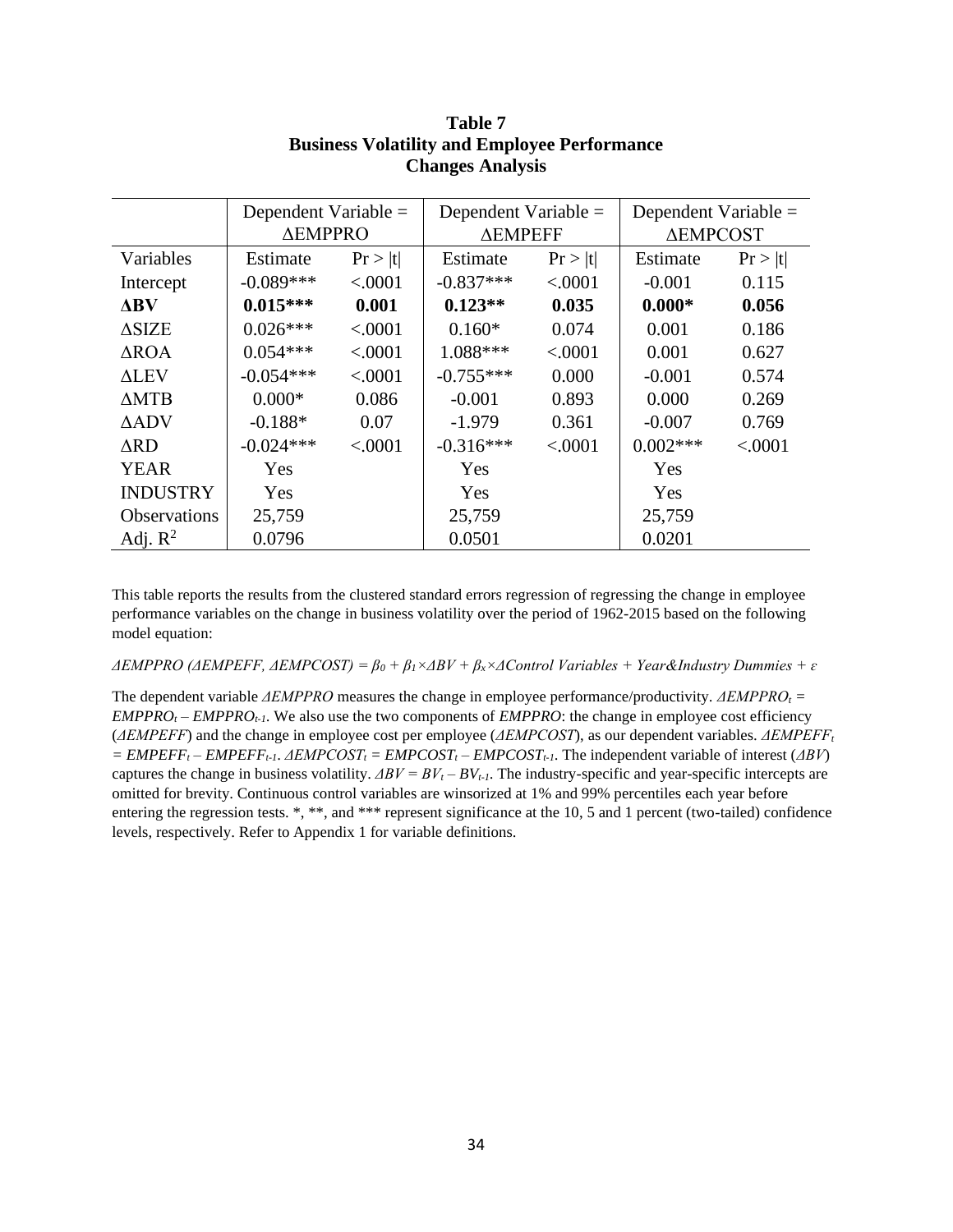|                     | Dependent Variable $=$ |          | Dependent Variable = |          | Dependent Variable = |         |  |
|---------------------|------------------------|----------|----------------------|----------|----------------------|---------|--|
|                     | <b>EMPPRO</b>          |          | <b>EMPEFF</b>        |          | <b>EMPCOST</b>       |         |  |
| Variables           | Estimate               | Pr >  t  | Estimate             | Pr >  t  | Estimate             | Pr >  t |  |
| <b>BV</b>           | $0.023***$             | $-.0001$ | $0.248***$           | $-.0001$ | $0.001**$            | 0.034   |  |
| <b>SIZE</b>         | $0.014***$             | < .0001  | $-0.002$             | 0.973    | $-0.001***$          | < .0001 |  |
| <b>ROA</b>          | $0.092***$             | < .0001  | $1.786***$           | < .0001  | $-0.009***$          | < .0001 |  |
| <b>LEV</b>          | $-0.104***$            | < .0001  | $-0.902***$          | < 0.001  | 0.000                | 0.769   |  |
| <b>MTB</b>          | $0.001**$              | 0.026    | $0.027***$           | < 0.0001 | $0.000$ ***          | < .0001 |  |
| <b>ADV</b>          | $-0.270*$              | 0.063    | $-8.160***$          | < .0001  | $-0.028*$            | 0.050   |  |
| <b>RD</b>           | $-0.014***$            | < 0.0001 | $-0.094**$           | 0.028    | $0.002***$           | < .0001 |  |
| <b>YEAR</b>         | Yes                    |          | Yes                  |          | Yes                  |         |  |
| <b>INDUSTRY</b>     | N <sub>0</sub>         |          | N <sub>o</sub>       |          | N <sub>o</sub>       |         |  |
| <b>Observations</b> | 29,065                 |          | 29,065               |          | 29,065               |         |  |
| Adj. $R^2$          | 0.8638                 |          | 0.8278               |          | 0.8653               |         |  |

# **Table 8 Business Volatility and Employee Performance Firm Fixed Effects Regression**

This table reports the results from the fixed effects regression of regressing employee performance variables on business volatility over the period of 1962-2015 based on the following model equation:

*EMPPRO (EMPEFF, EMPCOST) = β<sup>0</sup> + β1×BV + βx×Control Variables + Year&Industry Dummies + ɛ*

The dependent variable *EMPPRO* measures the employee performance/productivity. We also use the two components of *EMPPRO*: employee cost efficiency (*EMPEFF*) and employee cost per employee (*EMPCOST*), as our dependent variables. The independent variable of interest (*BV*) captures the level of business volatility. The industry-specific and year-specific intercepts are omitted for brevity. Continuous control variables are winsorized at 1% and 99% percentiles each year before entering the regression tests. \*, \*\*, and \*\*\* represent significance at the 10, 5 and 1 percent (two-tailed) confidence levels, respectively. Refer to Appendix 1 for variable definitions.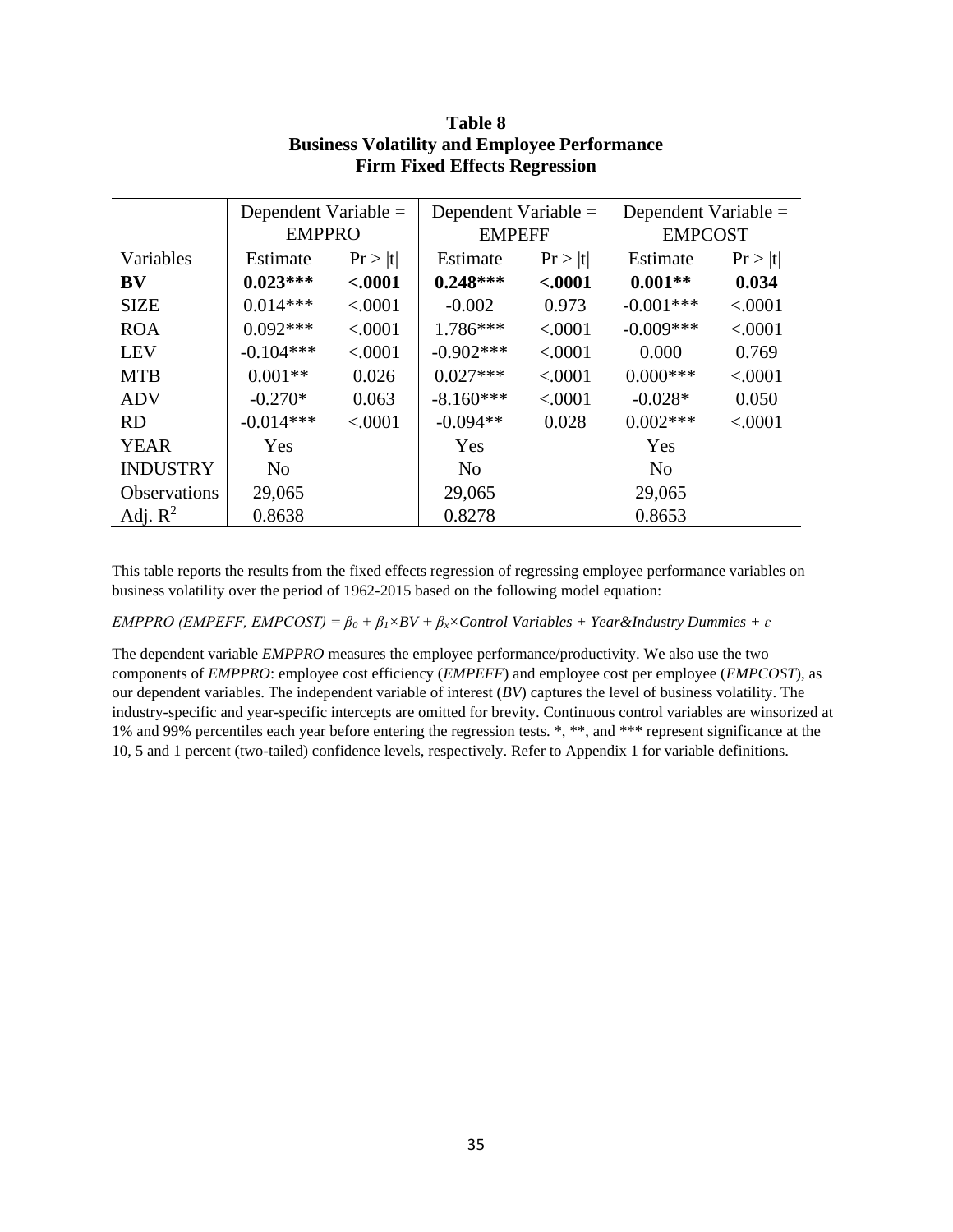|                        |             | Stage 1                |                      | Stage 2  |                        |          |                        |          |  |  |
|------------------------|-------------|------------------------|----------------------|----------|------------------------|----------|------------------------|----------|--|--|
|                        |             | Dependent Variable $=$ | Dependent Variable = |          | Dependent Variable $=$ |          | Dependent Variable $=$ |          |  |  |
|                        |             | BV_Instrumented        | <b>EMPPRO</b>        |          | <b>EMPEFF</b>          |          | <b>EMPCOST</b>         |          |  |  |
| Variables              | Estimate    | Pr >  t                | Estimate             | Pr >  t  | Estimate               | Pr >  t  | Estimate               | Pr >  t  |  |  |
| Intercept              | $0.531***$  | < .0001                | $0.384***$           | < .0001  | $5.005***$             | < .0001  | $0.087***$             | < .0001  |  |  |
| BV_Mean                | $1.136***$  | < .0001                |                      |          |                        |          |                        |          |  |  |
| <b>BV</b> Instrumented |             |                        | $0.065***$           | $-.0001$ | $1.096***$             | $-.0001$ | $0.002***$             | $-.0001$ |  |  |
| <b>SIZE</b>            | $-0.053***$ | < .0001                | $0.022***$           | < .0001  | $0.225***$             | < .0001  | $0.001***$             | < .0001  |  |  |
| <b>ROA</b>             | $-0.452***$ | < .0001                | $0.092***$           | < .0001  | $2.136***$             | < .0001  | $-0.022***$            | < .0001  |  |  |
| <b>LEV</b>             | 0.027       | 0.238                  | $-0.082***$          | < .0001  | $-1.677***$            | < .0001  | $-0.002$               | 0.296    |  |  |
| <b>MTB</b>             | $0.011***$  | < .0001                | $-0.001$             | 0.200    | 0.009                  | 0.340    | $0.000***$             | < .0001  |  |  |
| <b>ADV</b>             | 0.023       | 0.916                  | $-0.662***$          | < .0001  | $-0.482$               | 0.828    | $-0.128***$            | < .0001  |  |  |
| <b>RD</b>              | $0.028***$  | < .0001                | $-0.030***$          | < .0001  | $-0.300***$            | < .0001  | $0.005***$             | < .0001  |  |  |
| <b>YEAR</b>            | Yes         |                        | Yes                  |          | Yes                    |          | Yes                    |          |  |  |
| <b>INDUSTRY</b>        | Yes         |                        | Yes                  |          | Yes                    |          | Yes                    |          |  |  |
| <b>Observations</b>    | 29,065      |                        | 29,065               |          | 29,065                 |          | 29,065                 |          |  |  |
| Adj. $R^2$             | 0.1472      |                        | 0.2636               |          | 0.2085                 |          | 0.4226                 |          |  |  |

**Table 9 Business Volatility and Employee Performance Two-Stage OLS Regression Analysis (2SLS)**

This table presents the results of two stage OLS regression analysis (2SLS) with industry and year effects based on the full sample. In the first stage of 2SLS, we estimate the instrumented business volatility (*BV*) using the average business volatility scores (*BV\_Mean*) in the same industry. We include all of the control variables, as well as the industry and year dummy variables. In the second stage of 2SLS, we use the instrumented values of *BV* (*BV\_Instrumened*) from the first stage and include them as independent variables in the second stage regression. We use the same control variables in the second stage regression. The above procedures are applied in previous studies (e.g., Jiraporn, Jiraporn, Boepraset, and Chang 2014). The industry-specific and year-specific intercepts are omitted for brevity. Continuous control variables are winsorized at 1% and 99% percentiles each year before entering the regression tests. \*, \*\*, and \*\*\* represent significance at the 10, 5 and 1 percent (two-tailed) confidence levels, respectively. Refer to Appendix 1 for variable definitions.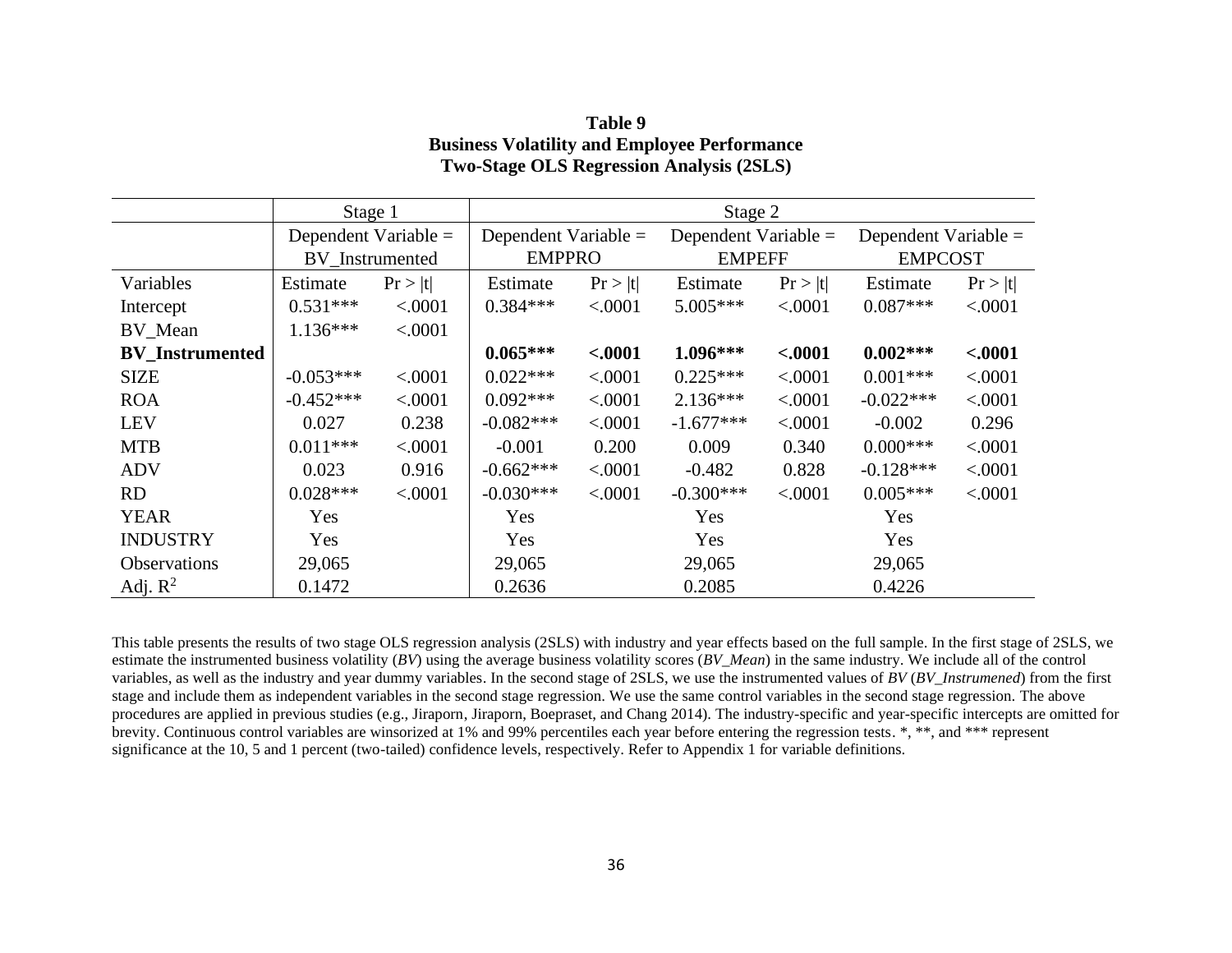# **Table 10 Business Volatility and Employee Performance Large Firms vs. Small Firms**

|                     | Large Firms $=$    |          | Small Firms $=$    |               |  |  |
|---------------------|--------------------|----------|--------------------|---------------|--|--|
|                     | Dependent Variable |          | Dependent Variable |               |  |  |
|                     | <b>EMPPRO</b>      |          |                    | <b>EMPPRO</b> |  |  |
| Variables           | Estimate           | Pr >  t  | Estimate           | Pr >  t       |  |  |
| Intercept           | 0.210              | 0.003    | 0.428              | < .0001       |  |  |
| <b>BV</b>           | $0.130***$         | $-.0001$ | $0.033***$         | < .0001       |  |  |
| <b>SIZE</b>         | $0.041***$         | < .0001  | $0.012***$         | < .0001       |  |  |
| <b>ROA</b>          | 0.061              | 0.462    | $0.076***$         | < .0001       |  |  |
| <b>LEV</b>          | $-0.137***$        | 0.004    | $-0.034**$         | 0.049         |  |  |
| <b>MTB</b>          | $-0.003***$        | 0.004    | 0.001              | 0.294         |  |  |
| <b>ADV</b>          | 0.324              | 0.110    | $-1.023***$        | < .0001       |  |  |
| <b>RD</b>           | $-0.087***$        | < .0001  | $-0.025***$        | < .0001       |  |  |
| <b>YEAR</b>         | Yes                |          | Yes                |               |  |  |
| <b>INDUSTRY</b>     | Yes                |          | Yes                |               |  |  |
| <b>Observations</b> | 14,533             |          | 14,532             |               |  |  |
| Adj. $R^2$          | 0.2821             |          | 0.2412             |               |  |  |

# Panel A: BV and EMPPRO

| <b>Coefficient Comparison</b>                   | F-stat p-value      |
|-------------------------------------------------|---------------------|
| Test of BV of large firms $=$ BV of small firms | $112.31 \le 0.0001$ |

This panel reports the results from the clustered standard errors regression of regressing employee performance variables on business volatility for two subsamples (large firms vs. small firms) over the period of 1962-2015 based on the following model equation:

## *EMPPRO* =  $\beta_0$  +  $\beta_1 \times BV$  +  $\beta_2 \times Control$  Variables + Year&Industry Dummies +  $\varepsilon$

The dependent variable *EMPPRO* measures the employee performance/productivity. The independent variable of interest (*BV*) captures the level of business volatility. The industry-specific and year-specific intercepts are omitted for brevity. Continuous control variables are winsorized at 1% and 99% percentiles each year before entering the regression tests. \*, \*\*, and \*\*\* represent significance at the 10, 5 and 1 percent (two-tailed) confidence levels, respectively. Refer to Appendix 1 for variable definitions.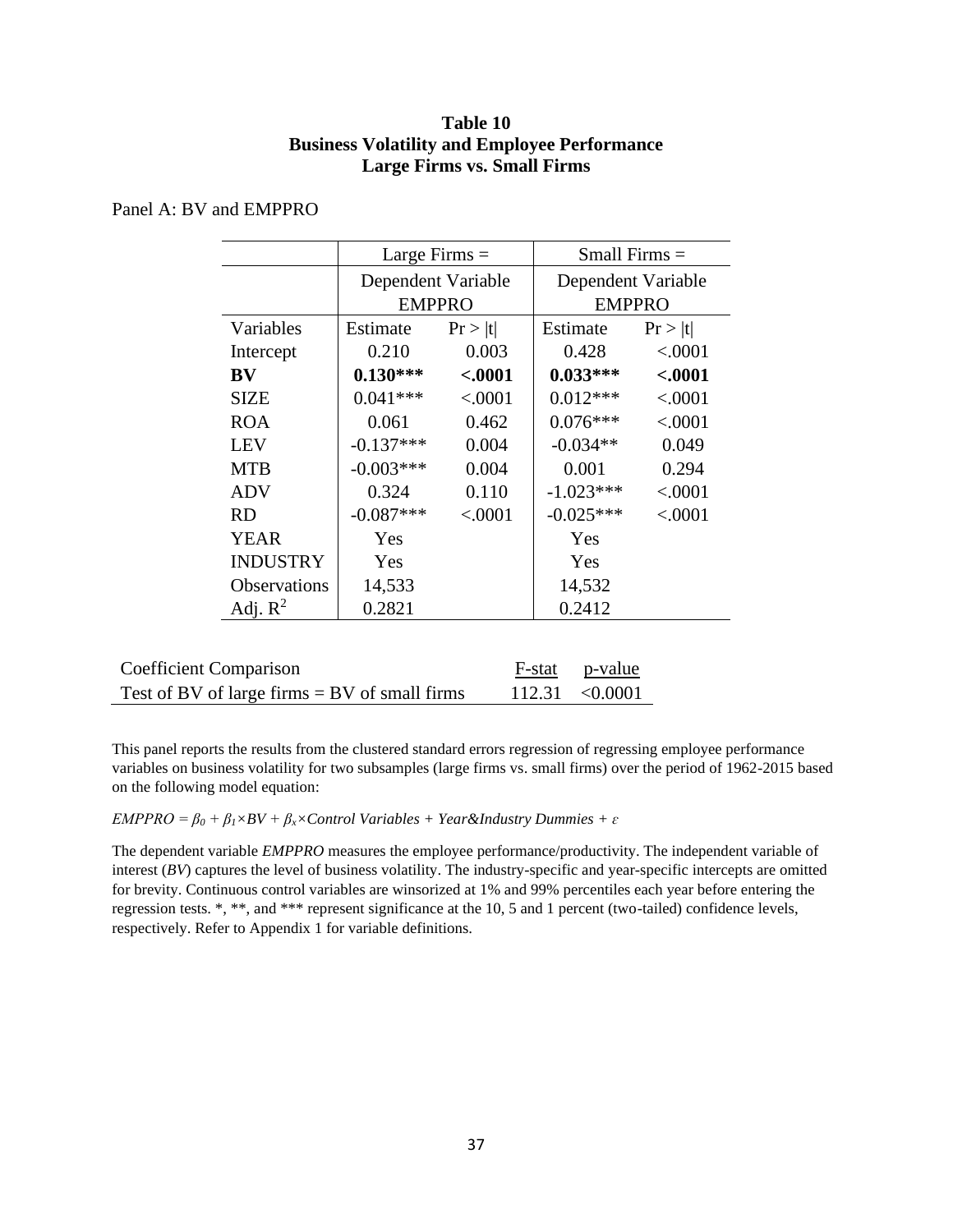# Panel B: BV and EMPEFF/EMPCOST

|                                                 | Large Firms        |          | <b>Small Firms</b> |          | Large Firms        |         | <b>Small Firms</b> |         |
|-------------------------------------------------|--------------------|----------|--------------------|----------|--------------------|---------|--------------------|---------|
|                                                 | Dependent Variable |          | Dependent Variable |          | Dependent Variable |         | Dependent Variable |         |
|                                                 | <b>EMPEFF</b>      |          | <b>EMPEFF</b>      |          | <b>EMPCOST</b>     |         | <b>EMPCOST</b>     |         |
| Variables                                       | Estimate           | Pr >  t  | Estimate           | Pr >  t  | Estimate           | Pr >  t | Estimate           | Pr >  t |
| Intercept                                       | $4.530***$         | < .0001  | $5.507***$         | < .0001  | $0.064***$         | < .0001 | $0.094***$         | < .0001 |
| BV                                              | $2.030***$         | $-.0001$ | $0.630***$         | $-.0001$ | $-0.000$           | 0.835   | $0.003***$         | 0.000   |
| <b>SIZE</b>                                     | $0.324***$         | < .0001  | $0.075*$           | 0.057    | $0.002***$         | < .0001 | $0.001***$         | < .0001 |
| <b>ROA</b>                                      | 3.899 ***          | 0.003    | 1.882***           | < .0001  | $-0.017**$         | 0.011   | $-0.022***$        | < .0001 |
| <b>LEV</b>                                      | $-3.843***$        | < .0001  | $-0.296$           | 0.292    | $0.010**$          | 0.011   | $-0.006*$          | 0.072   |
| <b>MTB</b>                                      | $-0.006$           | 0.744    | $0.032*$           | 0.061    | 0.000              | 0.140   | $0.000*$           | 0.059   |
| <b>ADV</b>                                      | 5.368*             | 0.089    | $-2.303$           | 0.530    | $-0.086***$        | < .0001 | $-0.122***$        | 0.000   |
| <b>RD</b>                                       | $-1.298***$        | 0.001    | $-0.234***$        | < .0001  | $0.032***$         | < .0001 | $0.004***$         | 0.001   |
| <b>YEAR</b>                                     | Yes                |          | Yes                |          | Yes                | Yes     |                    |         |
| <b>INDUSTRY</b>                                 | Yes                |          | Yes                |          | Yes                | Yes     |                    |         |
| Observations                                    | 14,533             |          | 14,532             |          | 14,533             | 14,532  |                    |         |
| Adj. $R^2$                                      | 0.2717             |          | 0.1499             |          | 0.4300             |         | 0.4444             |         |
| <b>Coefficient Comparison</b><br><b>EMPEFF:</b> |                    |          |                    | F-stat   | p-value            |         |                    |         |
| Test of BV of large firms $=$ BV of small firms |                    |          | 45.13              | < 0.0001 |                    |         |                    |         |

This panel reports the results from the clustered standard errors regression of regressing employee performance variables on business volatility for two subsamples (large firms vs. small firms) over the period of 1962-2015 based on the following model equation:

*EMPEFF/EMPCOST* =  $\beta_0$  +  $\beta_1 \times BV$  +  $\beta_2 \times Control$  Variables + Year&Industry Dummies +  $\varepsilon$ 

Employee cost efficiency (*EMPEFF*) measures how efficiently a firm use total labor cost to generate sale revenue, and employee cost per employee (*EMPCOST*) measures how well a firm control labor cost to generate sales revenue. The independent variable of interest (*BV*) captures the level of business volatility. The industry-specific and year-specific intercepts are omitted for brevity. Continuous control variables are winsorized at 1% and 99% percentiles each year before entering the regression tests. \*, \*\*, and \*\*\* represent significance at the 10, 5 and 1 percent (two-tailed) confidence levels, respectively. Refer to Appendix 1 for variable definitions.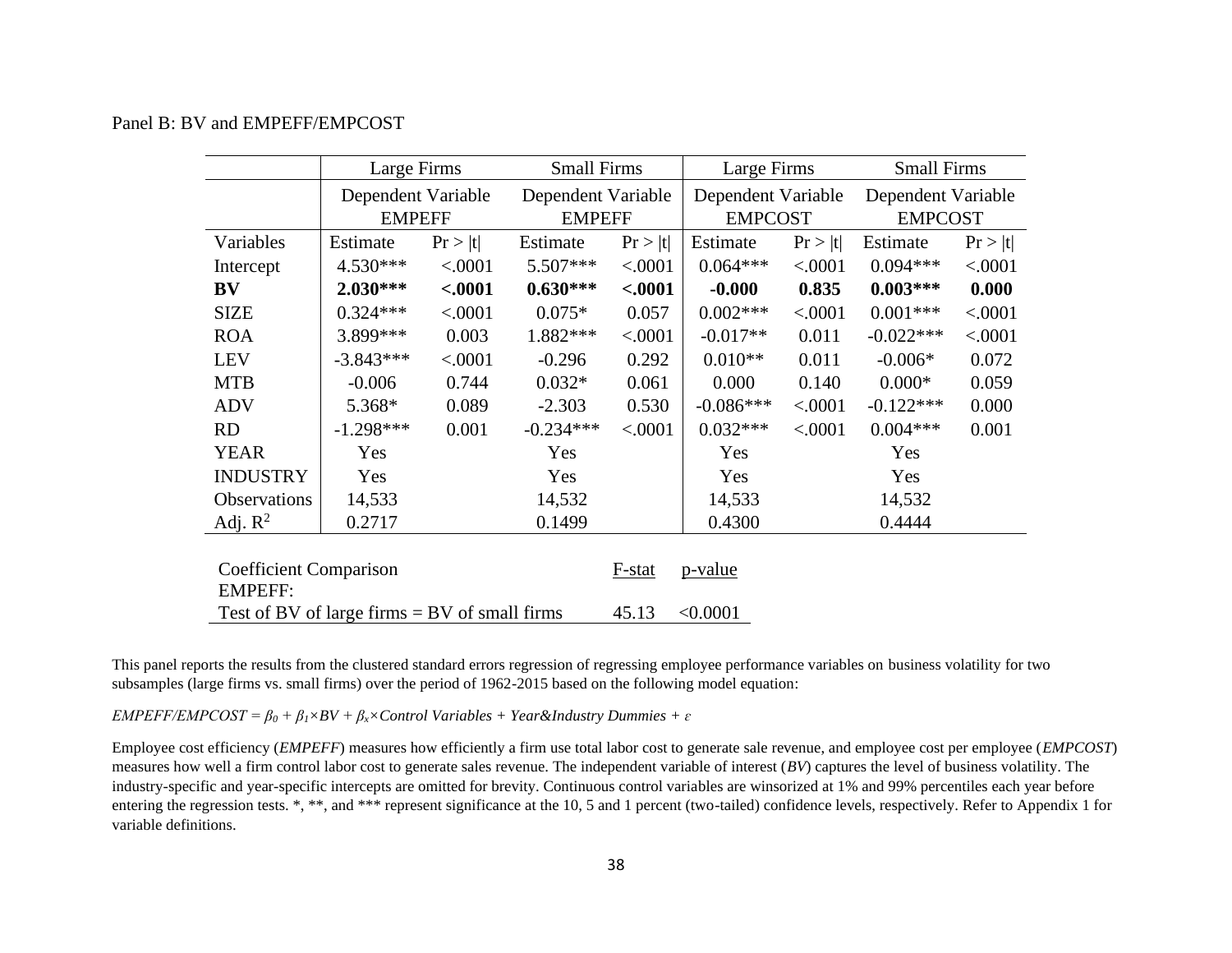# **Table 11 Business Volatility and Employee Performance High Labor Intensity Firms vs. Low Labor Intensity Firms**

# Panel A: BV and EMPPRO

|                     | <b>High Labor Intensity Firms</b> |         | Low Labor Intensity Firms |                        |  |  |
|---------------------|-----------------------------------|---------|---------------------------|------------------------|--|--|
|                     | Dependent Variable =              |         |                           | Dependent Variable $=$ |  |  |
|                     | <b>EMPPRO</b>                     |         | <b>EMPPRO</b>             |                        |  |  |
| Variables           | Estimate                          | Pr >  t | Estimate                  | Pr >  t                |  |  |
| Intercept           | 0.584                             | < .0001 | 0.217                     | < .0001                |  |  |
| BV                  | $0.110***$                        | < .0001 | $0.004*$                  | 0.056                  |  |  |
| <b>SIZE</b>         | $0.017***$                        | < .0001 | $0.009***$                | < .0001                |  |  |
| <b>ROA</b>          | $0.145***$                        | 0.003   | $0.020***$                | < .0001                |  |  |
| <b>LEV</b>          | $-0.226***$                       | < .0001 | 0.009                     | 0.293                  |  |  |
| <b>MTB</b>          | 0.000                             | 0.959   | $-0.001**$                | 0.017                  |  |  |
| <b>ADV</b>          | $-1.197***$                       | < .0001 | $-0.176***$               | 0.007                  |  |  |
| <b>RD</b>           | $-0.303***$                       | 0.000   | $-0.015***$               | < .0001                |  |  |
| <b>YEAR</b>         | Yes                               |         | Yes                       |                        |  |  |
| <b>INDUSTRY</b>     | Yes                               |         | Yes                       |                        |  |  |
| <b>Observations</b> | 14,532                            |         | 14,533                    |                        |  |  |
| Adj. $R^2$          | 0.3100                            |         | 0.3575                    |                        |  |  |

| <b>Coefficient Comparison</b>                                                               | F-stat p-value |
|---------------------------------------------------------------------------------------------|----------------|
| Test of BV of high labor intensity firms = BV of low labor intensity firms $400.73$ <0.0001 |                |

This panel reports the results from the clustered standard errors regression of regressing employee performance variables on business volatility for two subsamples (high labor intensity firms vs. low labor intensity firms) over the period of 1962-2015 based on the following model equation:

*EMPPRO* =  $\beta_0$  +  $\beta_1 \times BV$  +  $\beta_2 \times Control$  Variables + Year&Industry Dummies +  $\varepsilon$ 

The dependent variable (*EMPPRO*) measures the employee performance/productivity. The independent variable of interest (*BV*) captures the business volatility. The industry-specific and year-specific intercepts are omitted for brevity. Continuous control variables are winsorized at 1% and 99% percentiles each year before entering the regression tests. \*, \*\*, and \*\*\* represent significance at the 10, 5 and 1 percent (two-tailed) confidence levels, respectively. Refer to Appendix 1 for variable definitions.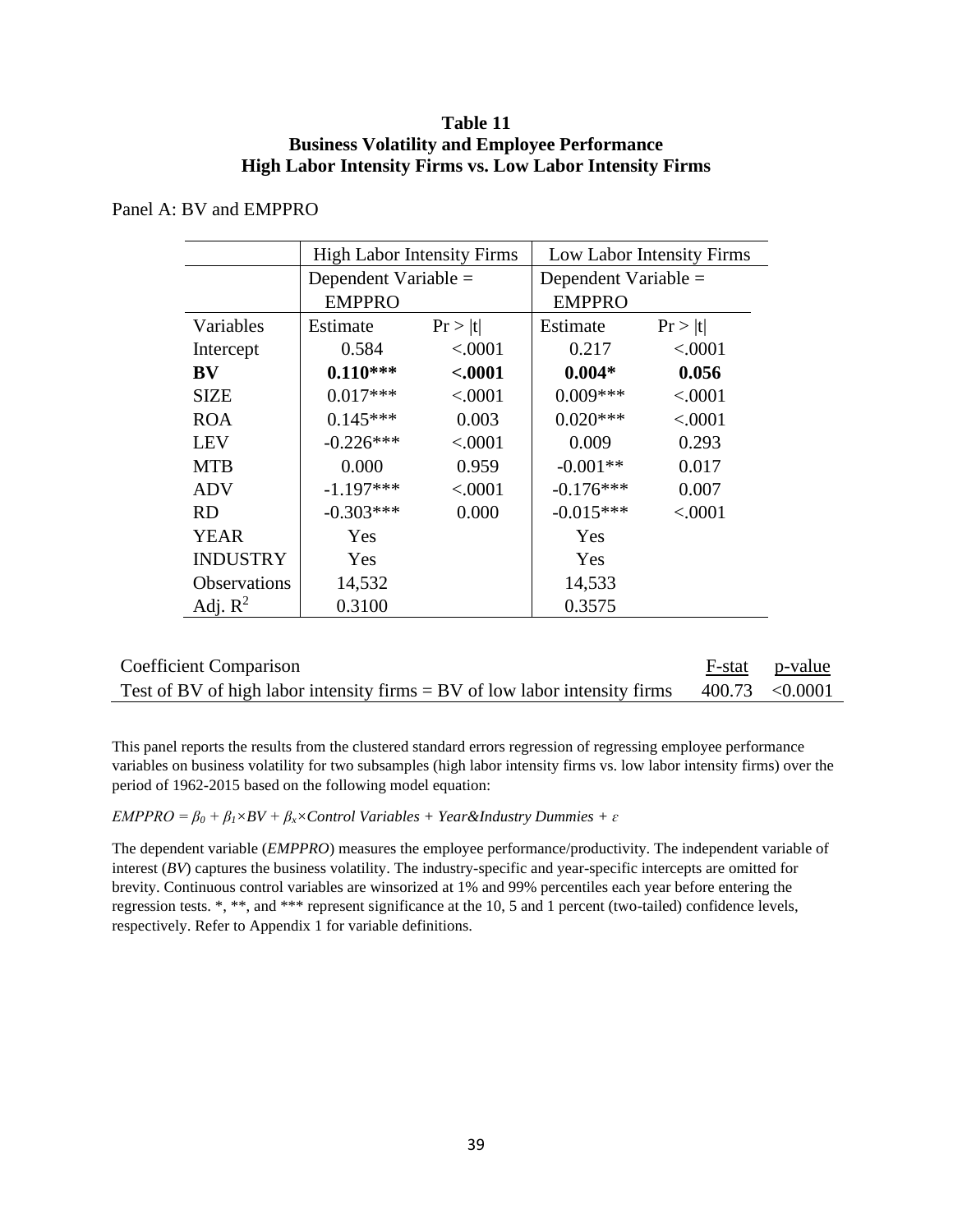# Panel B: BV and EMPEFF/EMPCOST

|                                                                              | <b>High Labor Intensity</b> |          | Low Labor Intensity  |         | <b>High Labor Intensity</b> |          | Low Labor Intensity  |         |
|------------------------------------------------------------------------------|-----------------------------|----------|----------------------|---------|-----------------------------|----------|----------------------|---------|
|                                                                              | Firms                       |          | Firms                |         | Firms                       |          | Firms                |         |
|                                                                              | Dependent Variable =        |          | Dependent Variable = |         | Dependent Variable =        |          | Dependent Variable = |         |
|                                                                              | <b>EMPEFF</b>               |          | <b>EMPEFF</b>        |         | <b>EMPCOST</b>              |          | <b>EMPCOST</b>       |         |
| Variables                                                                    | Estimate                    | Pr >  t  | Estimate             | Pr >  t | Estimate                    | Pr >  t  | Estimate             | Pr >  t |
| Intercept                                                                    | 10.228***                   | < .0001  | $2.123***$           | < .0001 | $0.108***$                  | < .0001  | $0.062***$           | < .0001 |
| $\mathbf{B}\mathbf{V}$                                                       | $1.646***$                  | $-.0001$ | $0.037***$           | 0.003   | $0.004***$                  | $-.0001$ | $0.002*$             | 0.053   |
| <b>SIZE</b>                                                                  | $-0.006$                    | 0.870    | $0.073***$           | < .0001 | $0.001***$                  | 0.001    | $0.001***$           | < .0001 |
| <b>ROA</b>                                                                   | 1.909***                    | 0.009    | $0.469***$           | < .0001 | $-0.019***$                 | < .0001  | 0.000                | 0.938   |
| <b>LEV</b>                                                                   | $-4.461***$                 | < .0001  | $0.212***$           | < .0001 | 0.002                       | 0.633    | $-0.002$             | 0.550   |
| <b>MTB</b>                                                                   | 0.022                       | 0.377    | $-0.001$             | 0.627   | $0.000*$                    | 0.075    | $0.000**$            | 0.046   |
| <b>ADV</b>                                                                   | $-13.265***$                | 0.003    | $4.245***$           | < .0001 | $-0.146***$                 | 0.000    | $-0.092***$          | < .0001 |
| <b>RD</b>                                                                    | $7.707**$                   | 0.028    | $-0.140***$          | < .0001 | $0.004***$                  | 0.001    | $-0.014***$          | 0.001   |
| <b>YEAR</b>                                                                  | Yes                         |          | Yes                  |         | Yes                         |          | Yes                  |         |
| <b>INDUSTRY</b>                                                              | Yes                         |          | Yes                  |         | Yes                         |          | Yes                  |         |
| Observations                                                                 | 14,533                      |          | 14,532               |         | 14,533                      |          | 14,532               |         |
| Adj. $R^2$                                                                   | 0.2135                      |          | 0.3894               |         | 0.5029                      |          | 0.3674               |         |
|                                                                              |                             |          |                      |         |                             |          |                      |         |
| <b>Coefficient Comparison</b>                                                |                             |          |                      |         |                             | $F-stat$ | p-value              |         |
| <b>EMPEFF:</b>                                                               |                             |          |                      |         |                             |          |                      |         |
| Test of BV of high labor intensity firms $=$ BV of low labor intensity firms |                             |          |                      |         |                             | 171.46   | < 0.0001             |         |
| <b>EMPCOST:</b>                                                              |                             |          |                      |         |                             |          |                      |         |
| Test of BV of high labor intensity firms $=$ BV of low labor intensity firms |                             |          |                      |         |                             | 35.06    | < 0.0001             |         |

This panel reports the results from the clustered standard errors regression of regressing employee performance variables on business volatility for two subsamples (high labor intensity firms vs. low labor intensity firms) over the period of 1962-2015 based on the following model equation:

*EMPEFF/EMPCOST* =  $\beta_0$  +  $\beta_1 \times BV$  +  $\beta_2 \times Control$  Variables + Year&Industry Dummies +  $\varepsilon$ 

Employee cost efficiency (*EMPEFF*) measures how efficiently a firm use total labor cost to generate sale revenue, and employee cost per employee (*EMPCOST*) measures how well a firm control labor cost to generate sales revenue. The independent variable of interest (*BV*) captures the level of business volatility. The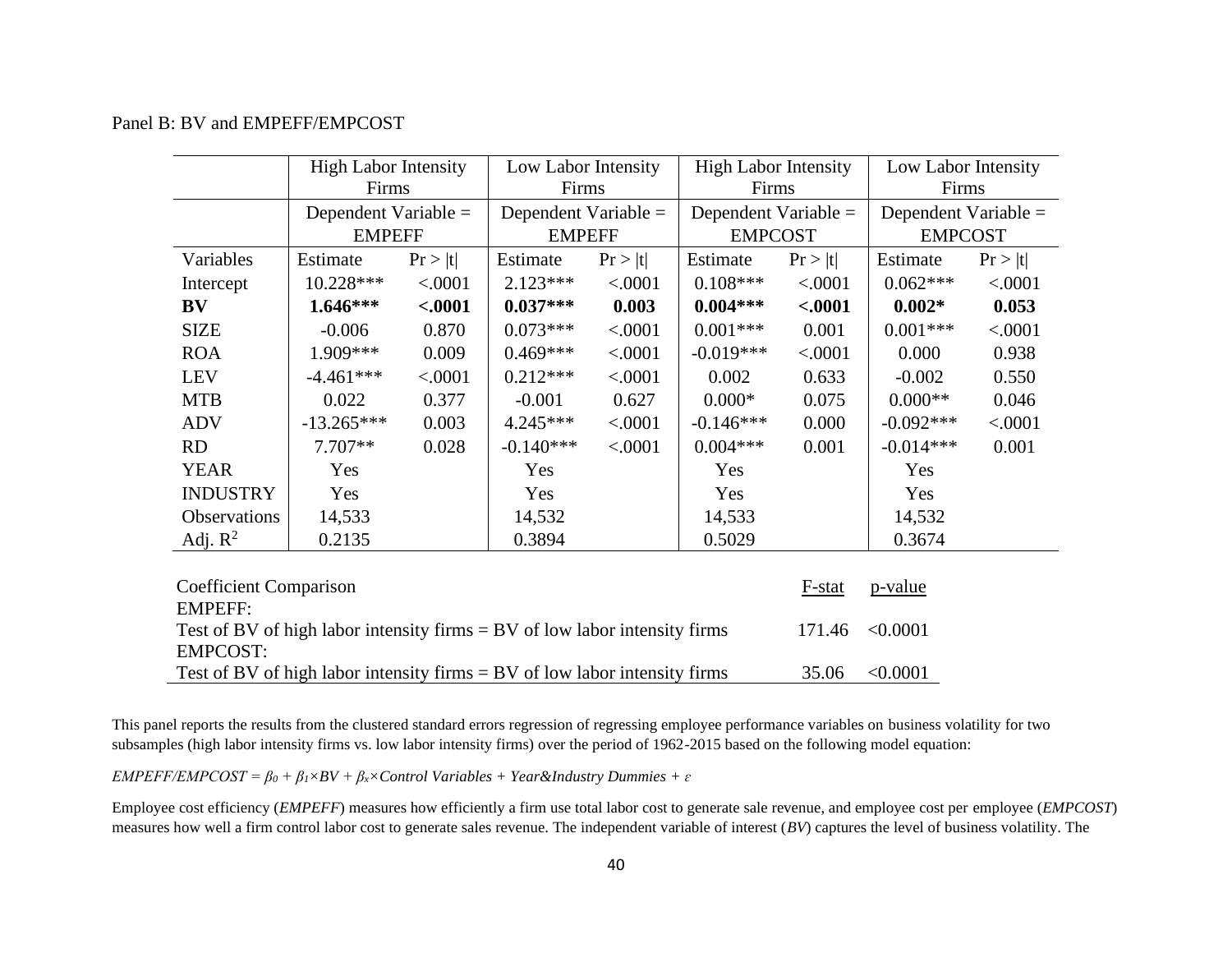industry-specific and year-specific intercepts are omitted for brevity. Continuous control variables are winsorized at 1% and 99% percentiles each year before entering the regression tests. \*, \*\*, and \*\*\* represent significance at the 10, 5 and 1 percent (two-tailed) confidence levels, respectively. Refer to Appendix 1 for variable definitions.